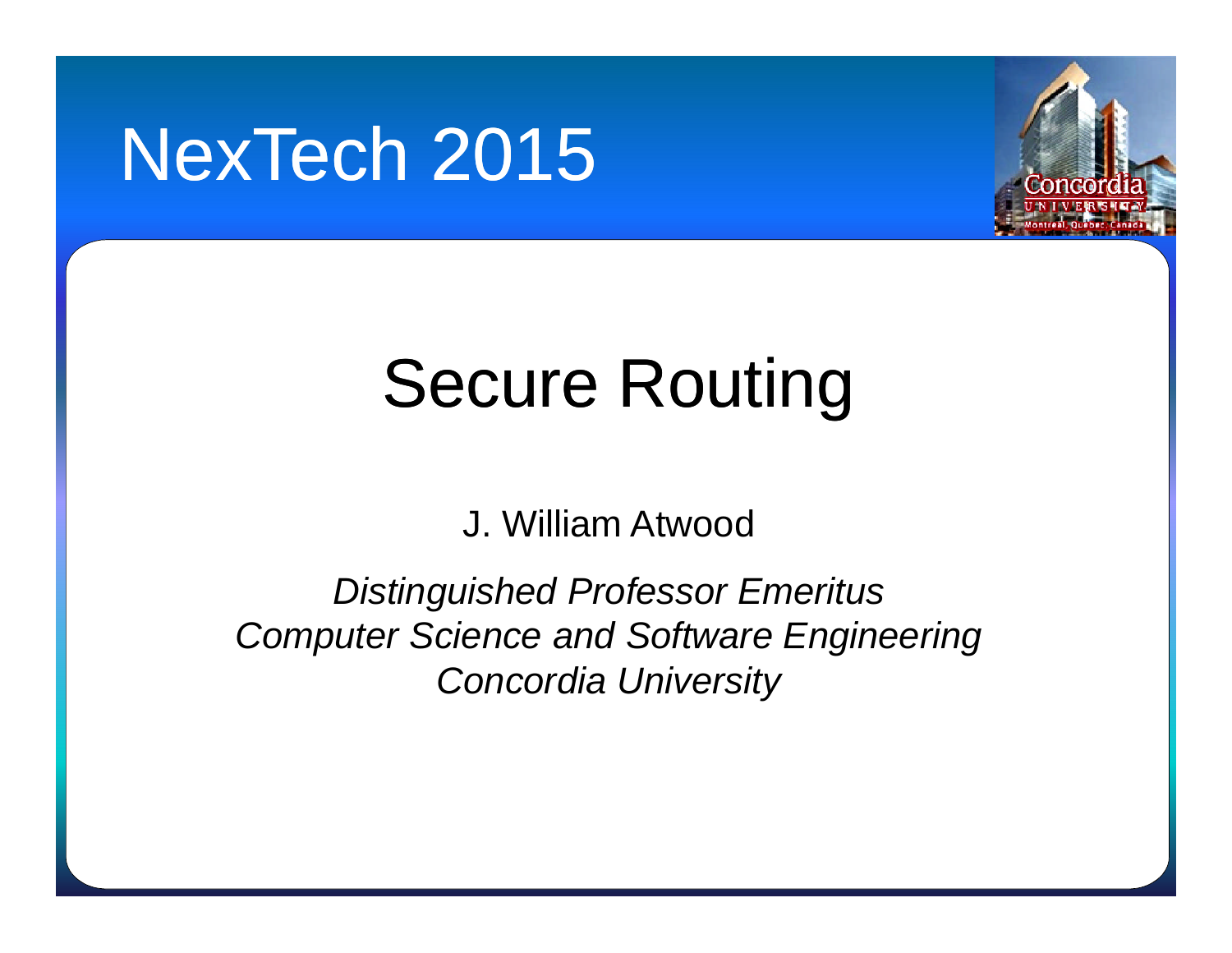### Course overview



- nternet Standards
	- **Standards Development Organizations**
- **□ Routing** 
	- **Motivation**
	- **Architecture**
	- **Different approaches**
- **□ Security** 
	- **Motivation, Responsibility, Threats**
	- **Validation: Content and Transport Path**
	- **Examples**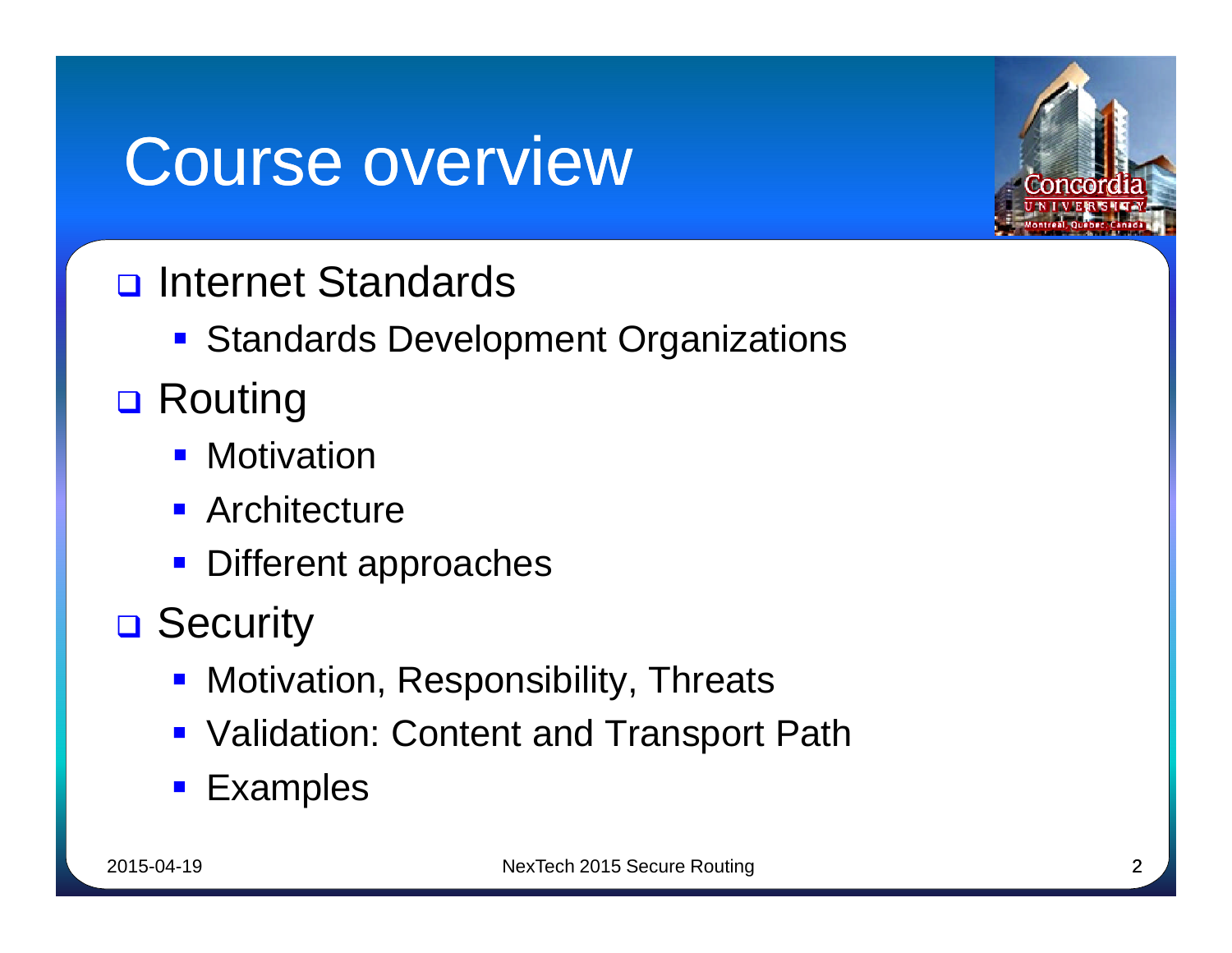### ..2



#### O Network Device Configuration

- **Approaches**
- **Layers**

#### □ Routing and Security: KARP

- **Goals**
- **Threats and Designs**
- **Proposals**
- $\Box$  The future
	- **Nore layers**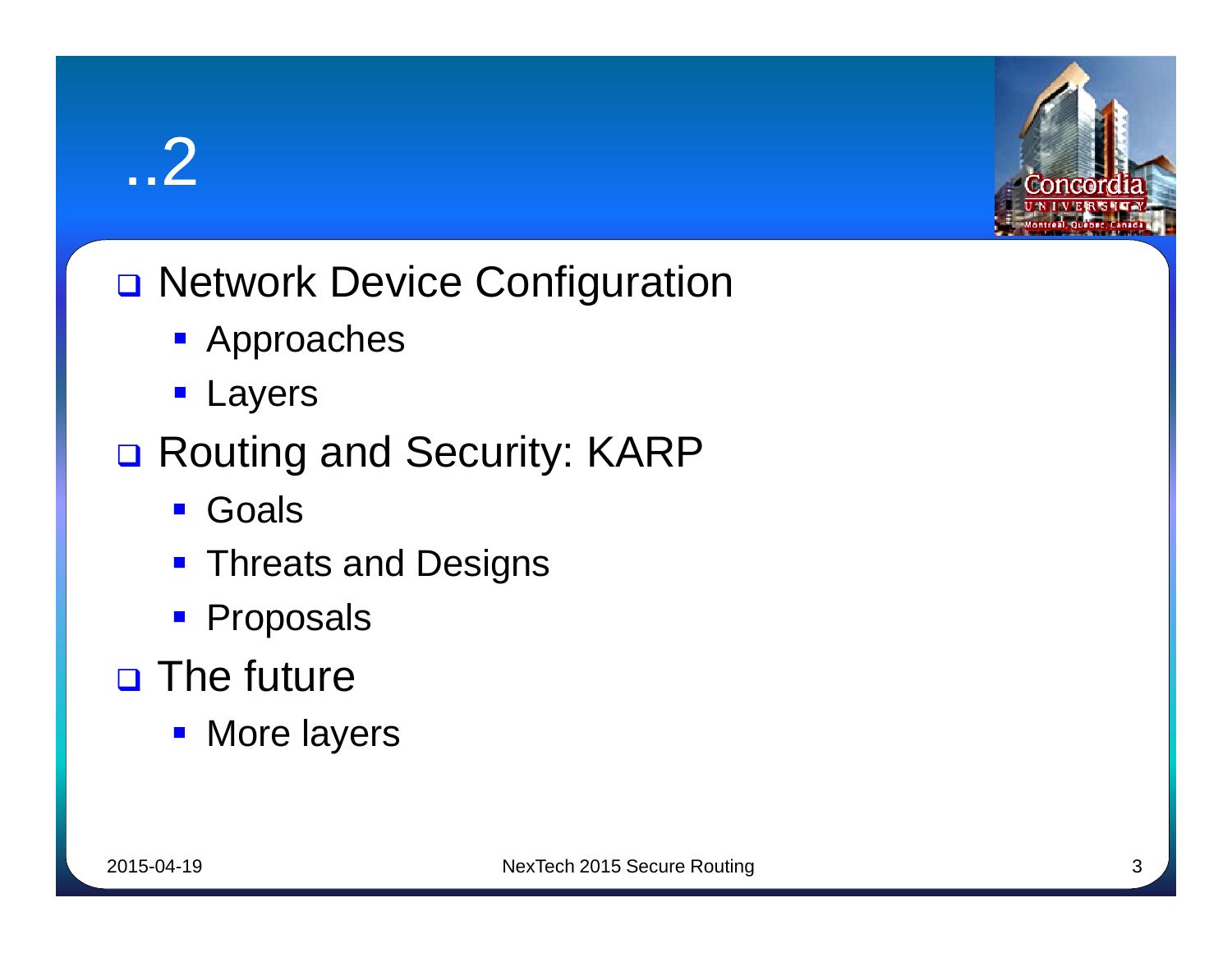# **Communications Standards** Development Organizations



- **Hardware Standards**
- **□** Internet Engineering Task Force (IETF)
	- **Internet Standards (Request for Comments)**
- International Telecommunications Union Telecommunications (ITU-T)
	- **Telephony Standards (Recommendations)**

#### **□** A strong liaison exists among these bodies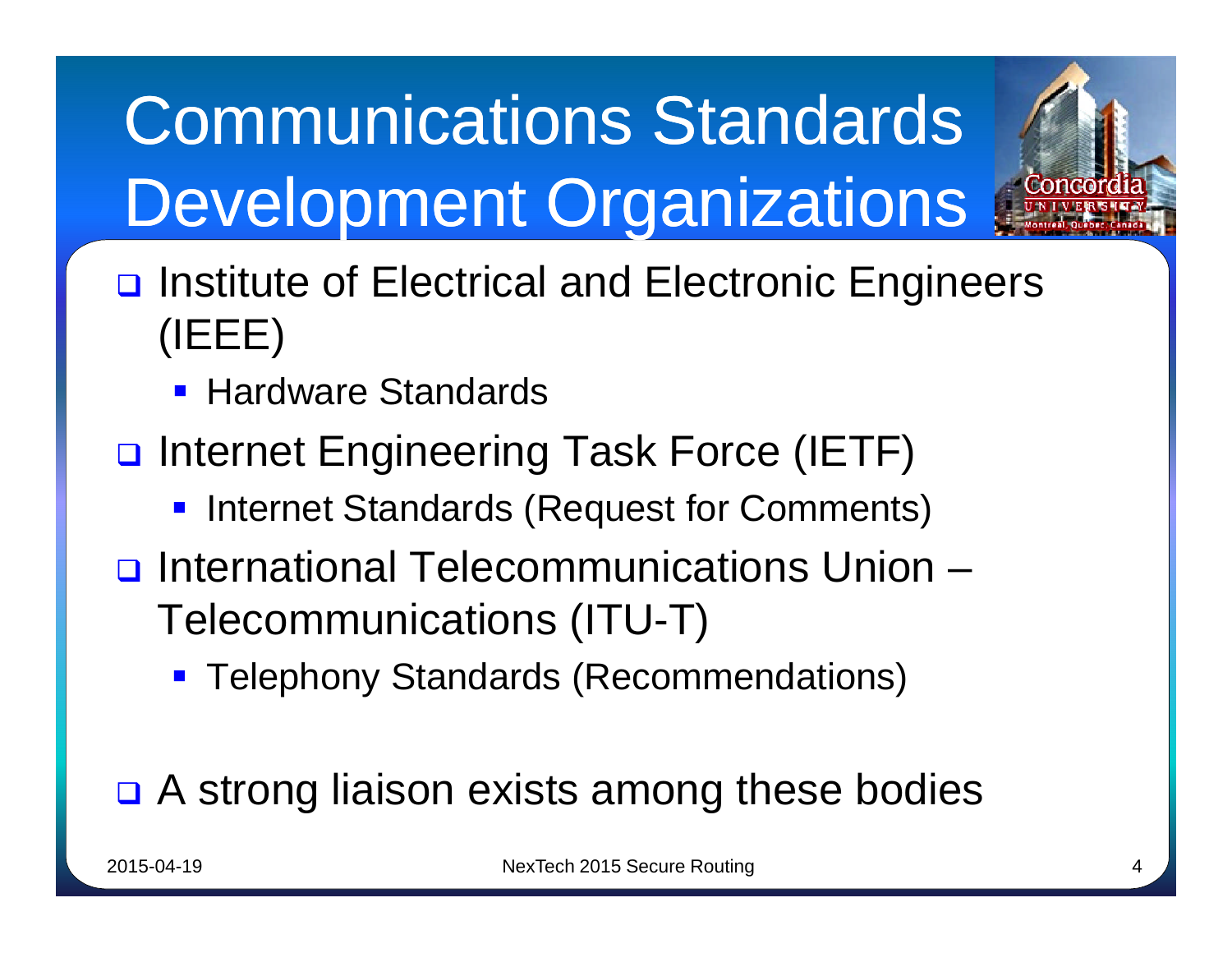### **Standardization Scope**



 The IETF does *not* standardize transmission hardware (we leave that to organizations such as the IEEE and the ITU) and does not standardize specialized application layer protocols. For example, we leave HTML and XML standards to the World-Wide Web Consortium. But the IETF *does* standardize all the protocol layers in between, from IP itself up to general applications such as email and HTTP.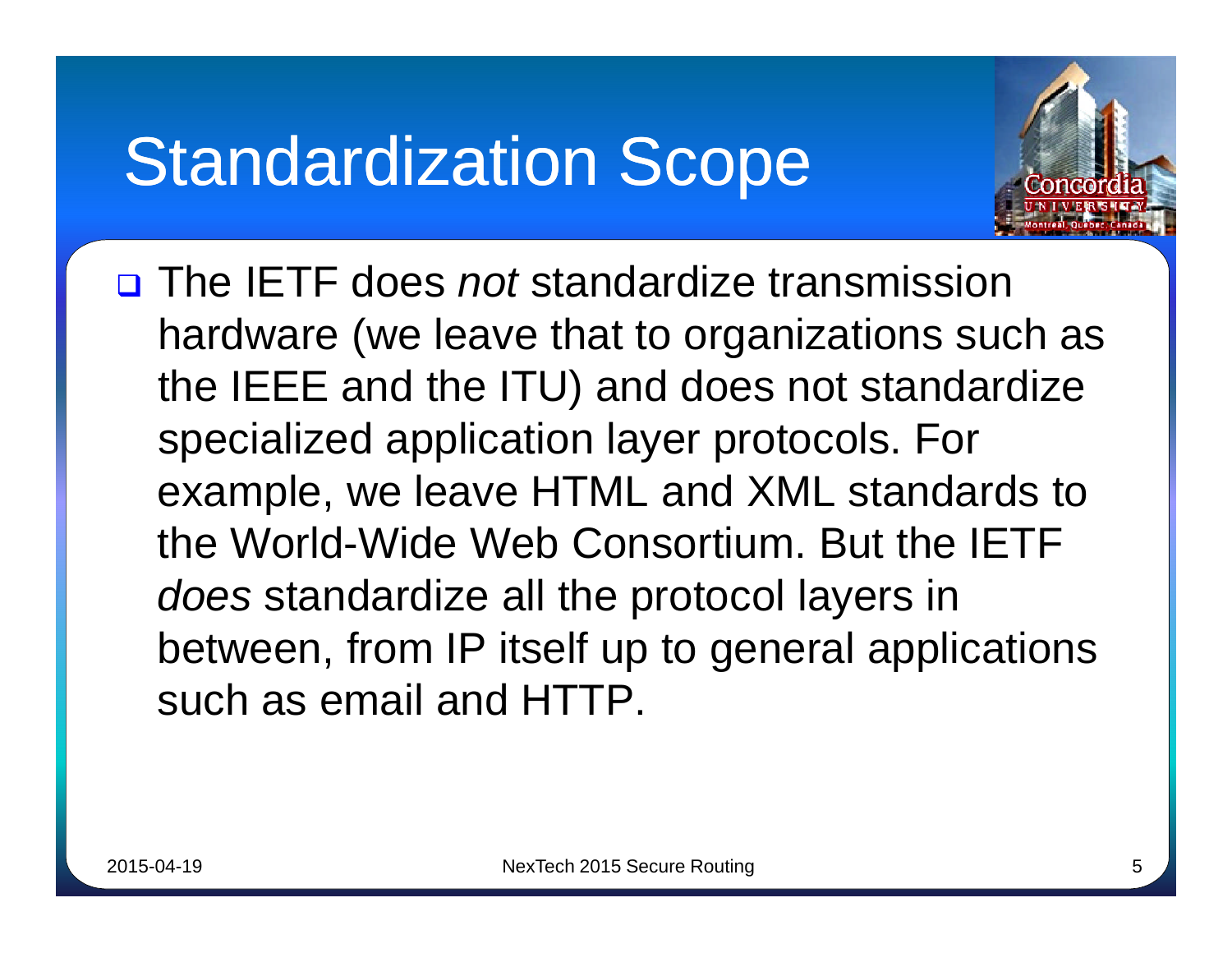## **IETF Structure**

#### **D** Eight Areas

- **Applications (app)**
- General (gen)
- **Internet (int)**
- Operations and Management (ops)
- Real-time Applications and Infrastructure (rai)
- Routing (rtg)
- **Security (sec)**
- **Transport (tsv)**

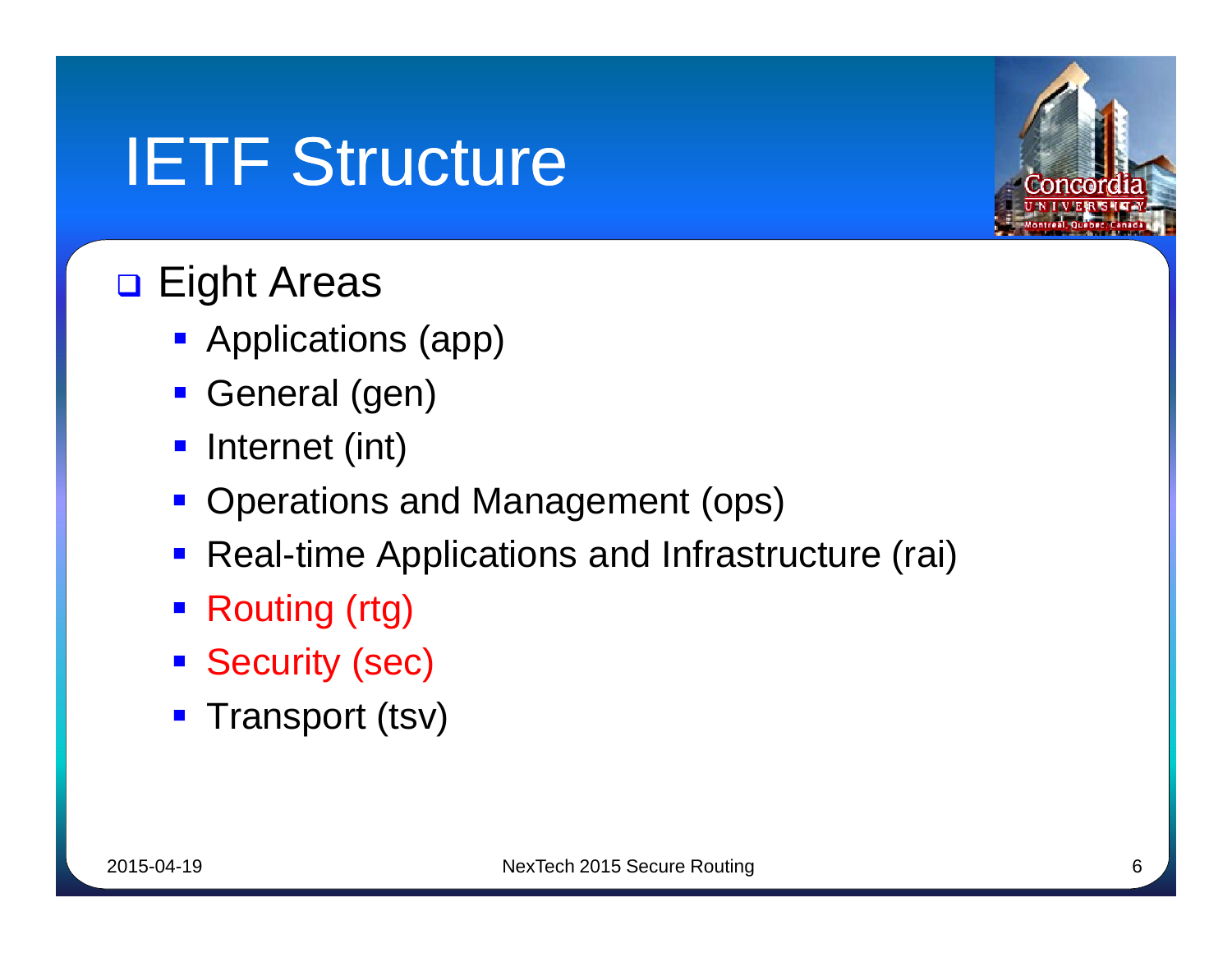# Internet Engineering **Steering Group (IESG)**



□ Each area has 2 "Area Directors" (ADs), except

- Routing (3)
- General (1)
- Applications (1)
- □ The IESG membership consists of all the ADs
	- Responsible for the overall management of the IETF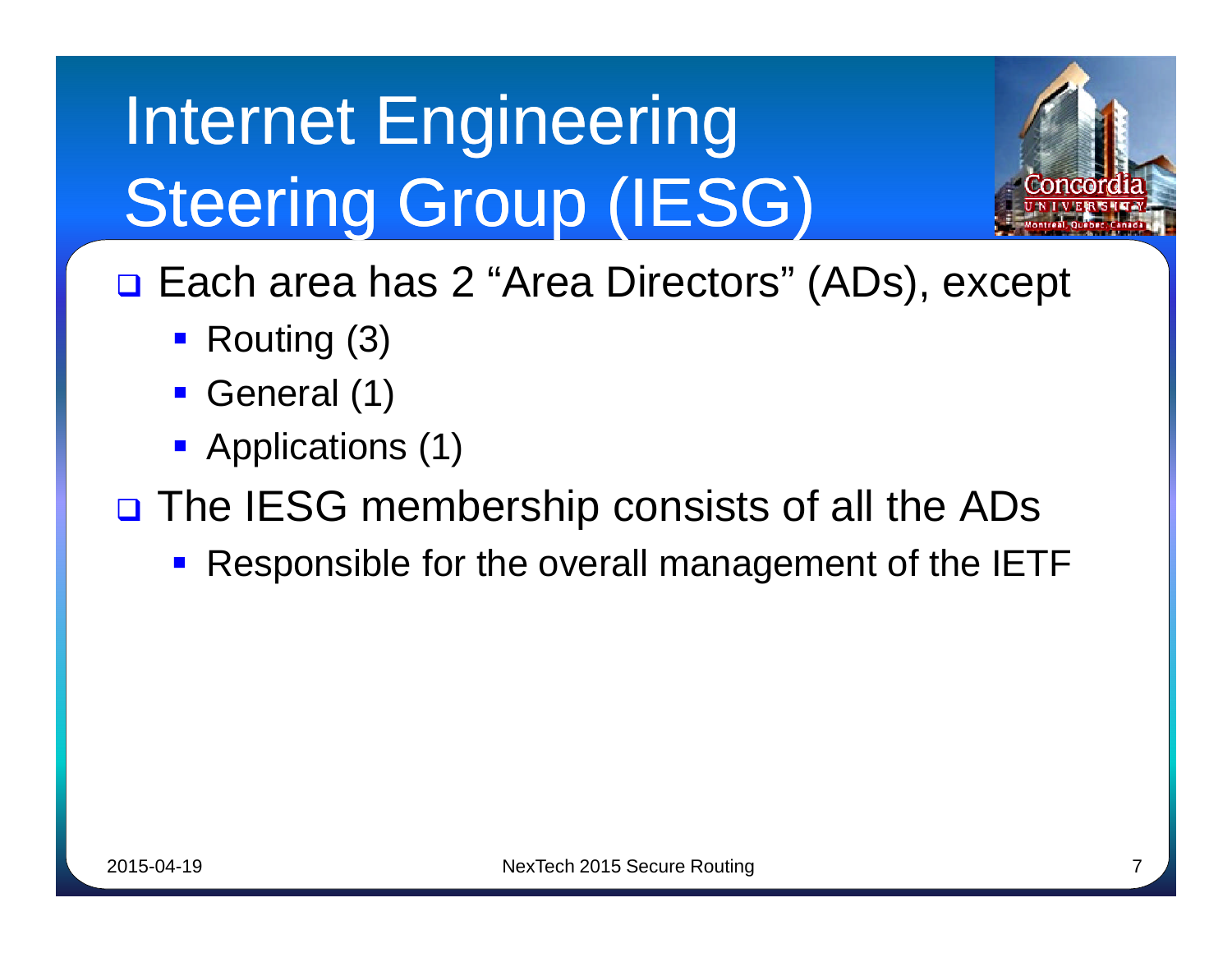## Internet Engineering Steering Group (IESG)



Concor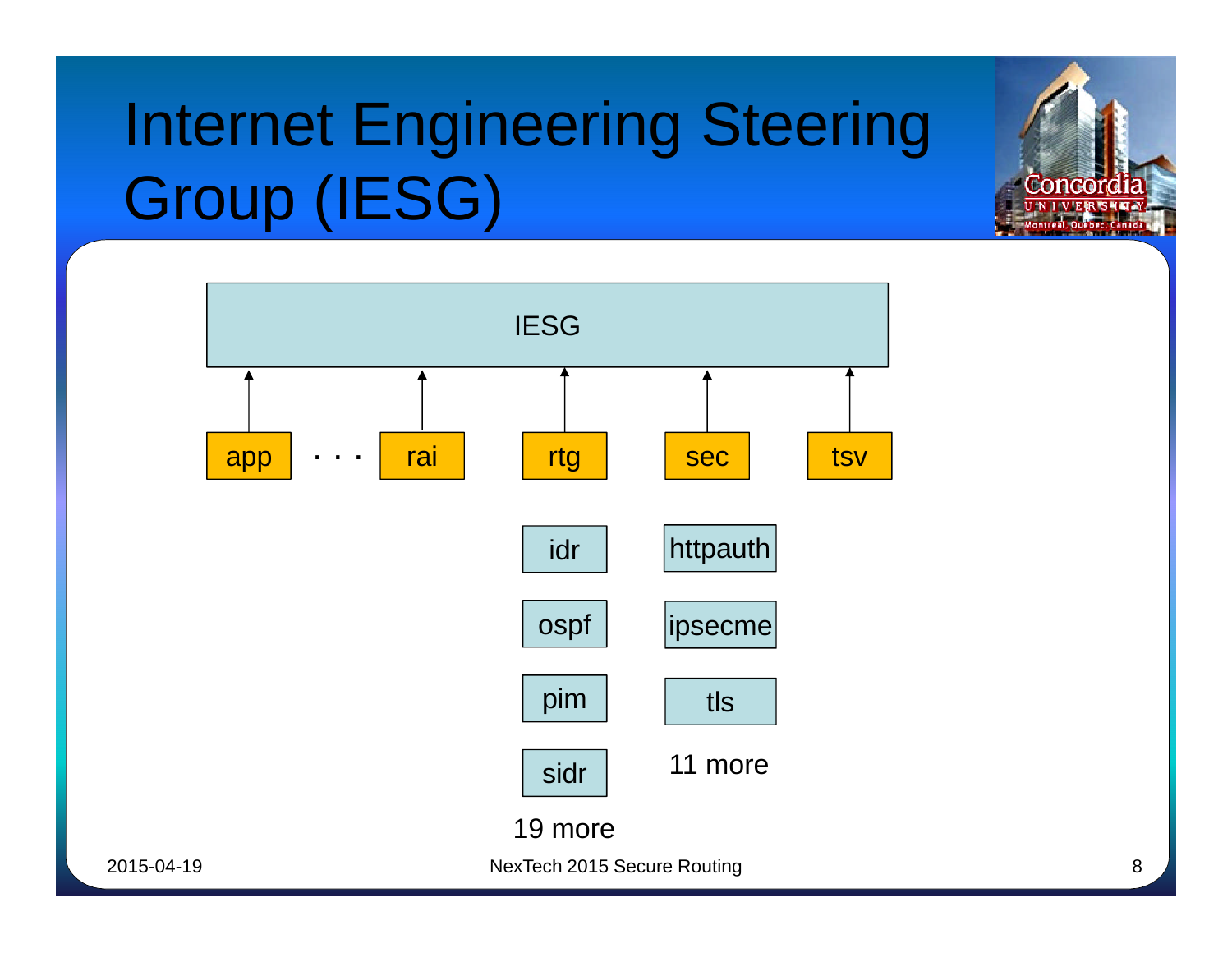## **Routing Area**

#### □ 23 Working Groups

- **I** idr (Inter-Domain Routing)
- ospf (Open Shortest Path First IGP)
- **Pim (Protocol Independent Multicast)**
- sidr (Secure Inter-Domain Routing)
- . . .

**D** Three Area Directors

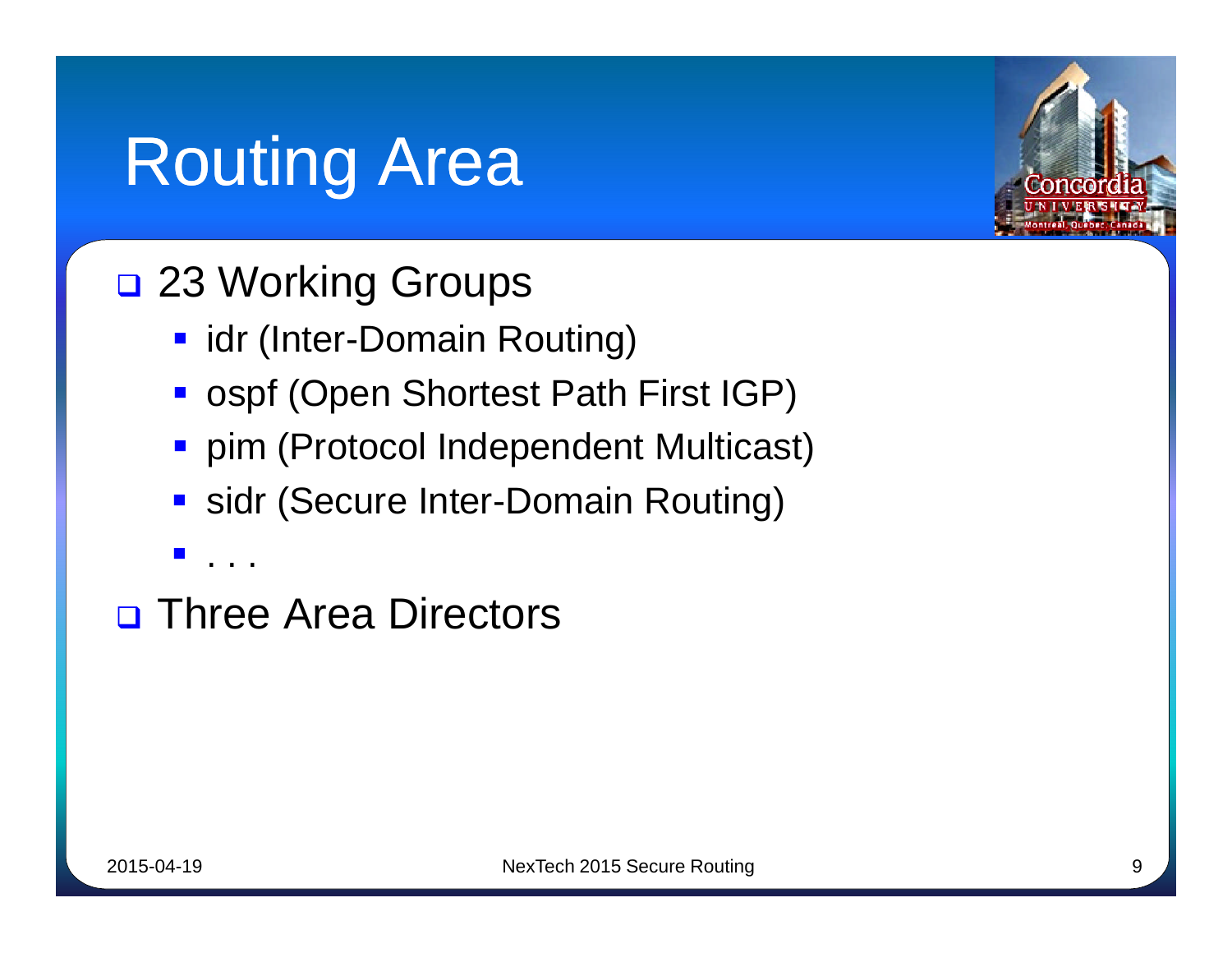## **Security Area**



#### **D** 14 Working Groups

- **httpauth (Hypertext Transfer Protocol Authentication)**
- $\blacksquare$  ipsecme (IP Security Maintenance and Extensions)
- **tille (Transport Layer Security)**
- . . .
- **D** Two Area Directors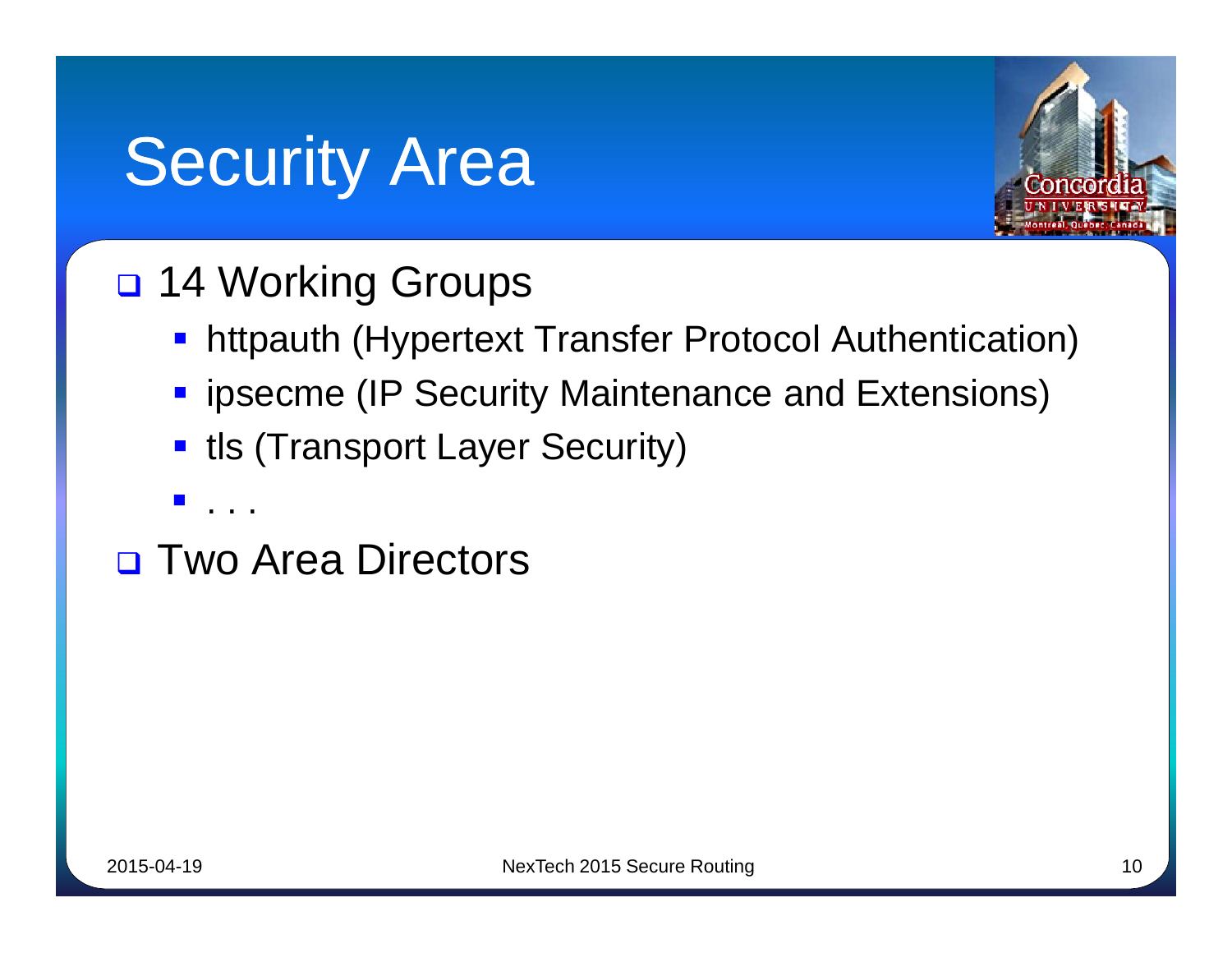## **Internet Architecture Board**



- **D** Provides architectural oversight
	- Series of reports on topics of concern to the entire Internet community
- □ Acts as an appeals board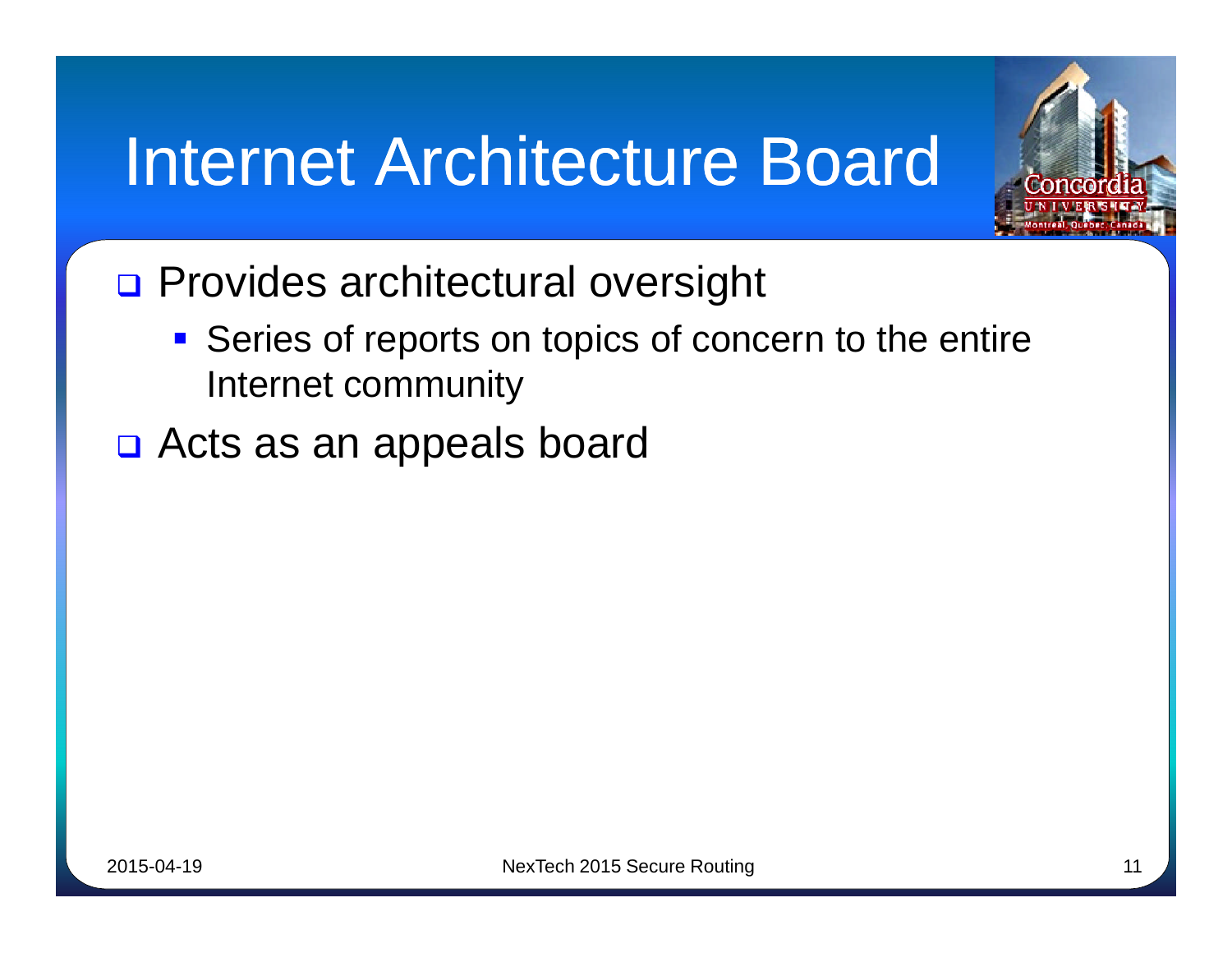## **IETF Documents**



- □ An idea starts as an "Internet Draft" (ID)
	- draft-atwood-pim-sm-linklocal
- $\Box$  It is "adopted" by a Working Group
	- **draft-ietf-pim-sm-linklocal**
- □ After discussion, it undergoes "Working Group Last Call" (WGLC)
- □ If it passes WGLC, it is subject to "IETF Last Call", and review by the IESG (i.e., by *all* ADs)
- $\Box$  If it passes scrutiny, it becomes an RFC
	- **RFC 5796**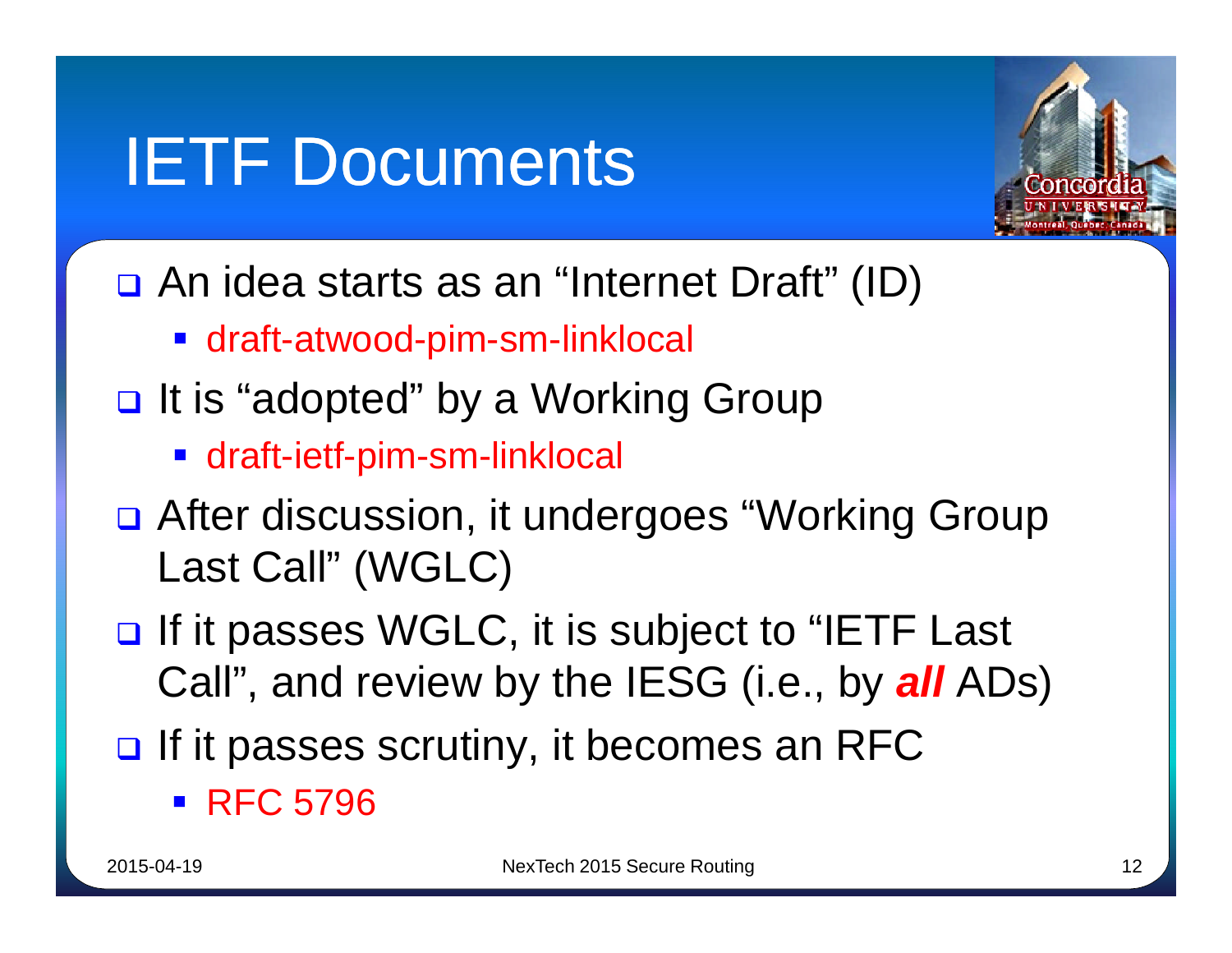## Routing



- **□** Moving a packet from a source to a destination by the least-cost route
- Different definitions of "least cost"
	- **Minimum number of hops**
	- **Factors of policy and charging**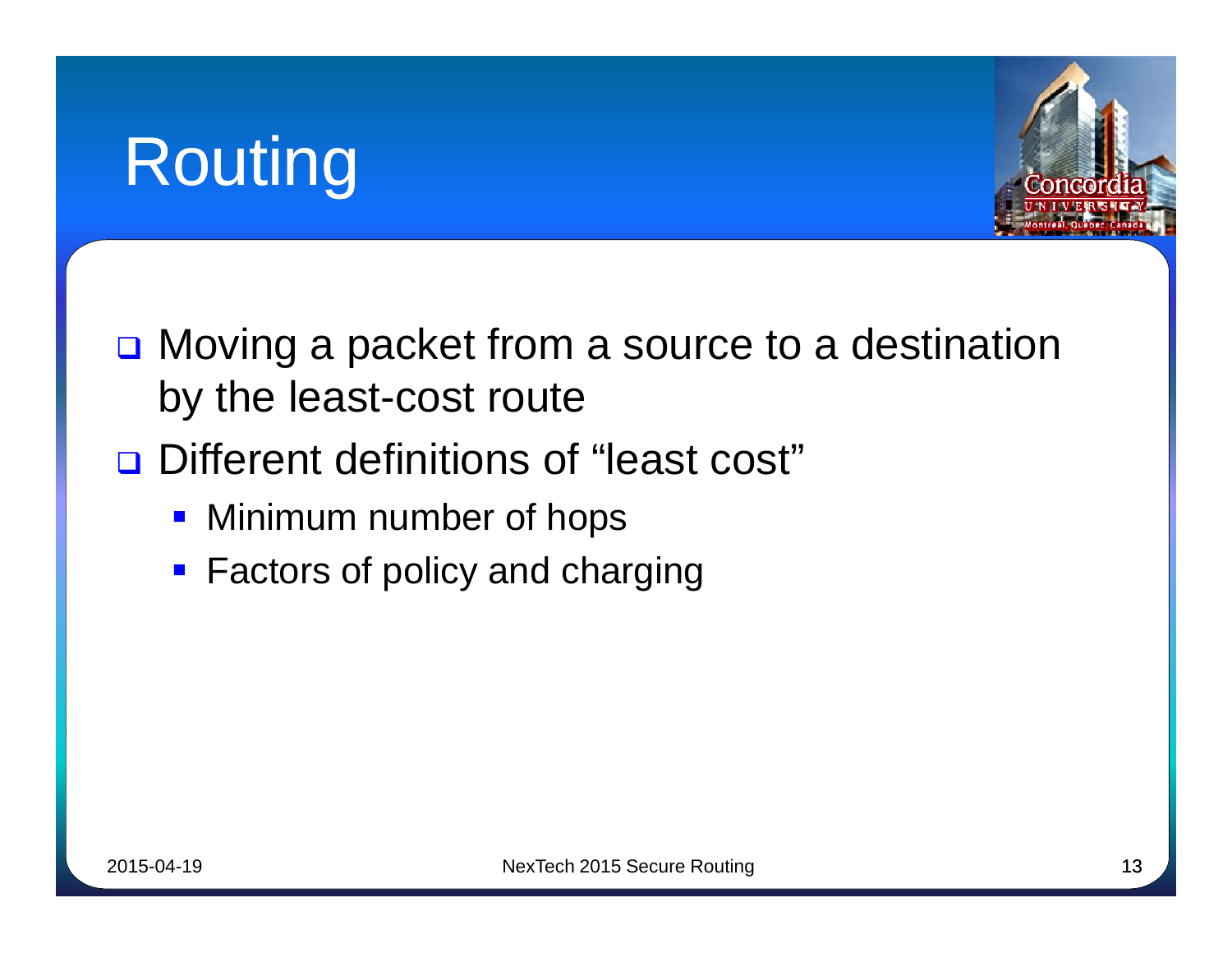# Routing Structures



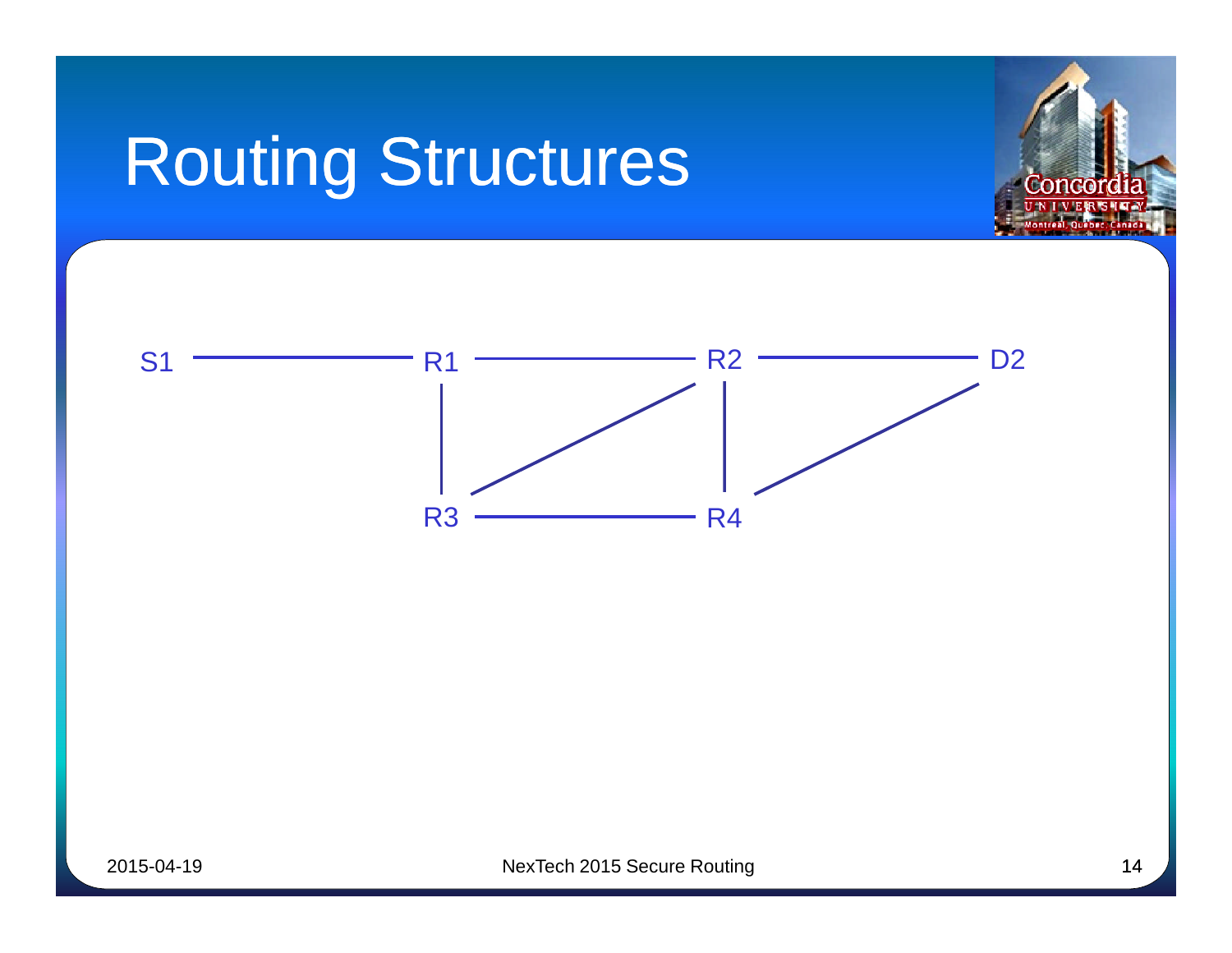## Routing Structures





Shortest path:  $S1 - R1 - R2 - D2$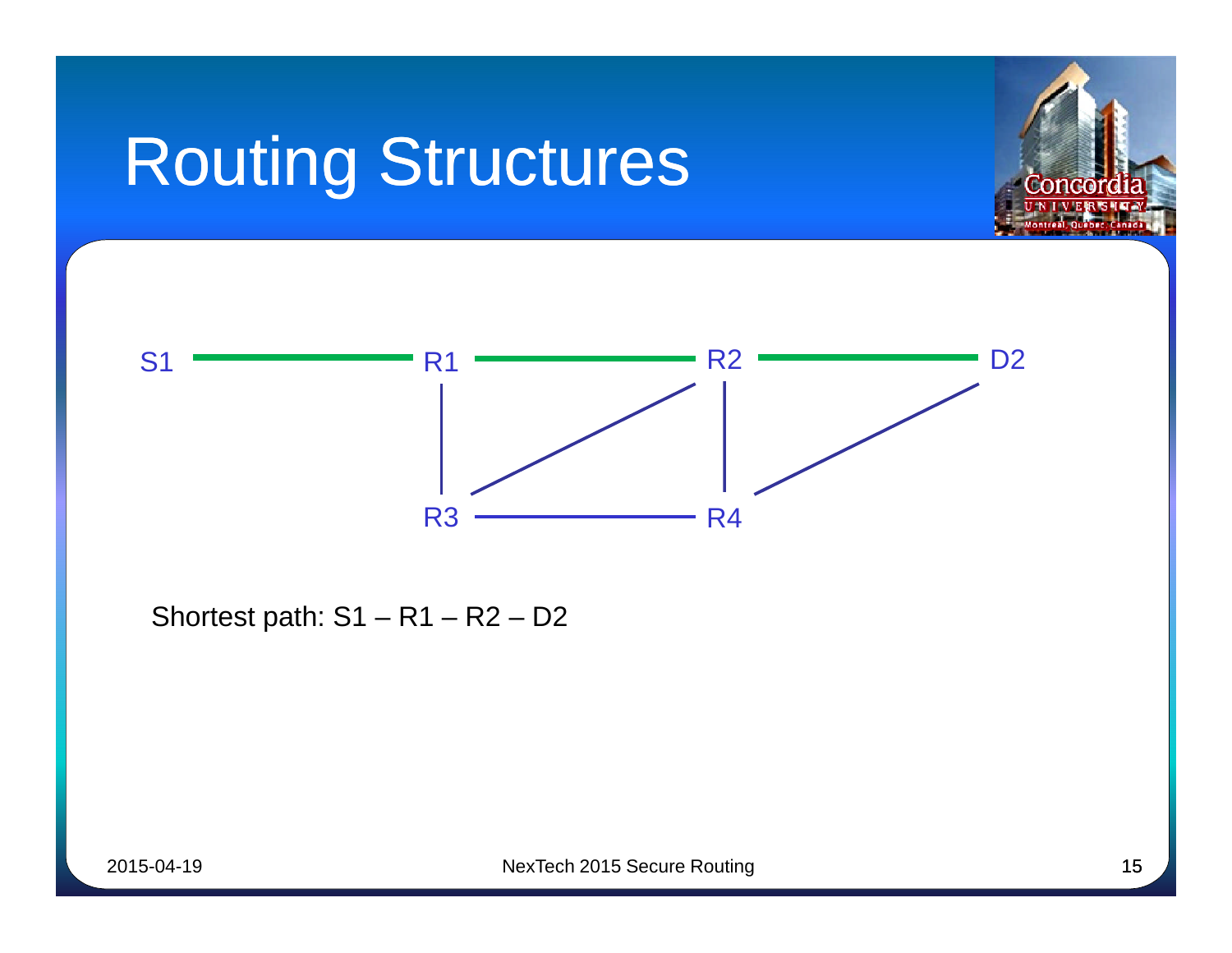## Routing Structures





Shortest path avoiding  $R2: S1 - R1 - R3 - R4 - D2$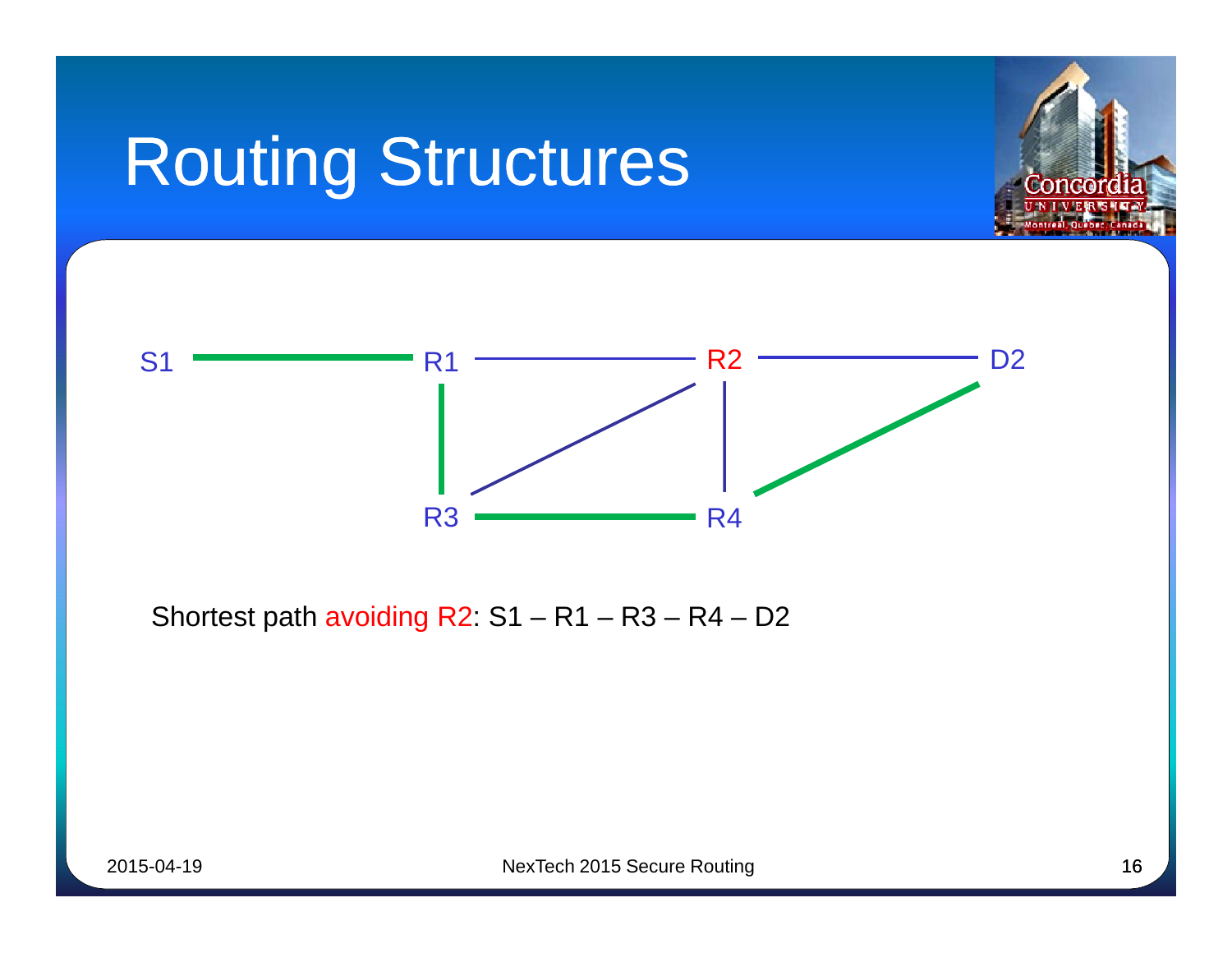# Forwarding Information Base (FIB)



- **□** At each router, need to determine where to send an incoming packet
	- Forwarding Information Base (aka Forwarding Table)
		- Local environment: few entries
		- Global Internet: 350, 000 entries
		- Very hard to look up quickly
- □ The task of a routing protocol is to fill the FIB with the appropriate entries
	- **Obtain information from "peers"**
	- **Apply policies to get the "best" next router**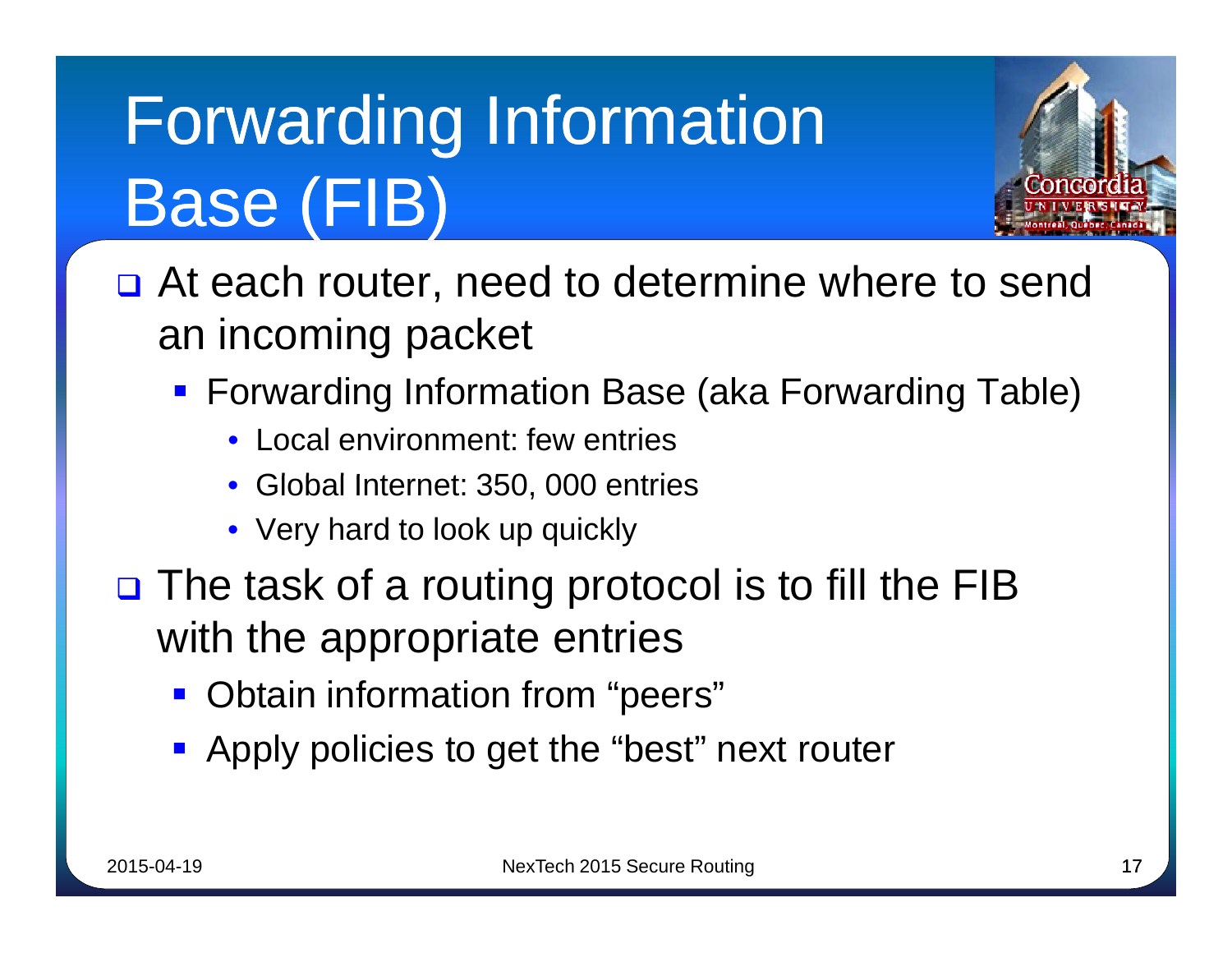## **Autonomous Systems**



**□ Global Internet is large** 

- Need for "local control" of parts of it
- **An Autonomous System is a part of the Internet with a** "common routing policy"
- **Routing is at two levels:** 
	- Inter-AS
	- Intra-AS
- **Intra-AS routing tends to be "shortest path"**
- **Inter-AS routing is policy-based**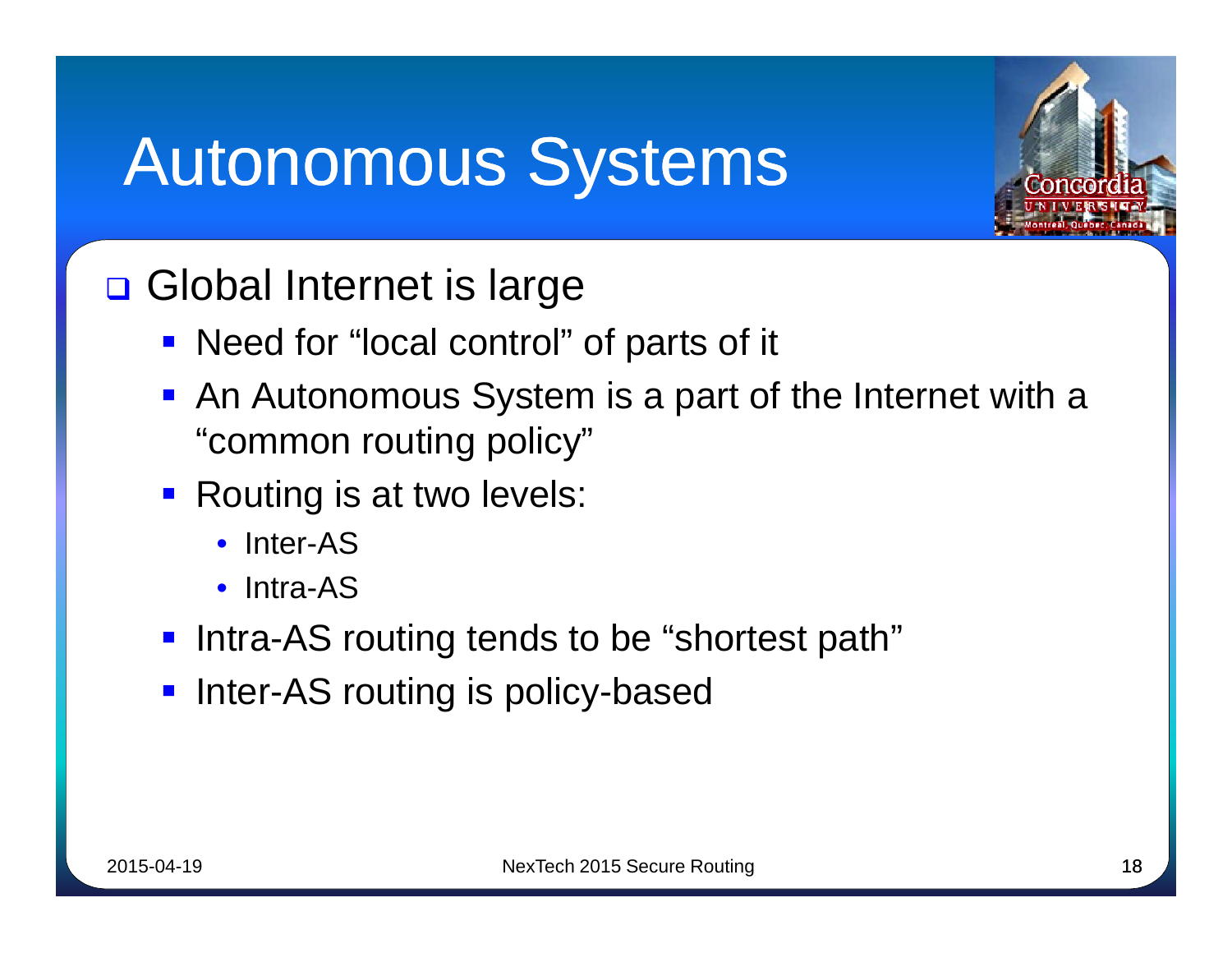# Different approaches to routing

- □ Intra-AS routing
	- **Interior Gateway Protocols (IGPs)** 
		- OSPF, IS-IS
	- **All under one "administration" (more or less)**
	- Shortest-path routing
- **□** Inter-AS routing
	- **Exterior Gateway Protocols (EGPs)** 
		- BGP
	- **Many policy or contractual issues**
	- **Preferred routing tends to be defined by lawyers, not** network personnel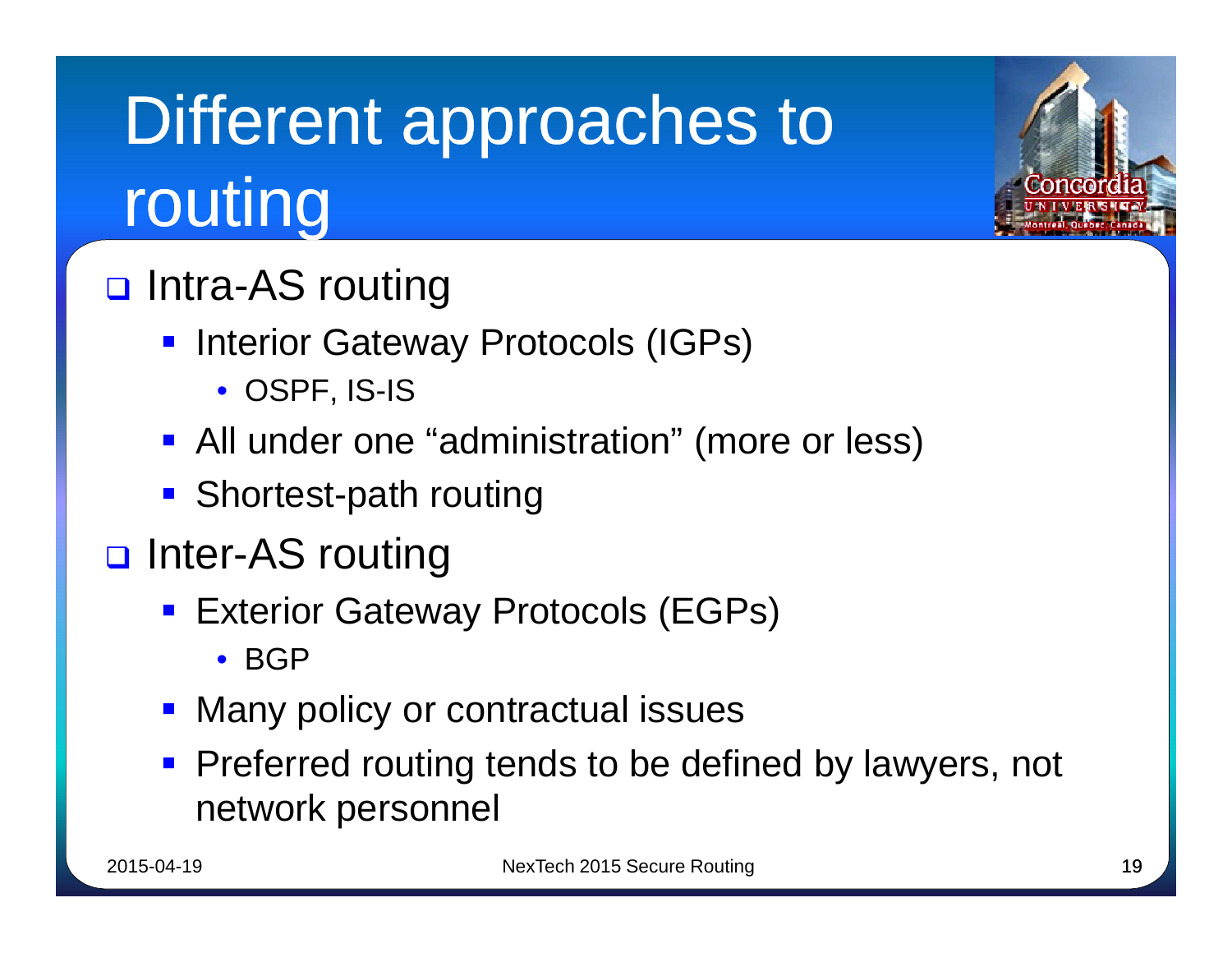## Example routing protocols

- □ Border Gateway Protocol (BGP)
	- E-BGP
	- I-BGP
- □ Open Shortest Path First (OSPF)
- **□ Routing Information Protocol (RIP)**
- **□** Static routing
- □ Protocol Independent Multicast (PIM)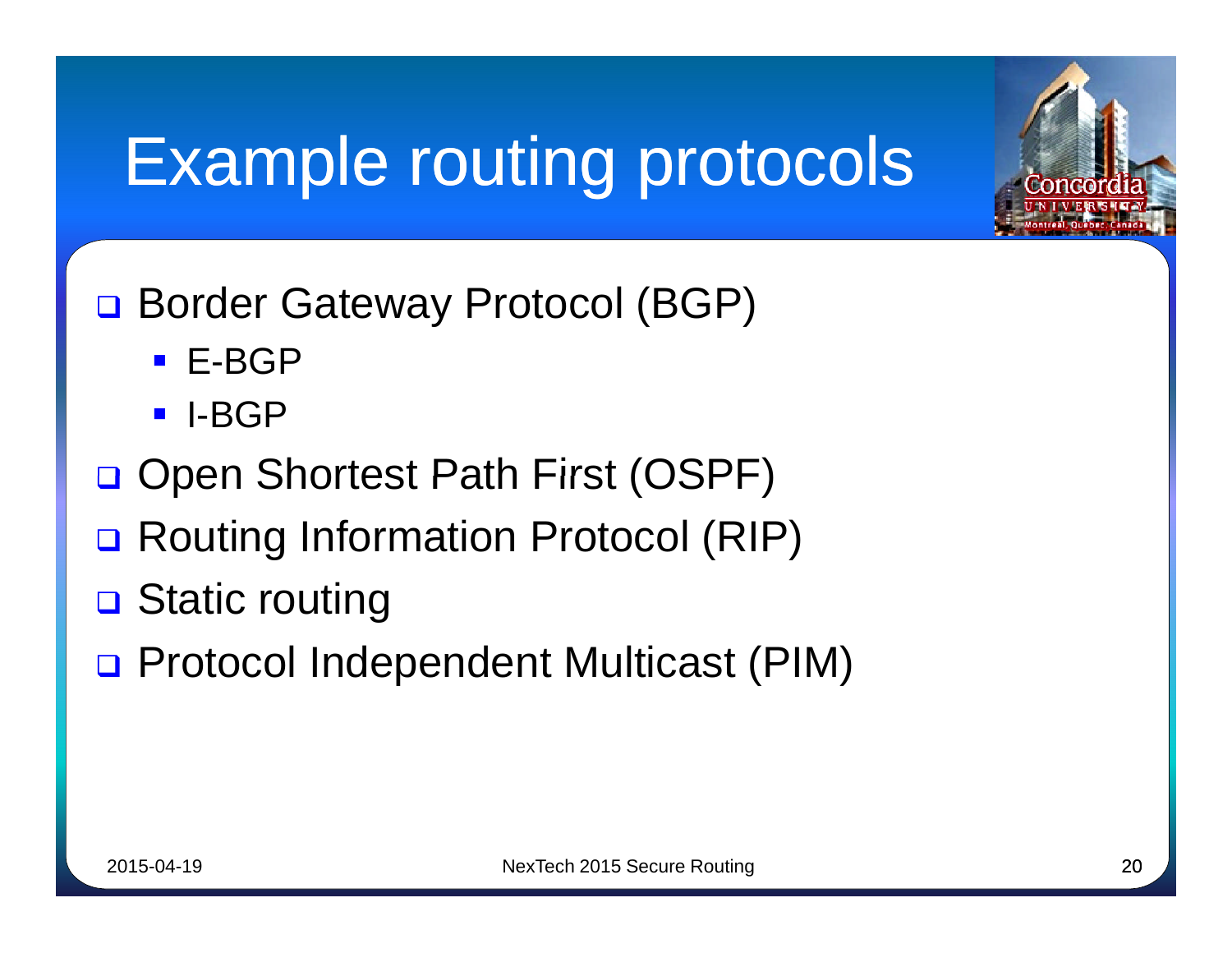### **Border Gateway Protocol**



- **□ BGP provides inter-AS routing**
- **□** Routing packets are carried by TCP, since the "neighbors" can be quite far away
- □ BGP is specified by IDR WG
- □ Validity of BGP information is specified by SIDR WG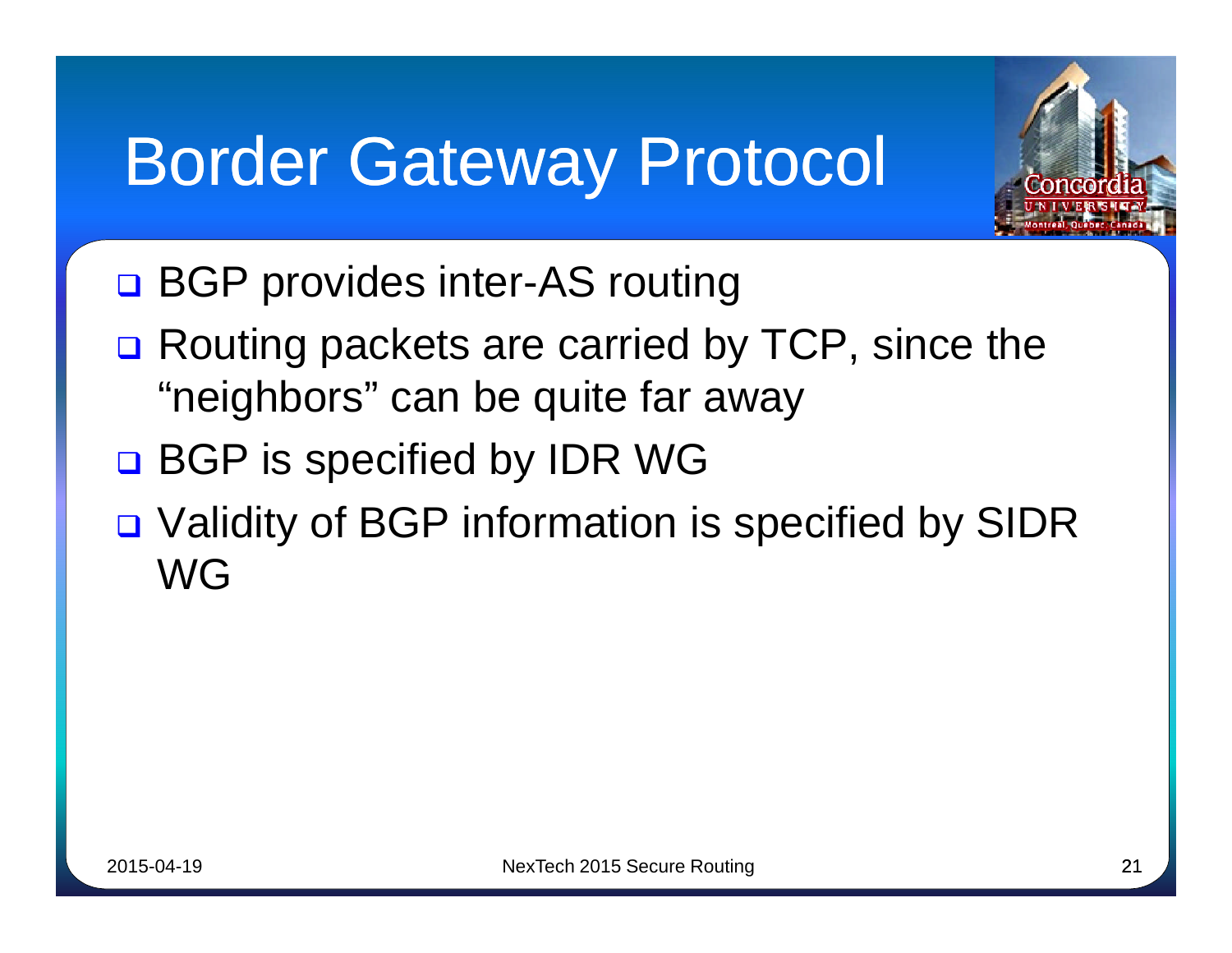## **Open Shortest Path First**



- □ Routing packets are (normally) link-local (i.e., not forwarded beyond the local subnet)
- □ They are carried directly by IP
- $\Box$  They are multicast to the neighbors
- □ OSPF is specified by the OSPF WG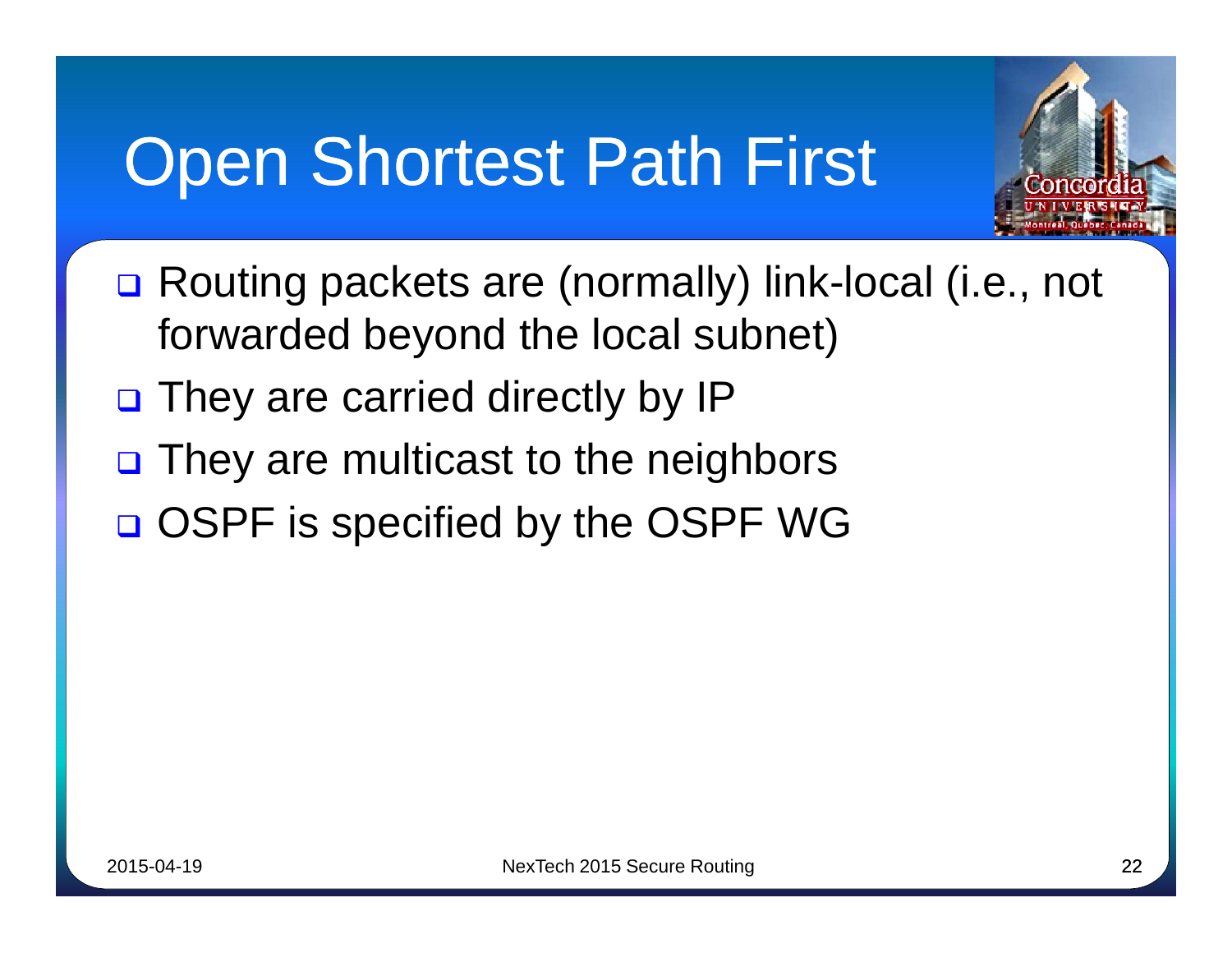# **Routing Information** Protocol



- □ A very early routing protocol
- □ Limited in scope, so RIP is used only in "small" routing domains.
	- **Example 21 Fig. 2** Limit on the "diameter" of the routing graph
- **□ Simpler than OSPF**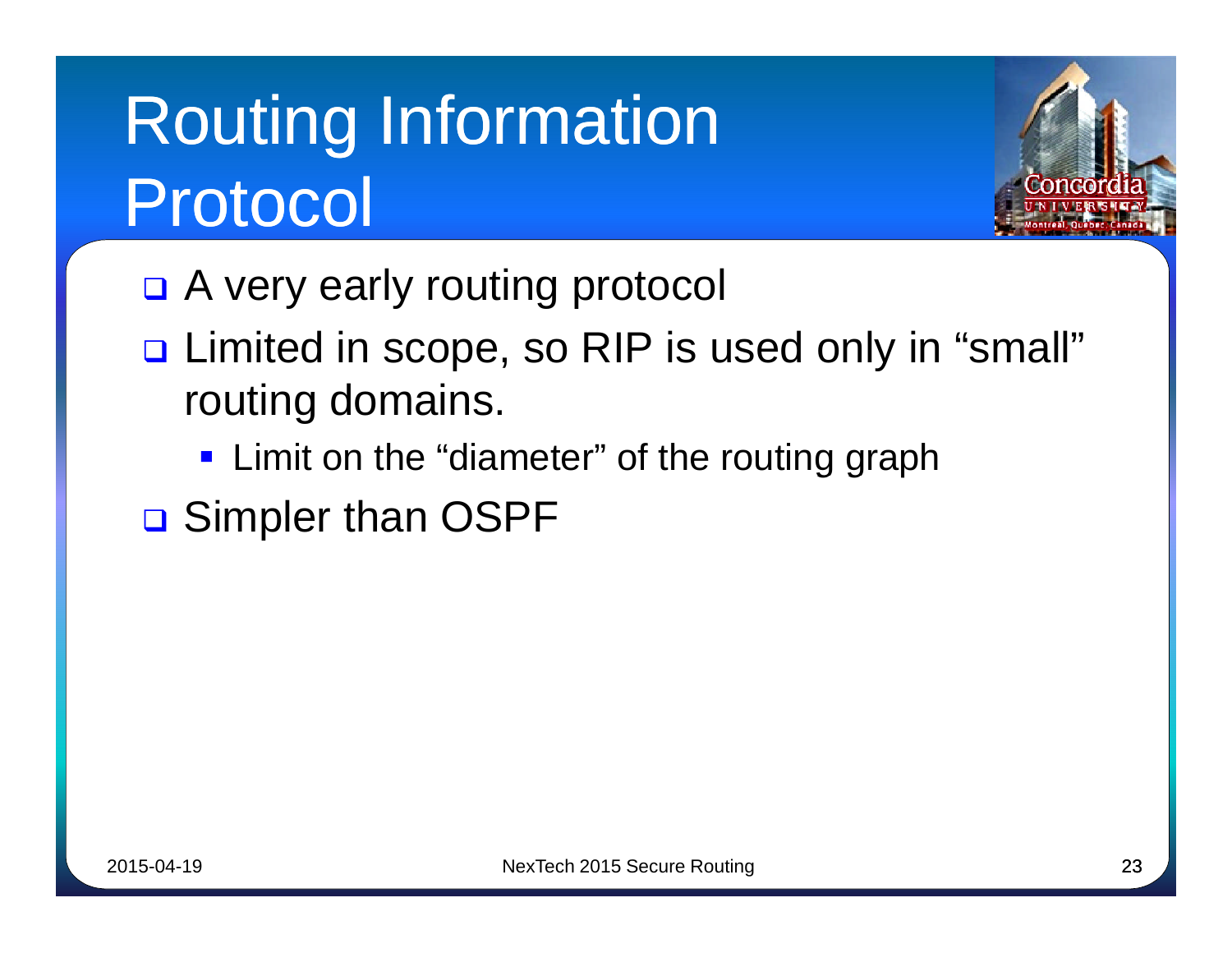## **Static Routing**



- **□** The Forwarding Table entries on a device are specified manually.
- □ Typically, static routing is used for end hosts.
	- An entry for "other hosts on the same network segment"
	- An entry for "the rest of the world" (i.e., a default gateway)
- □ Can be useful for large, structured networks, where little or no change is expected over time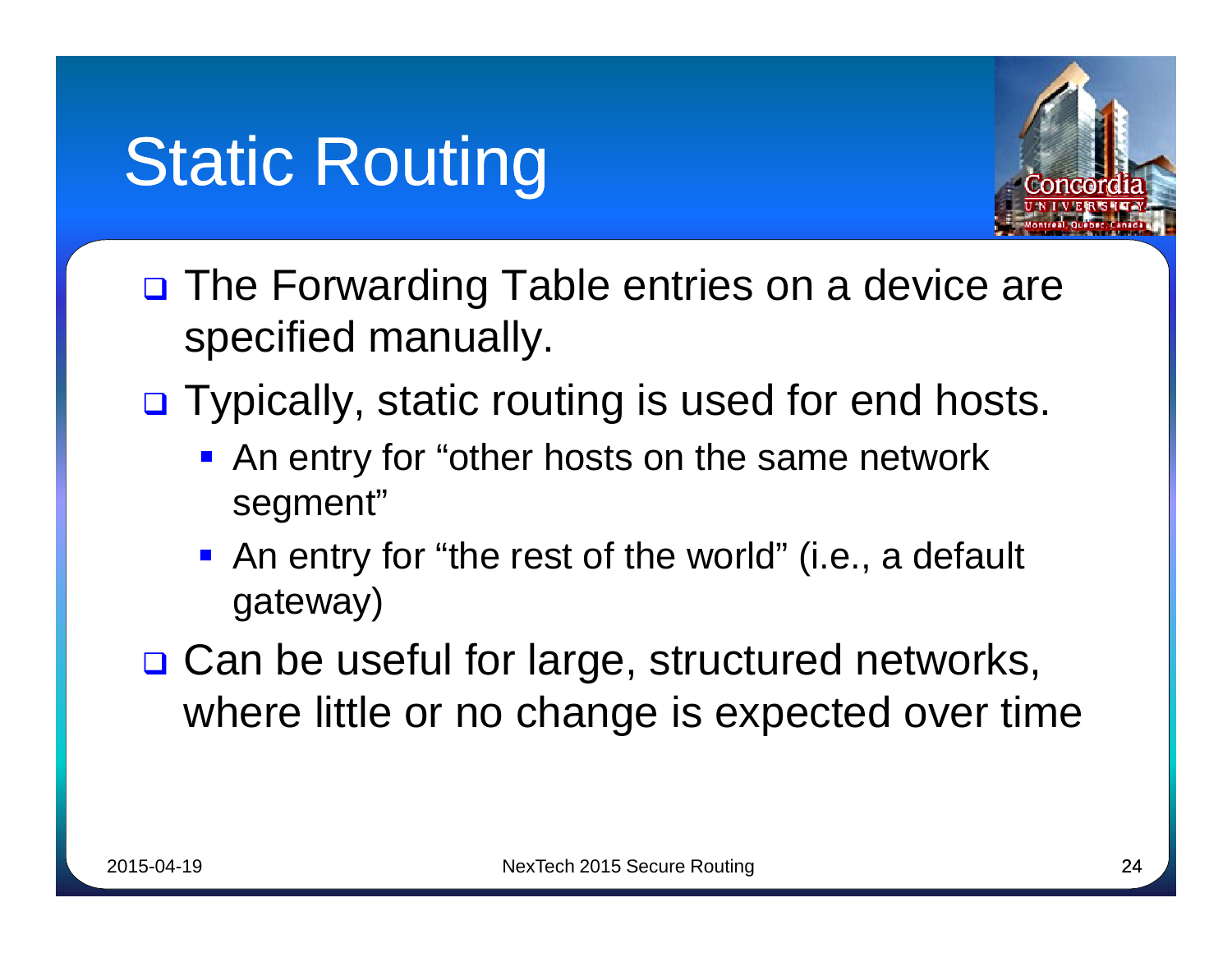# Protocol Independent Multicast



- □ PIM is "independent" of the underlying unicast routing protocol, although it assumes the existence of a unicast Routing Information Base (RIB)
- □ Various "flavors":
	- PIM-SM (Sparse mode)
	- PIM-SSM (Source-specific mode)
	- **PIM-DM (Dense mode)**
	- **BIDIR-PIM (Bidirectional)**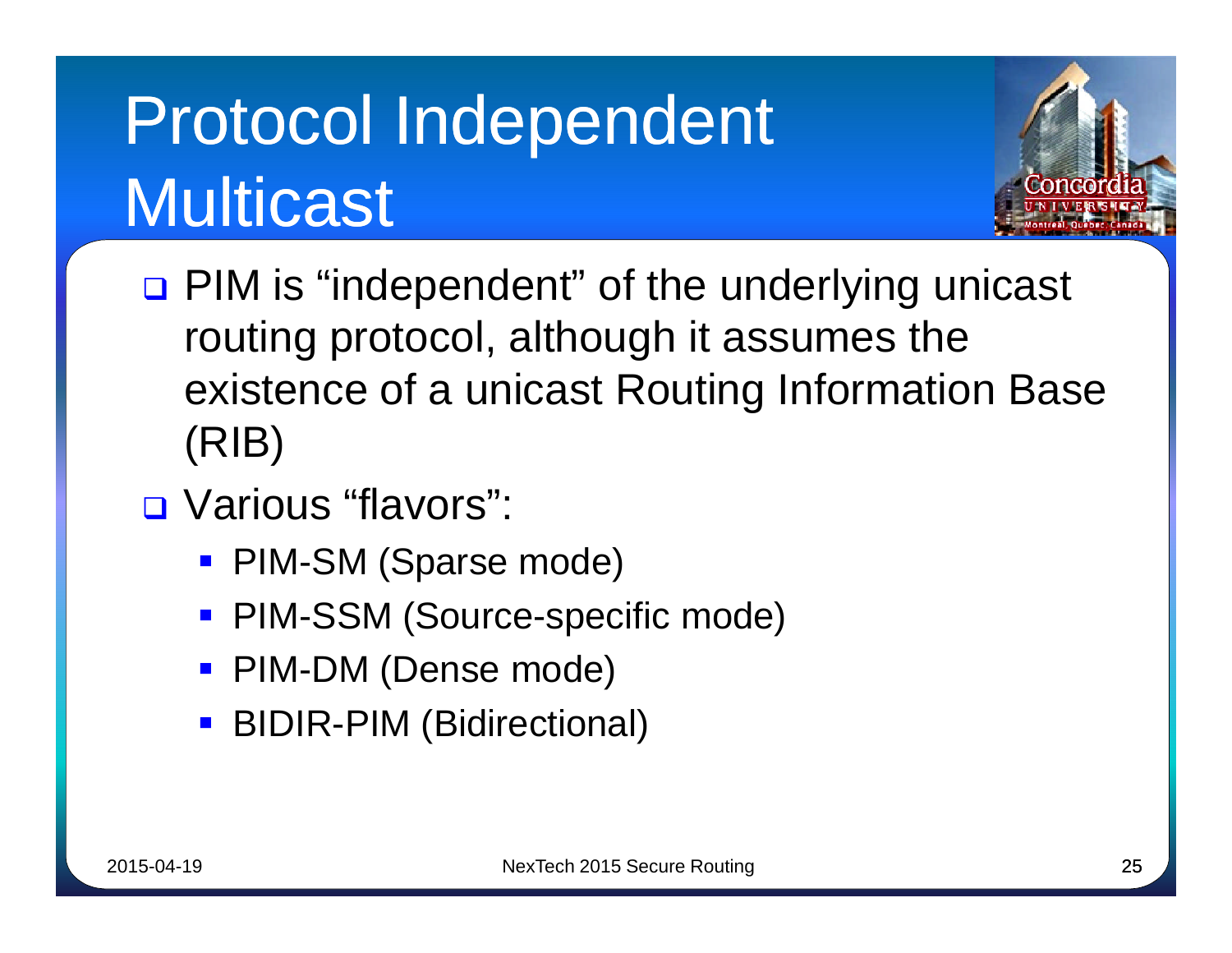## PIM…2



- □ The routing packets are normally link-local
- n They are carried directly by IP
- **D** They are multicast
- □ Some special PIM packets are sent unicast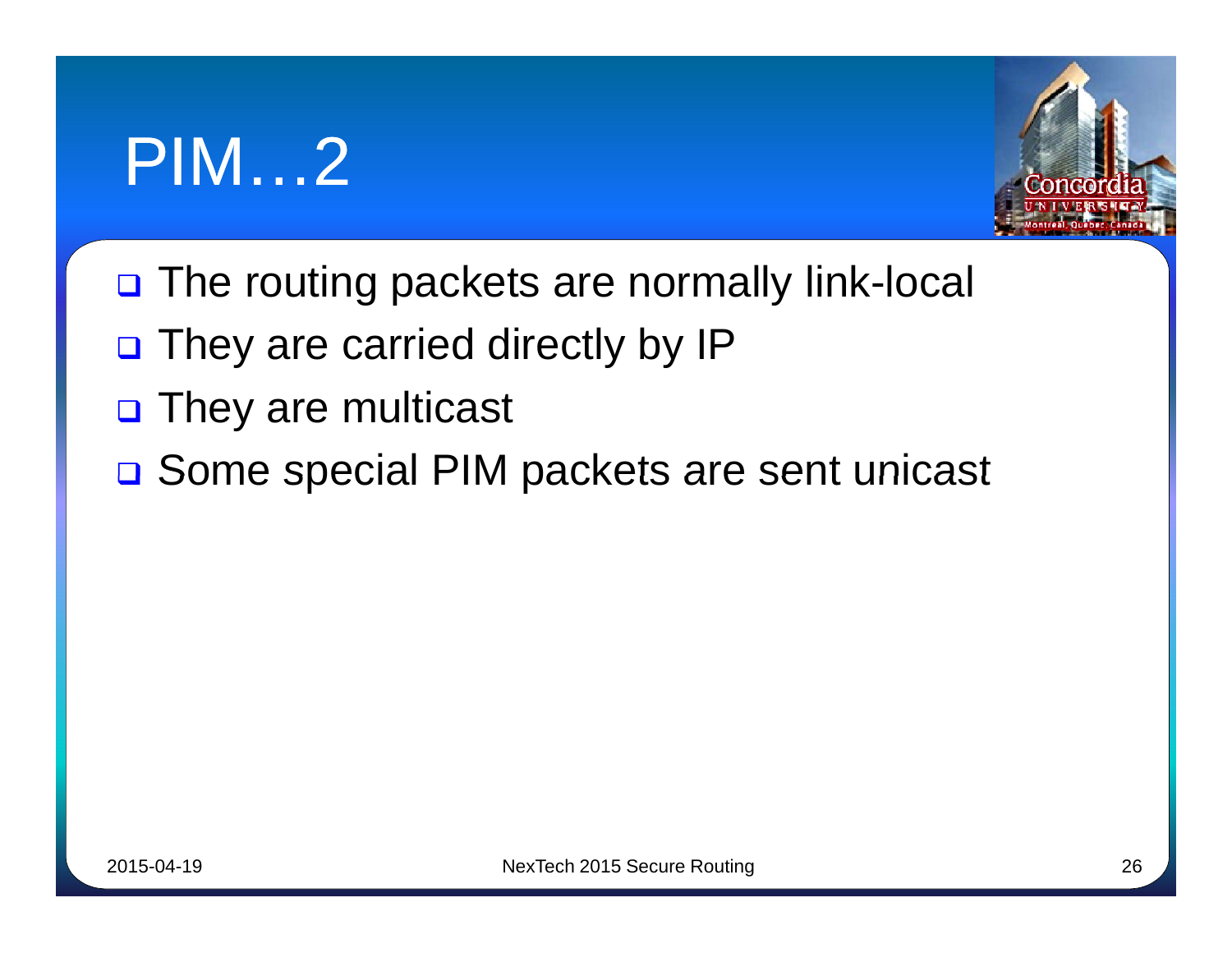## Security



#### **D** Justification

- **IAB Workshop on "Unwanted Internet Traffic"** 
	- Section 8.1 "A simple risk analysis would suggest that an ideal attack target of minimal cost but maximal disruption is the core routing infrastructure."
	- Section 8.2 calls for "[t]ightening the security of the core routing infrastructure".
- We will explore why this is not happening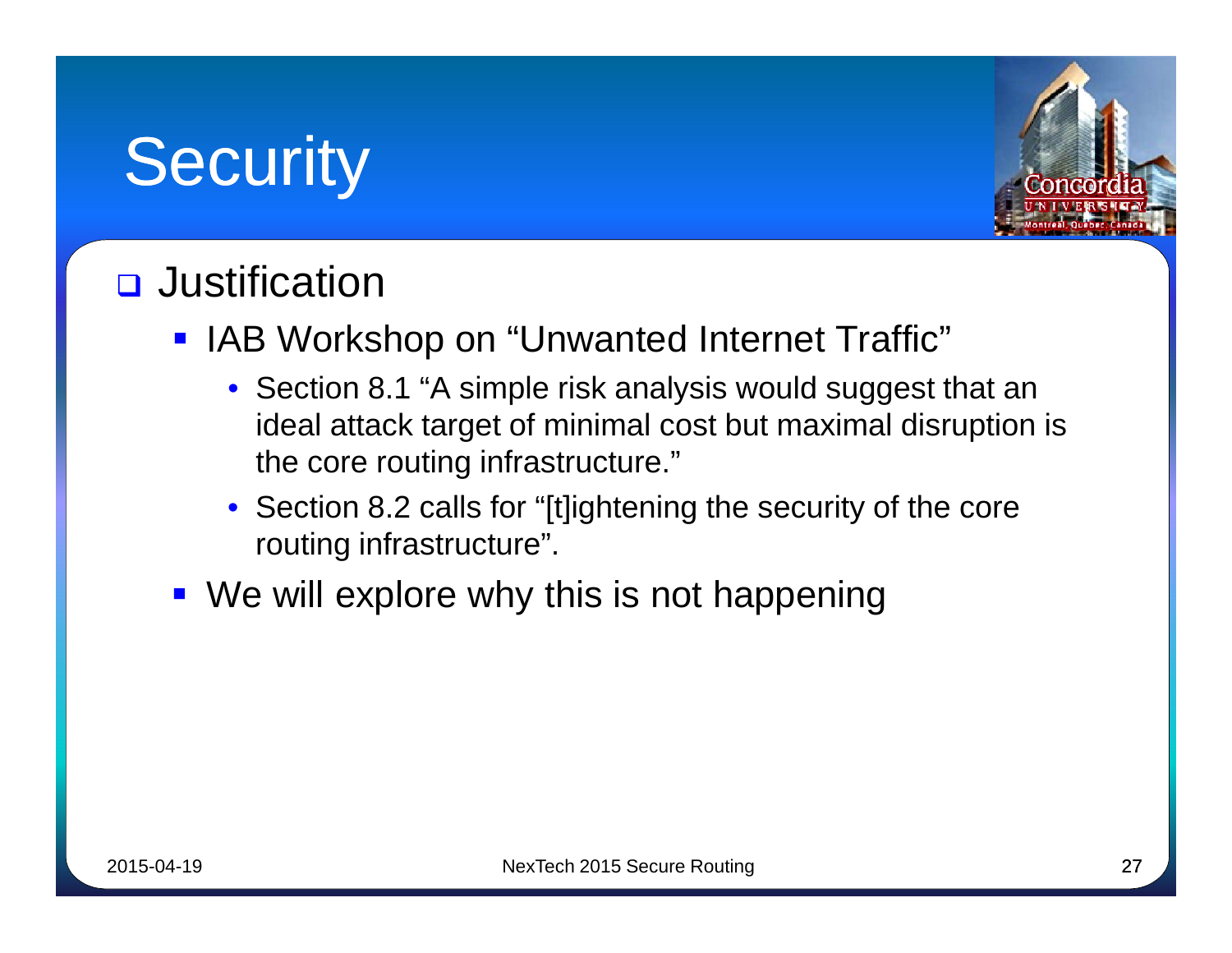### Main steps



- $\Box$  Increase the security mechanisms and practices for operating routers
- **□ Clean up the Internet Routing Registry [IRR]** repository, and securing both the database and the access, so that it can be used for routing verifications
- **□ Create specifications for cryptographic** validation of routing message content
- **□** Secure the routing protocols' packets on the wire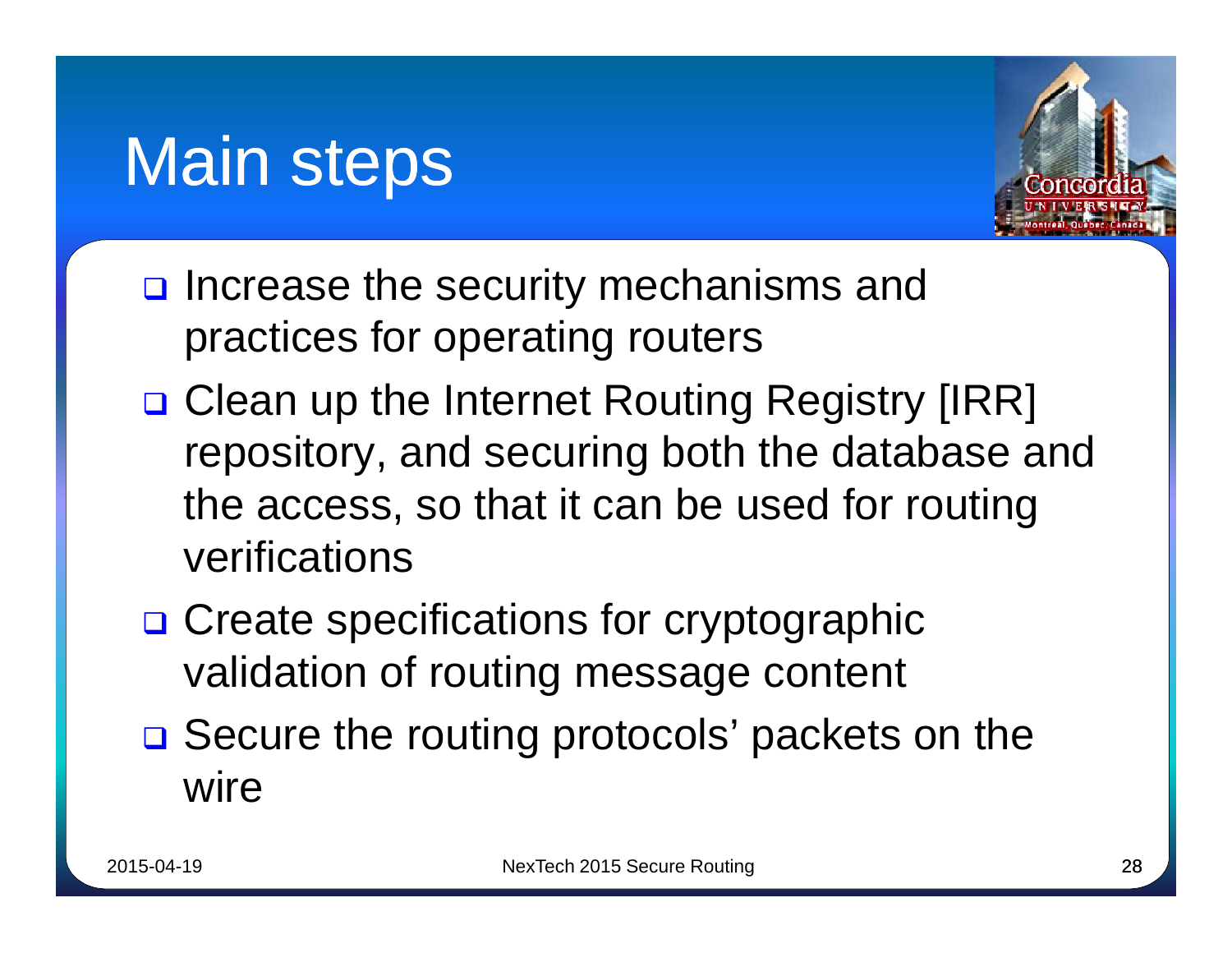## Responsible parties



#### **D** OPSEC

- *Operational Security Working Group*
- **□** Liaison with those running the IRRs globally
- **D** SIDR
	- *Secure Inter-Domain Routing Working Group*
- **D** KARP
	- *Keying and Authentication for Routing Protocols Working Group*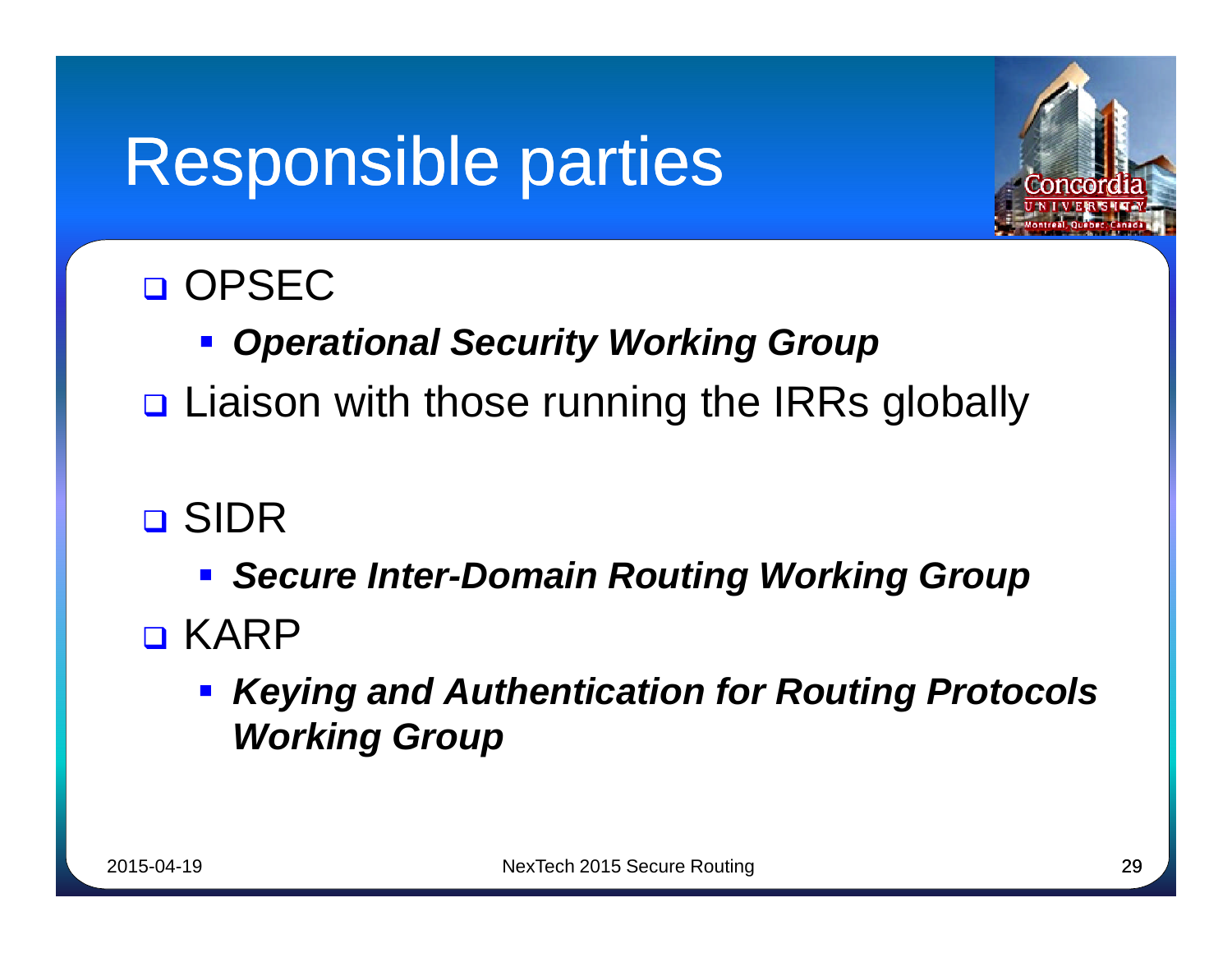# Security is not just technical



- **Operational (non-cryptographic) security** considerations
- **D** Liaison
	- Convincing others to act in concert
- SIDR
	- Validating the *content* of the messages
- **D** KARP
	- Validating the *exchanges* themselves ("on the wire")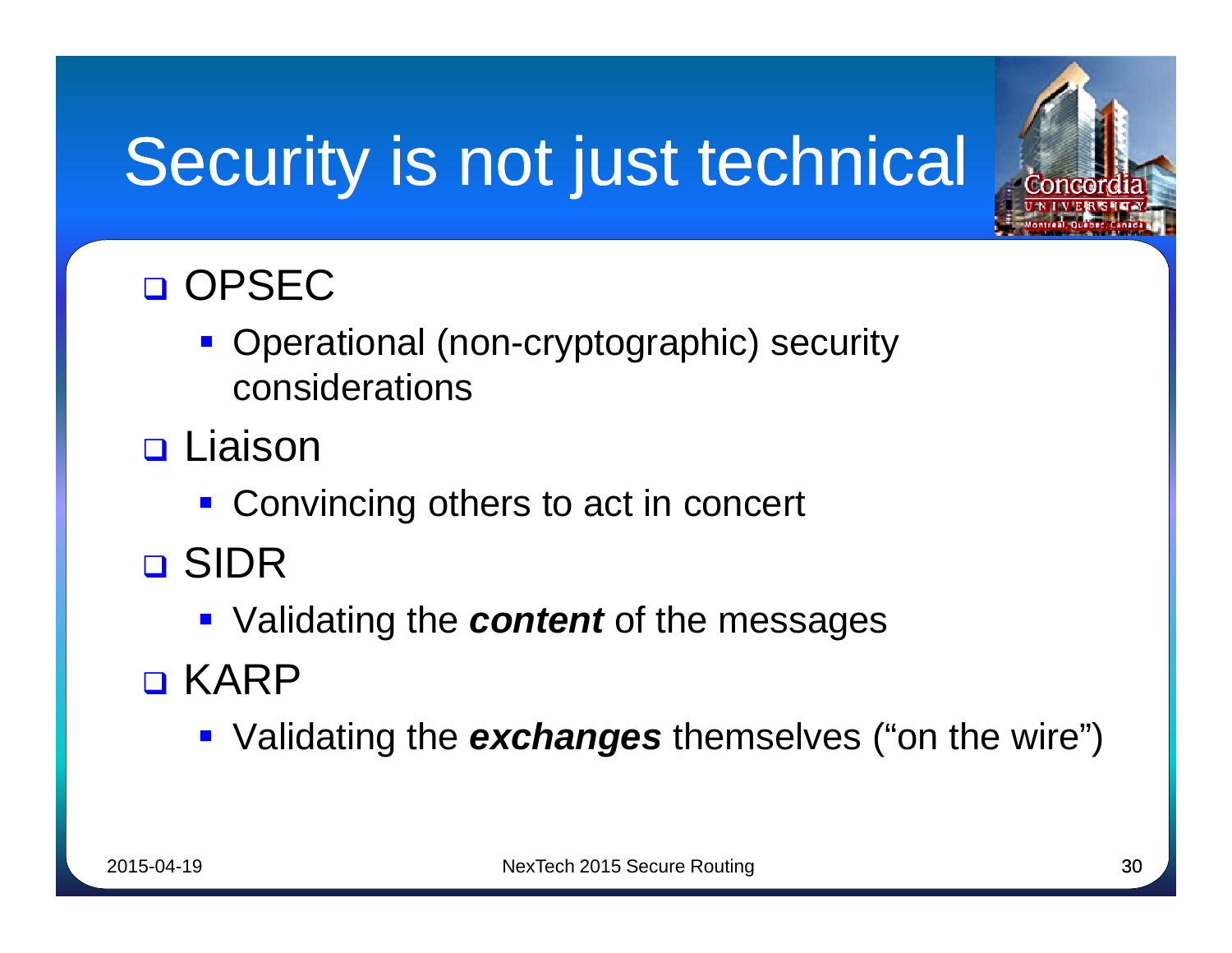# **Generic Security Threats: RFC 4593**

- □ Generic Routing Protocol Threat Model
	- **Threat sources**
	- **Threat consequences**
- □ Generally Identifiable Routing Threat Actions
	- **Deliberate exposure**
	- **Sniffing**
	- **Traffic analysis**
	- **Spoofing**
	- **Falsification**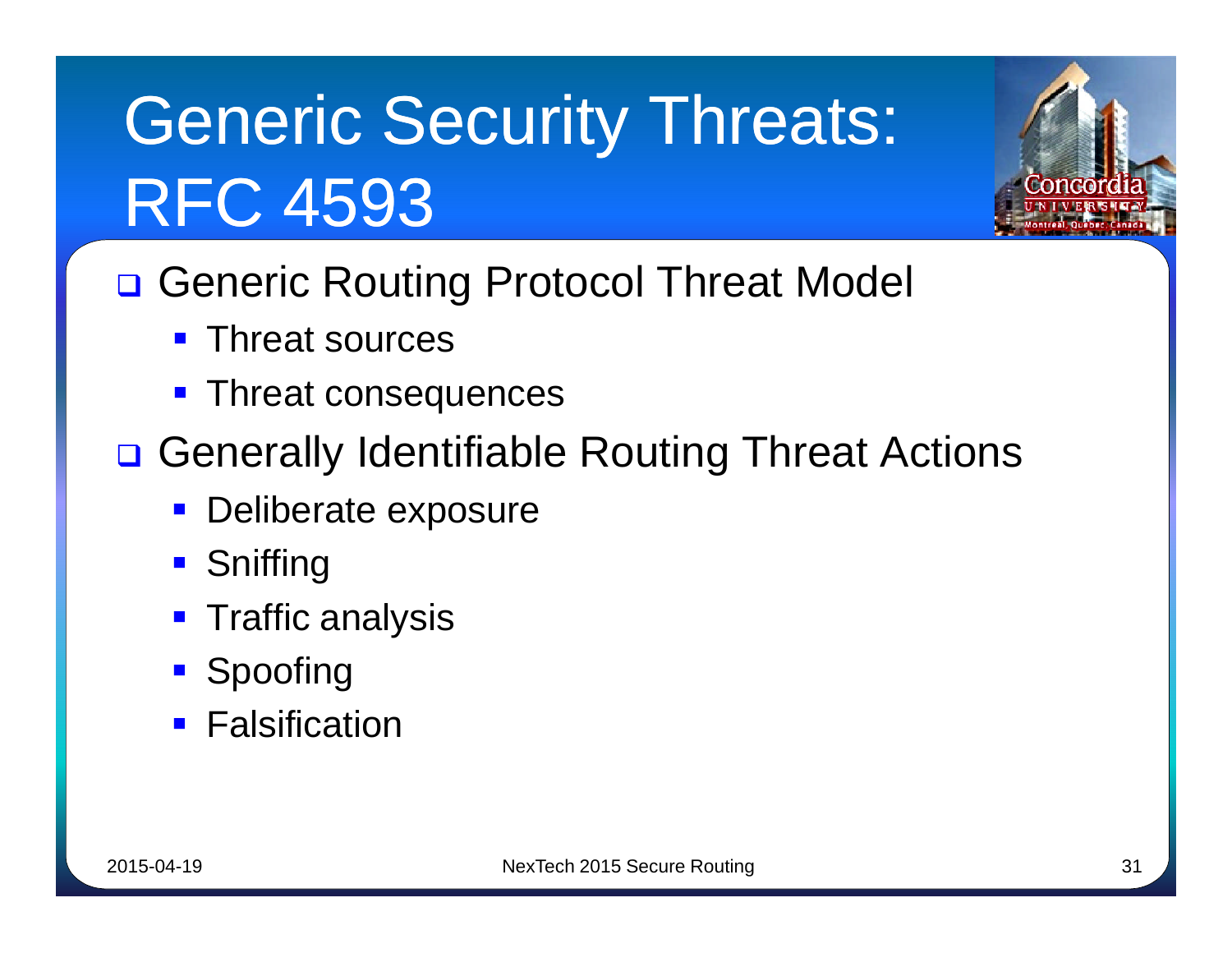#### Issues with Existing Cryptographic Protection: RFC 6039



- Weaknesses of MD5 and SHA-1 are discussed
- **Technical and management issues are identified**
- **D** Protocols reviewed
	- Open Shortest Path First Version 2 (IPv4)
	- **Open Shortest Path First Version 3 (IPv6)**
	- **Intermediate System to Intermediate System Routing** Protocol
	- Border Gateway Protocol (BGP-4)
	- Routing Information Protocol (RIP)
	- Bidirectional Forwarding Detection (BFD)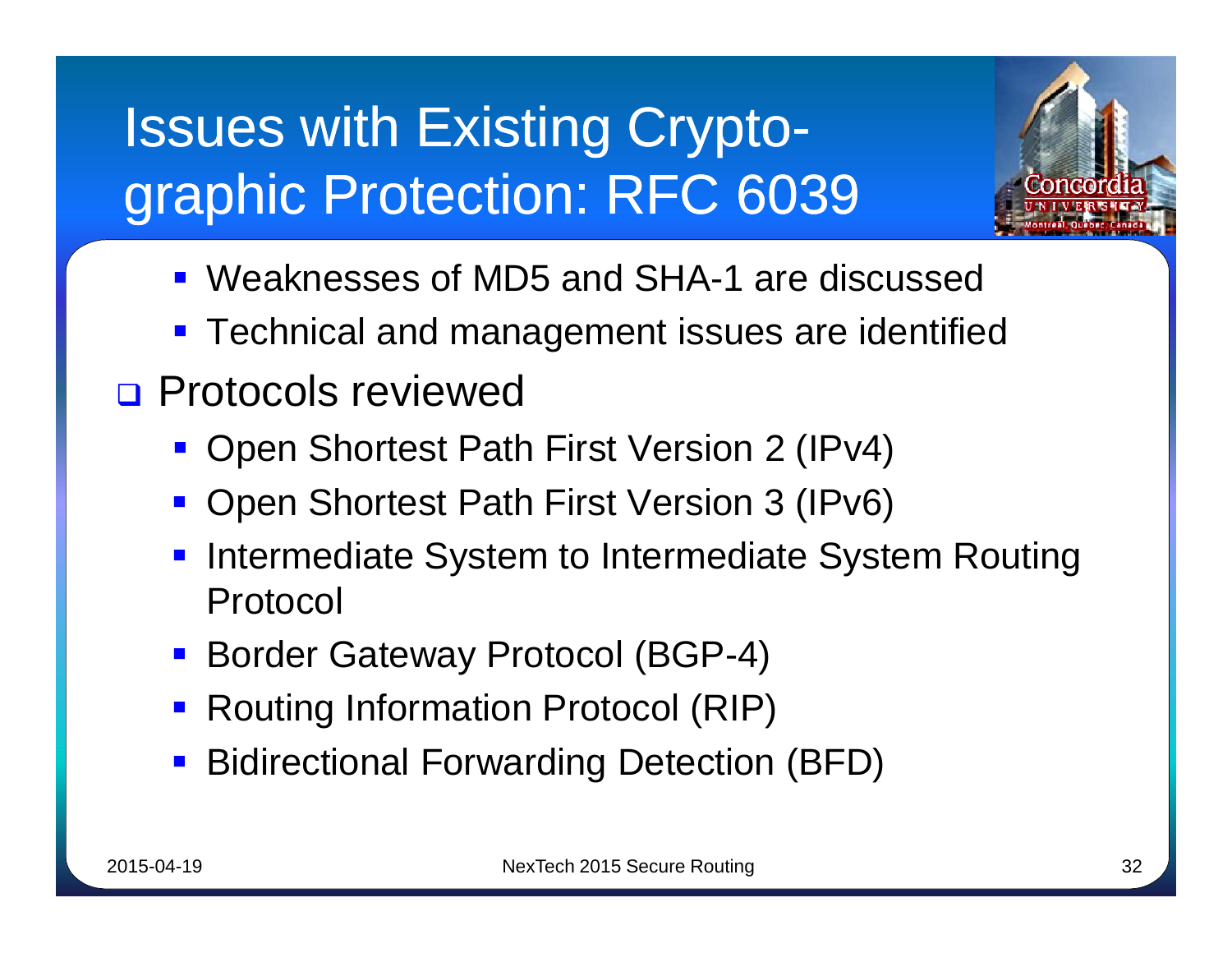# **Validating the Contents:** SIDR



- □ BGP is specified by IDR WG
- □ BGPsec is specified by SIDR WG
- □ Goal is to permit validation of the **contents** of the exchanges
- **Q BGP uses TCP-MD5 or TCP-AO to ensure that** the exchanges are authentic and have not been altered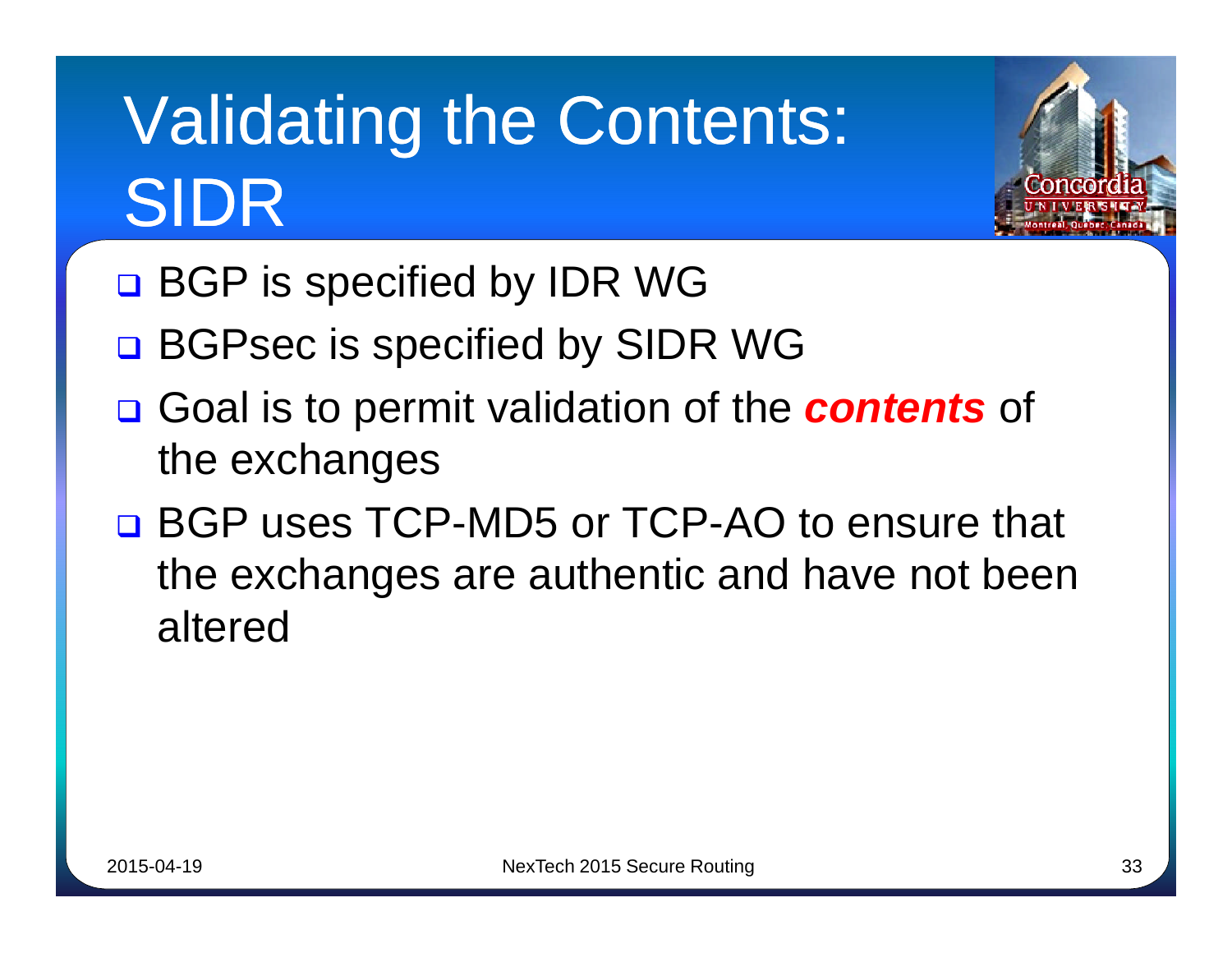#### BGPsec



- □ An extension to BGP that provides improved security for BGP routing
- **D** Motivation
	- BGP does not include mechanisms that allow an AS to verify the legitimacy and authenticity of BGP route advertisements
	- **Vulnerability analysis RFC 4272**
	- **Resource Public Key Infrastructure (RPKI) provides a** first step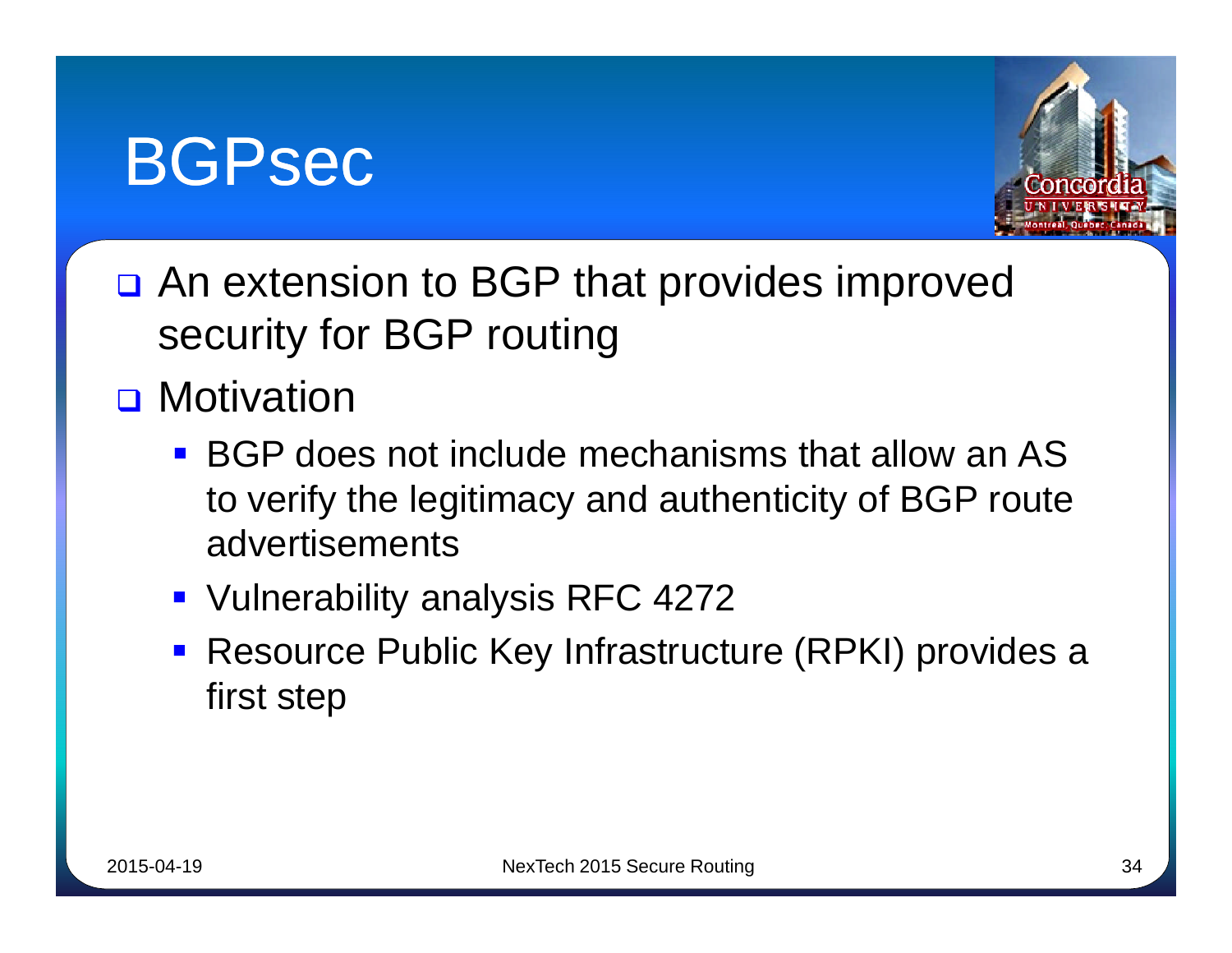### RPKI



#### **□ Resources**

- **AS** number
- **IP** address
- RPKI certificates issued to holders of resources provide a binding
	- AS number <-> IP address
- $\Box$  and a cryptographic key to verify a digital signature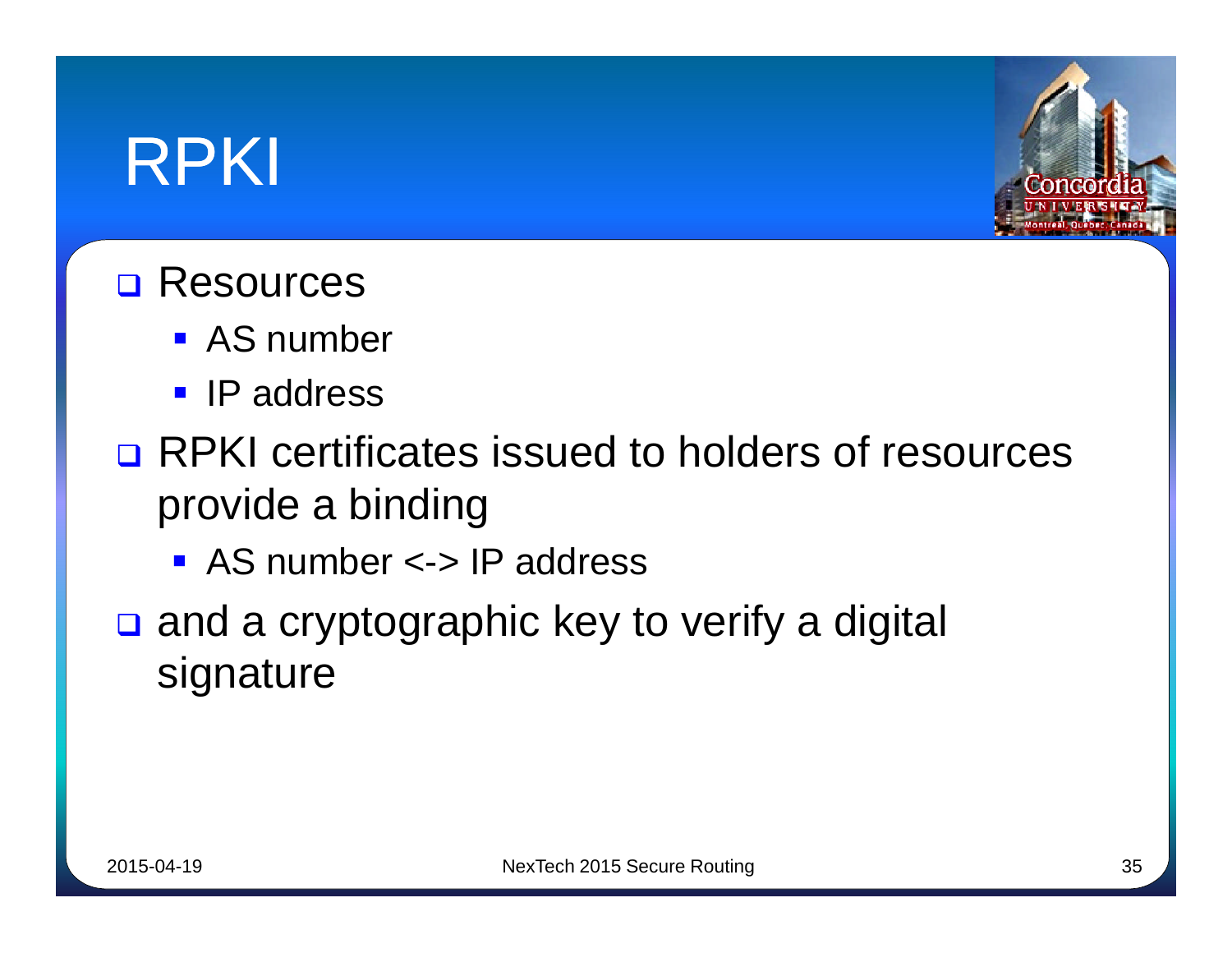# **Route Origination** Authorization



- **□ ROA allows holders of IP address resources to** authorize specific ASes to originate routes (in BGP) to these resources
- □ Data extracted fro valid ROAs can be used by BGP speakers to determine whether a received route was actually originated by an AS that is authorized to originate that route
- **D** RFC 6483 **D** RFC 7115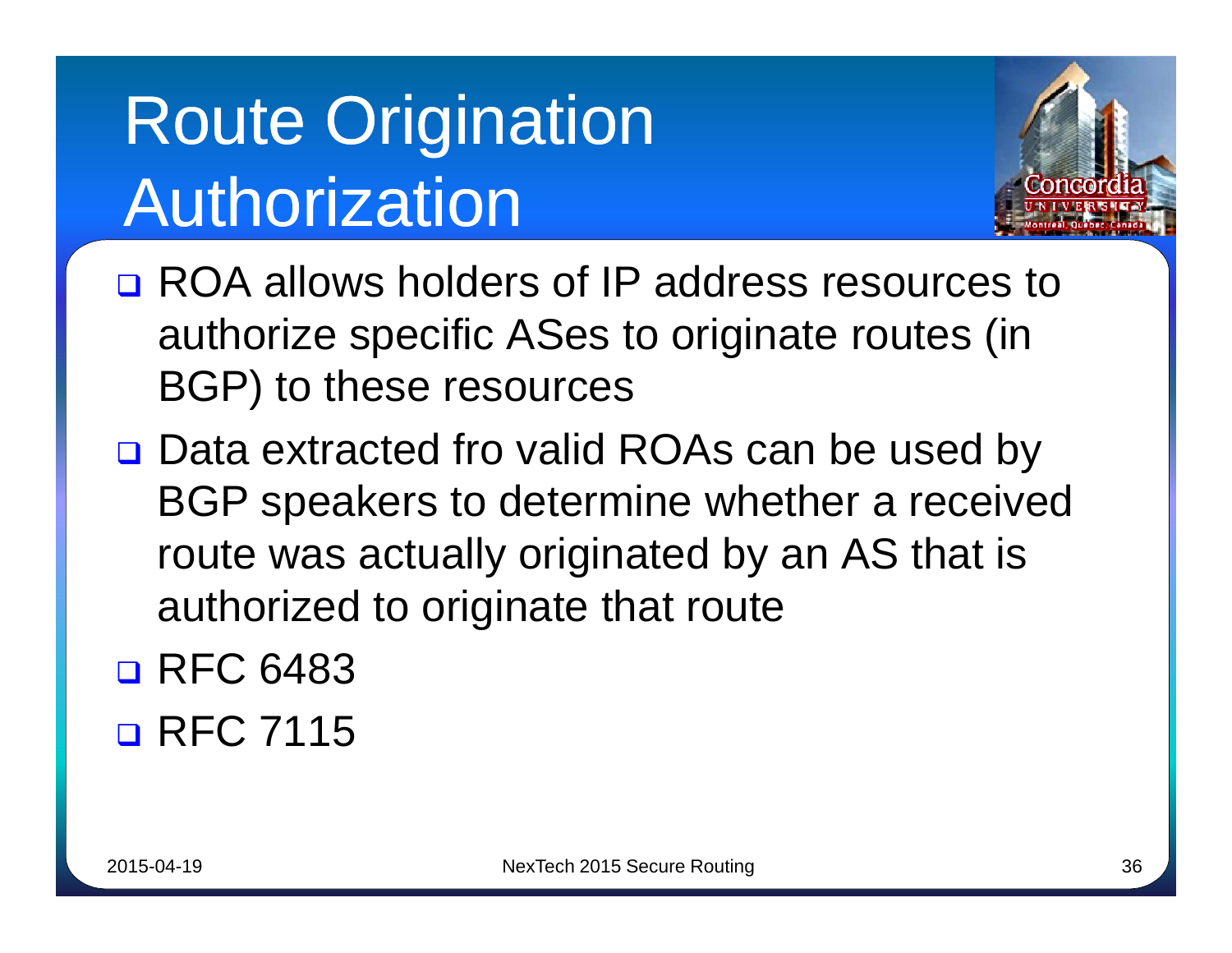### Local Policy



- □ Prefer a route that can be validated using RPKI data
- **□ Can protect from certain mis-origination attacks**
- **□** Little or no protection from a sophisticated attacker
	- **Append authorized origin AS to an illegitimate AS path**
- **□** draft-ietf-sidr-bgpsec-threats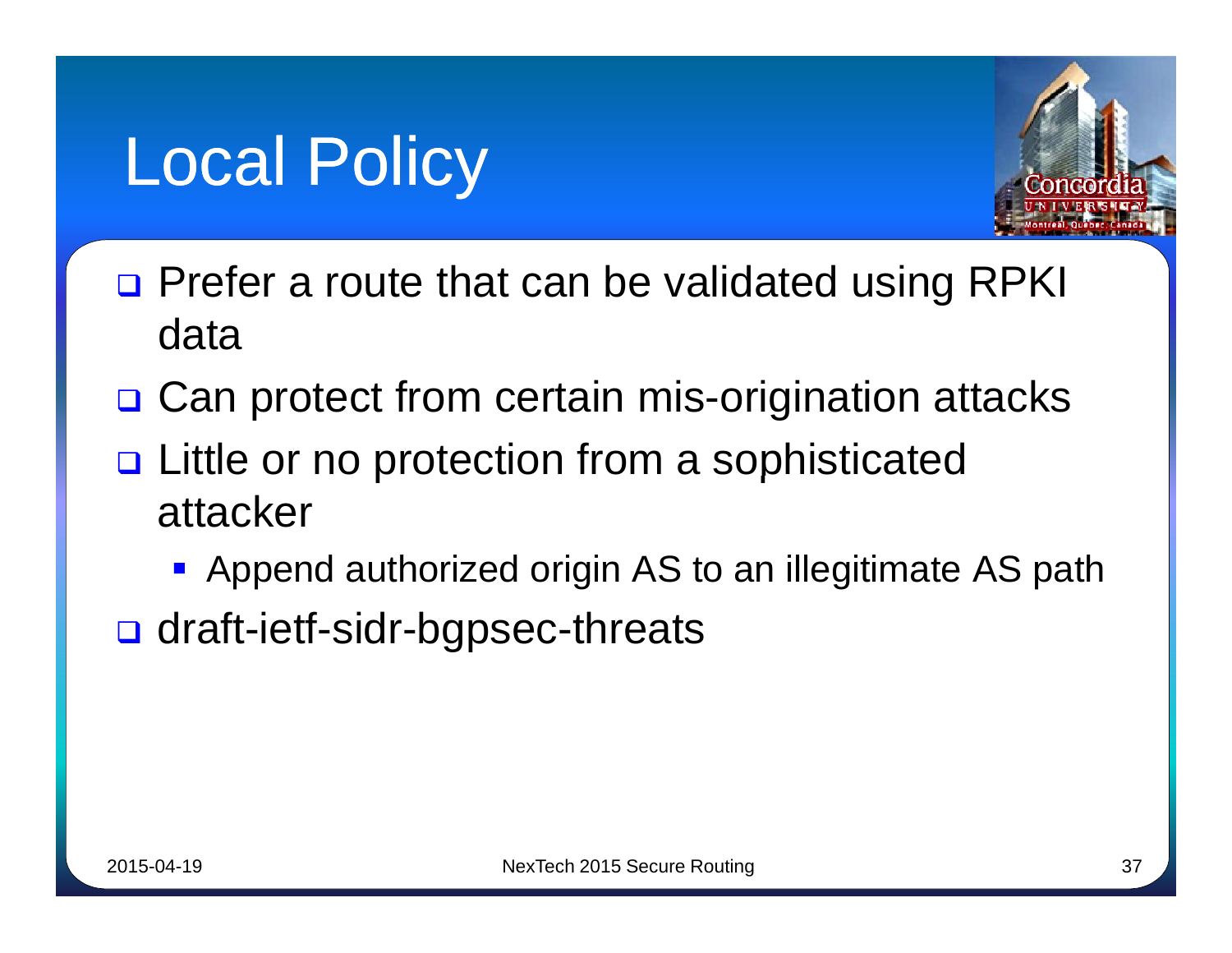### **BGPsec extension**



- Add BGPsec router certificate
- **□** Binds an AS number to a public signature verification key
- □ Private key is held by (one or more) BGP speakers within the AS
- □ BGP speaker signs on behalf of its AS
- **□ Relying party can then verify that a given BGP** signature was produced by a BGP speaker belonging to a given AS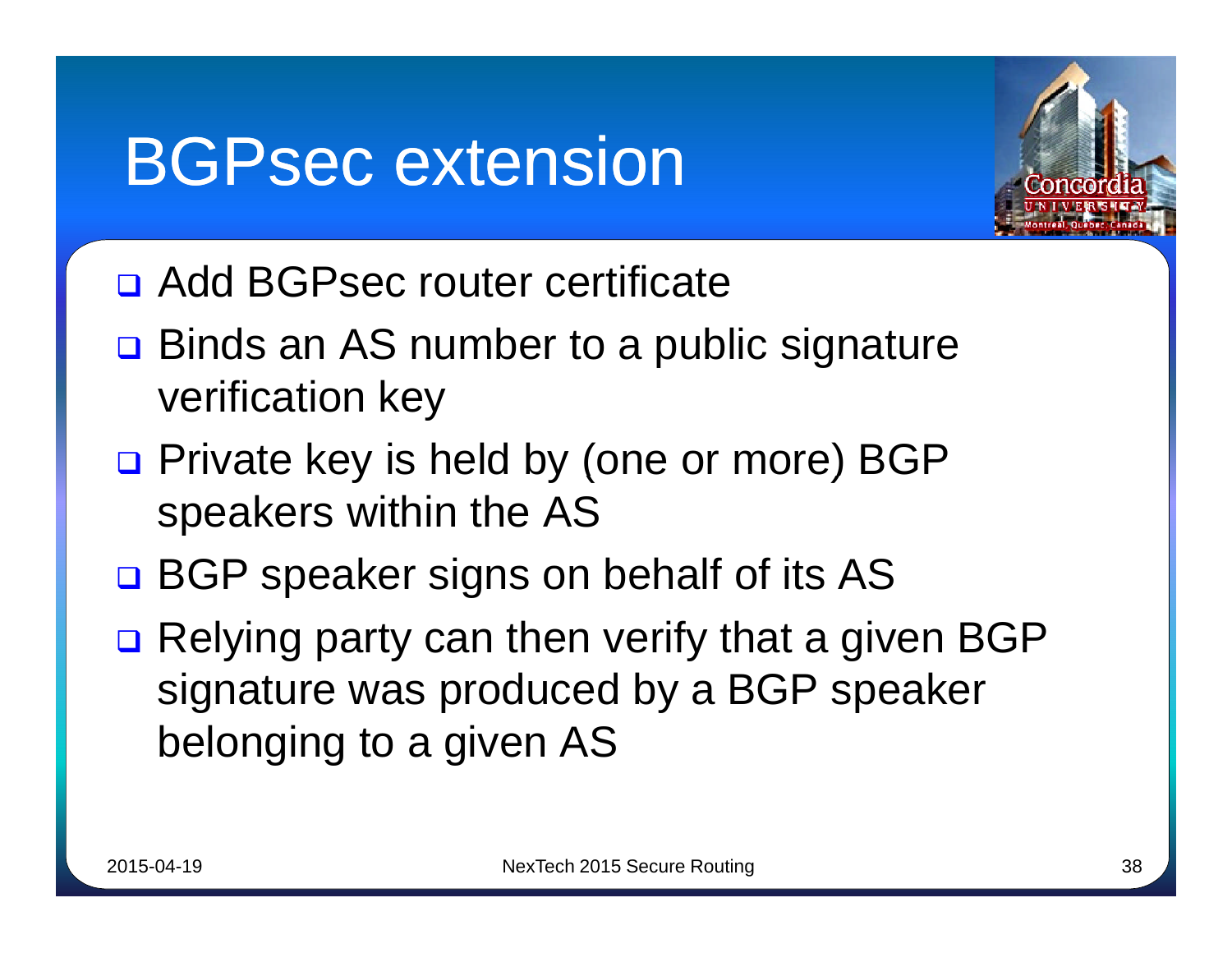### **Goal**



- **□ Use signature to protect the AS path data in** BGP update messages
- **□** So that a BGP speaker can assess the validity of the AS path data in the update message that it receives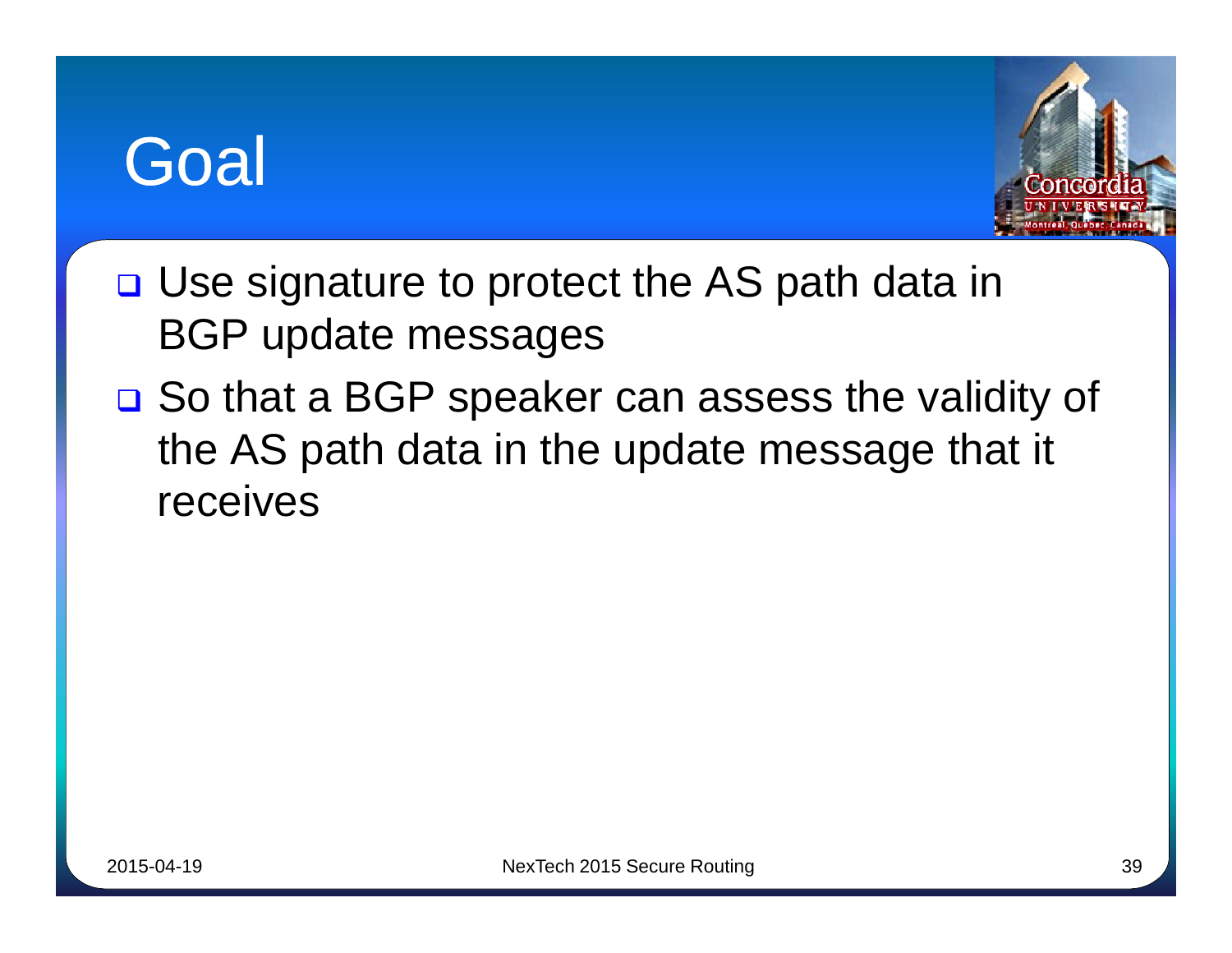## **BGPsec Operation**



- □ Core of BGPsec is a new optional (nontransitive) attribute called BGPsec\_Path
	- AS path data
	- Sequence of digital signatures, one for each AS in the path
	- **draft-ietf-sidr-bgpsec-protocol**
	- New signature is added each time an update message leaves an AS
	- **Any tampering with AS path data or NLRI in the** BGPsec\_Path can be detected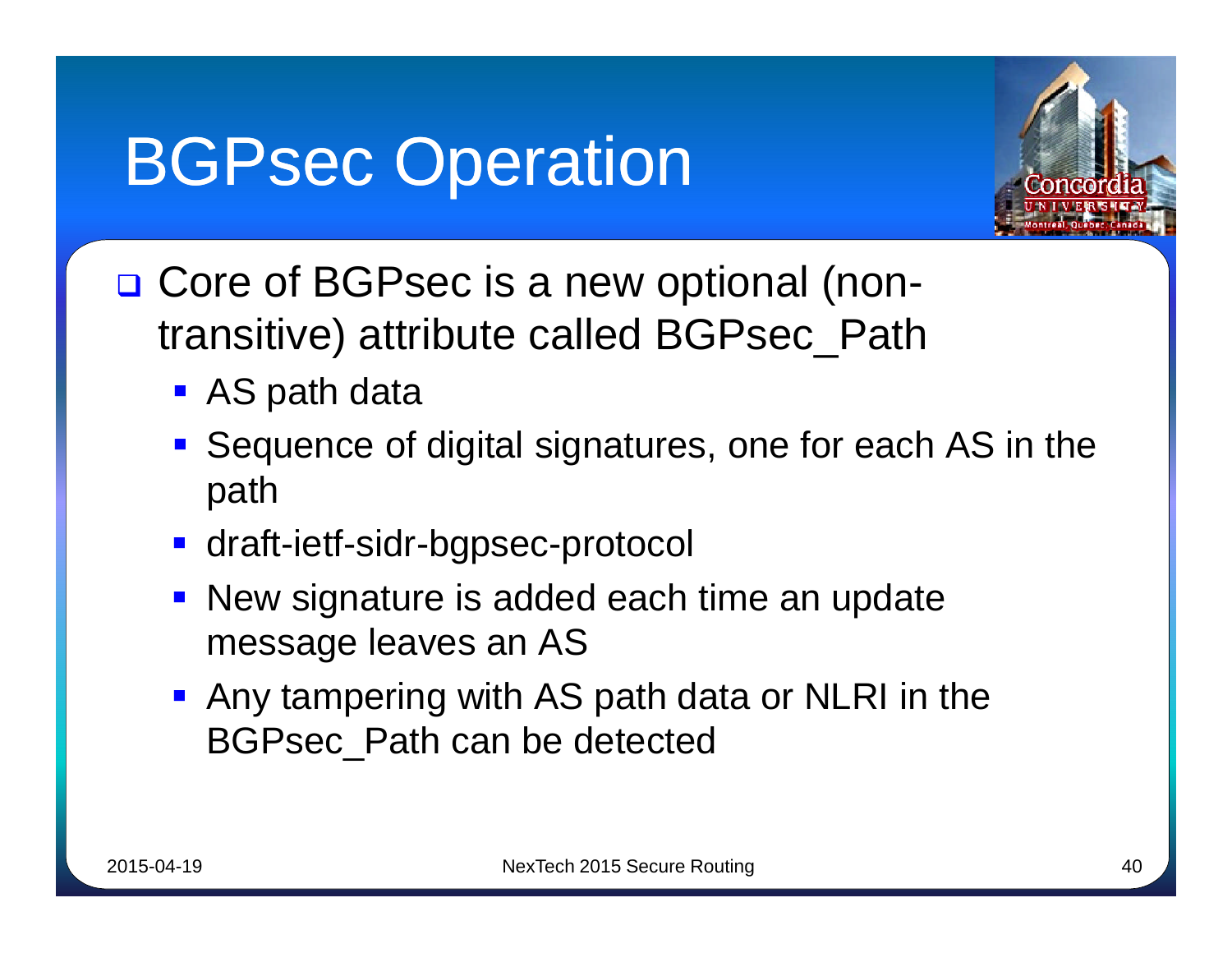## Negotiation of BGPsec



□ Separate for address family □ Separate for each direction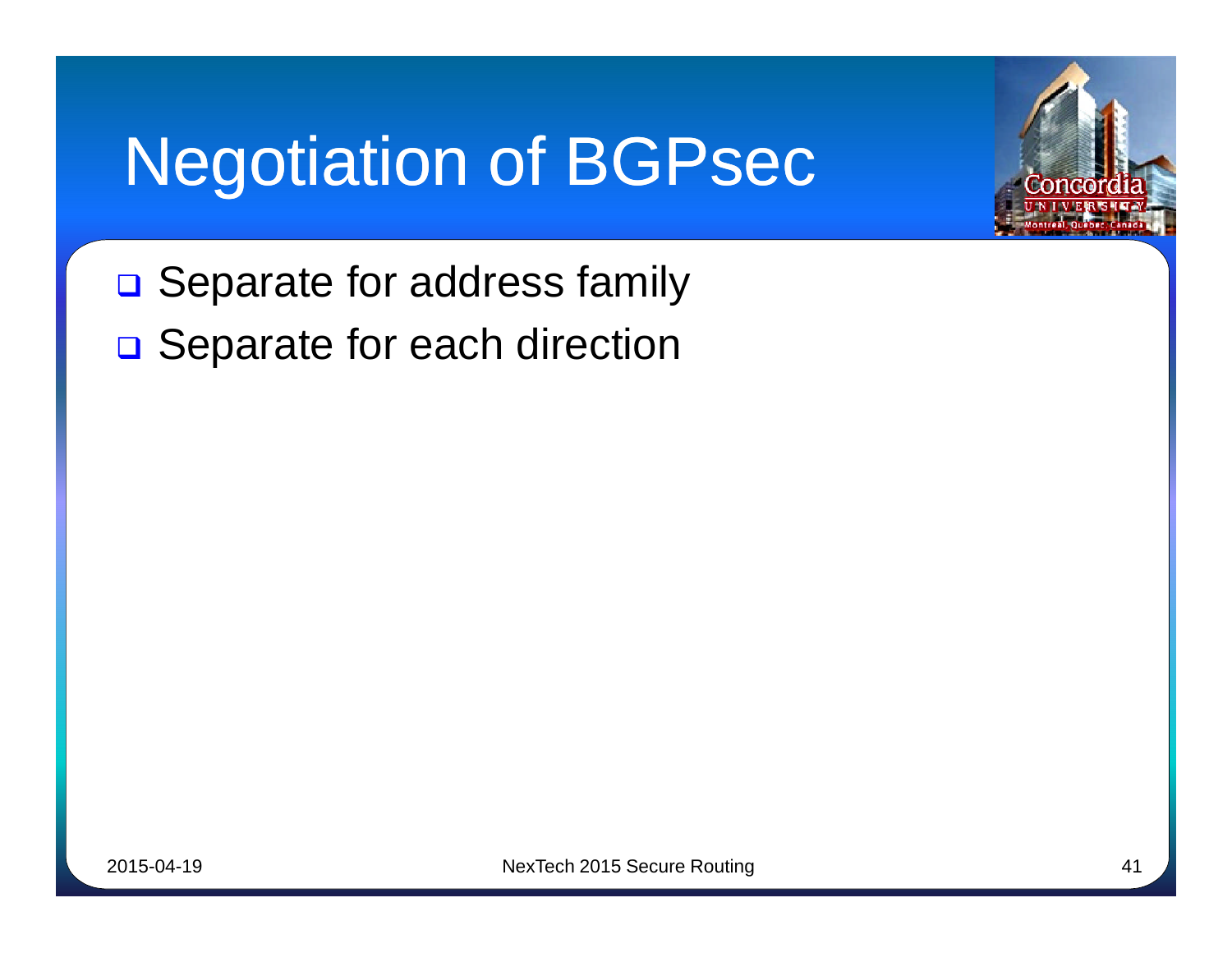# Update signing and validation



- Outline in draft-ietf-sidr-bgpsec-overview
- □ Specific details in draft-ietf-sidr-bgpsec-protocol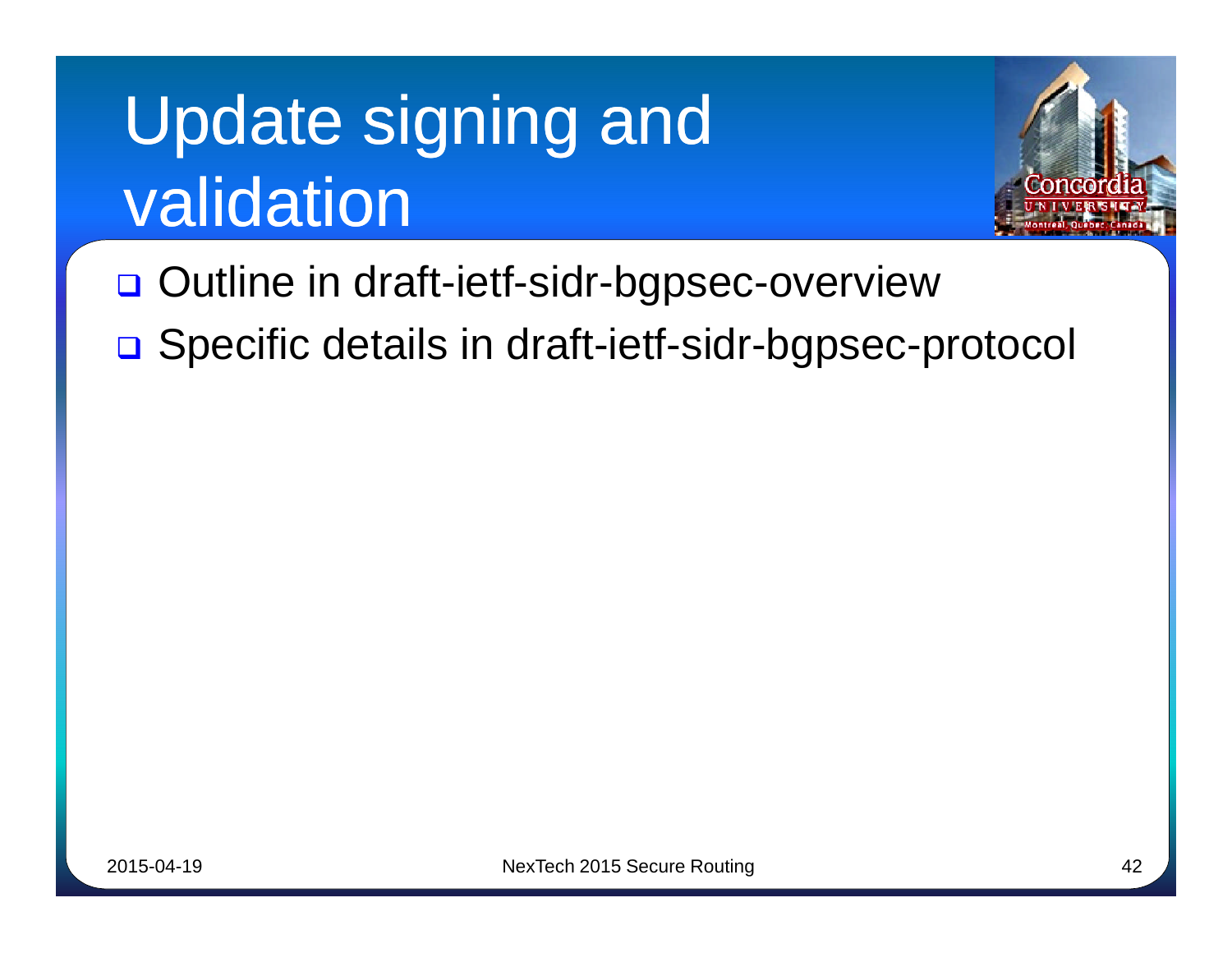## Validating the Exchanges

- □ Security is specified in each Protocol **Specification**
- **D** These specifications cover
	- **Authenticity of sender**
	- $\blacksquare$  Integrity of the packet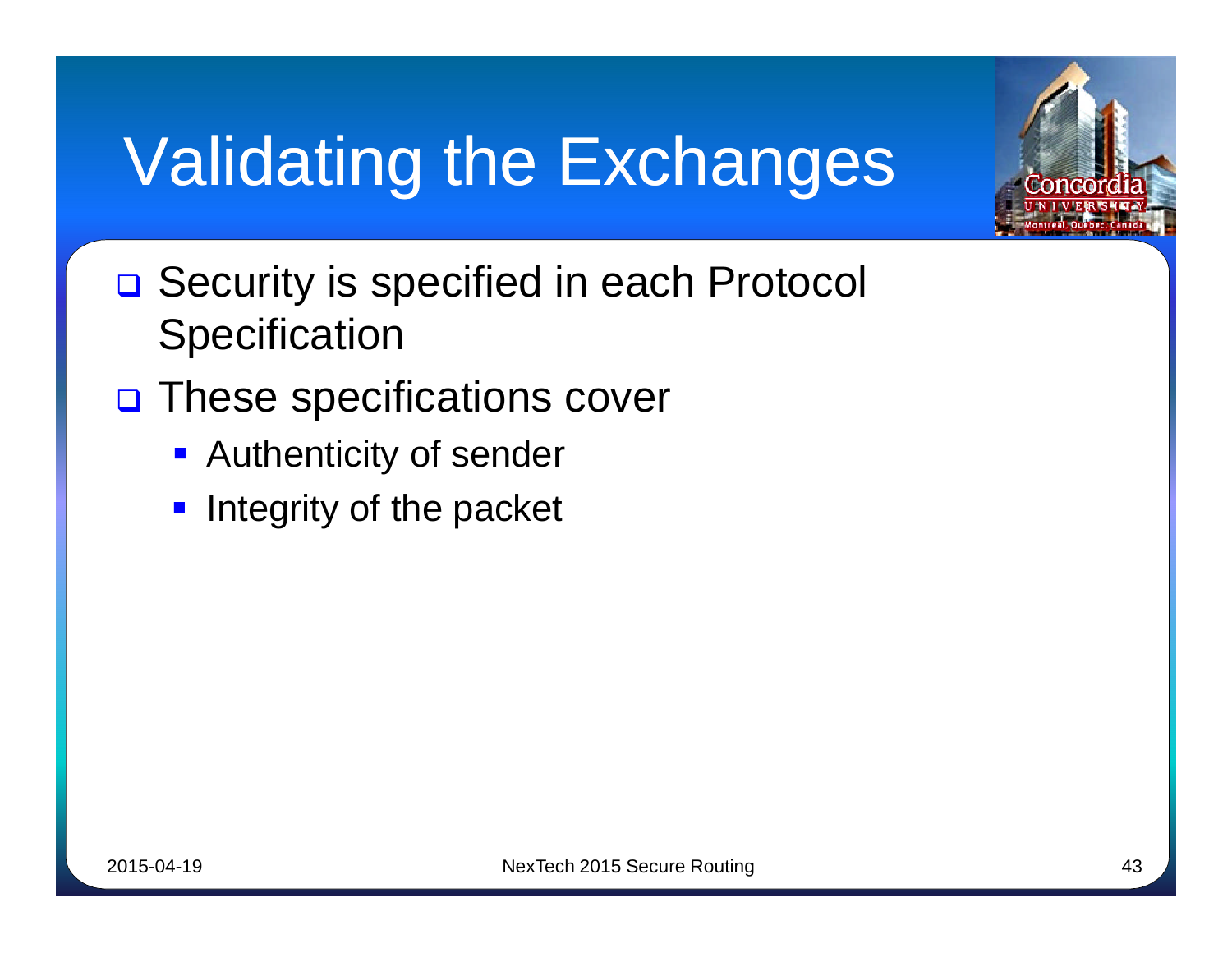### **Current practice**



### **□ No security**

- Never activate the security features of the routing protocol
- $\neg$  -OR-
- **D** Install and forget
	- Put a shared key in place
	- **Leave it unchanged for 5 years or more, until the** router is replaced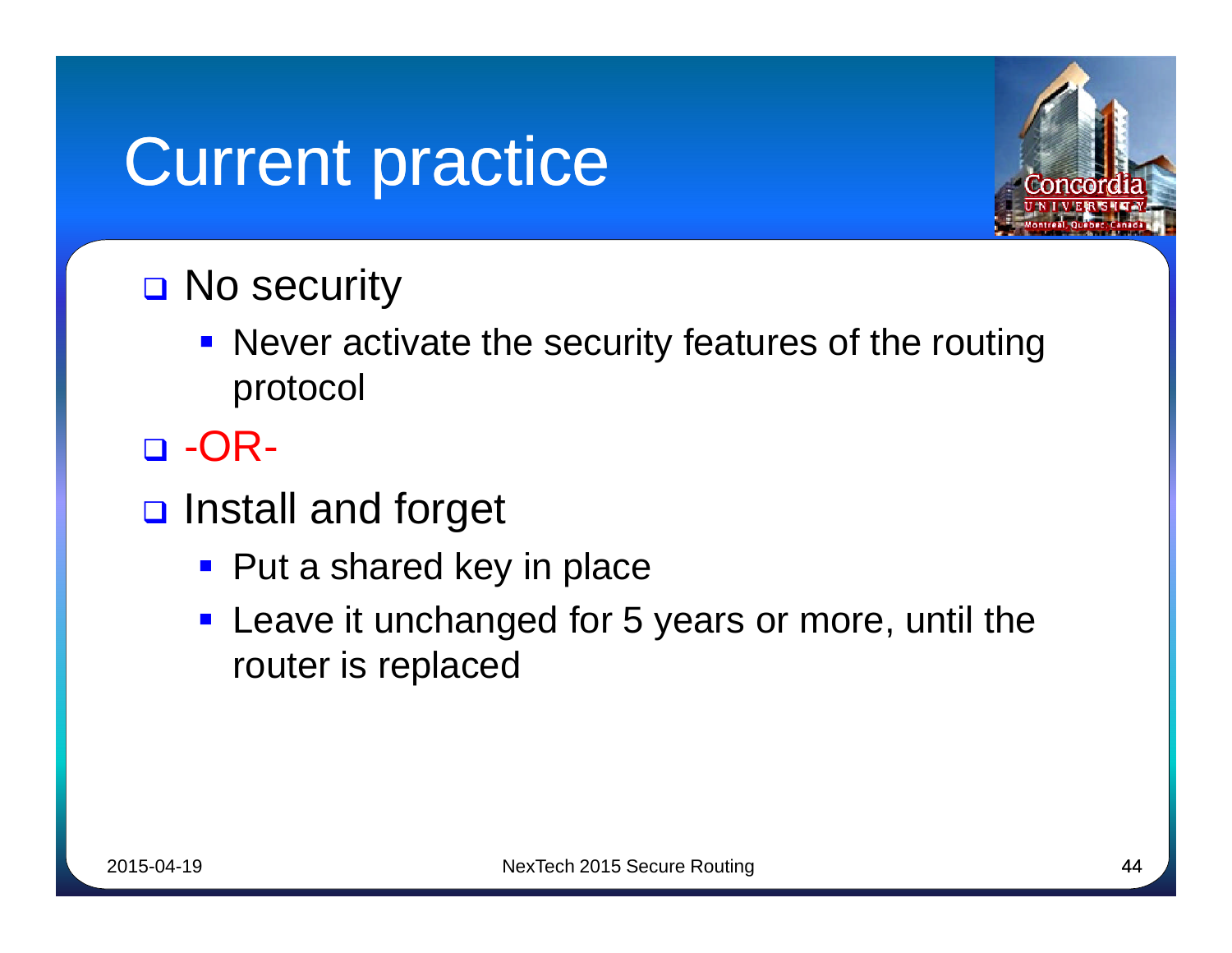## Why?



### **D** Operational Issues

- Changing an active key requires coordinating both ends of the link
- **□ Key rollover is a disaster** 
	- Usually results in breaking (and re-establishing) an adjacency
	- User data packets are lost during this process
- $\Box$  The (potential) loss of revenue from the lost packets is seen as more of a problem than the (potential) fallout from a security breach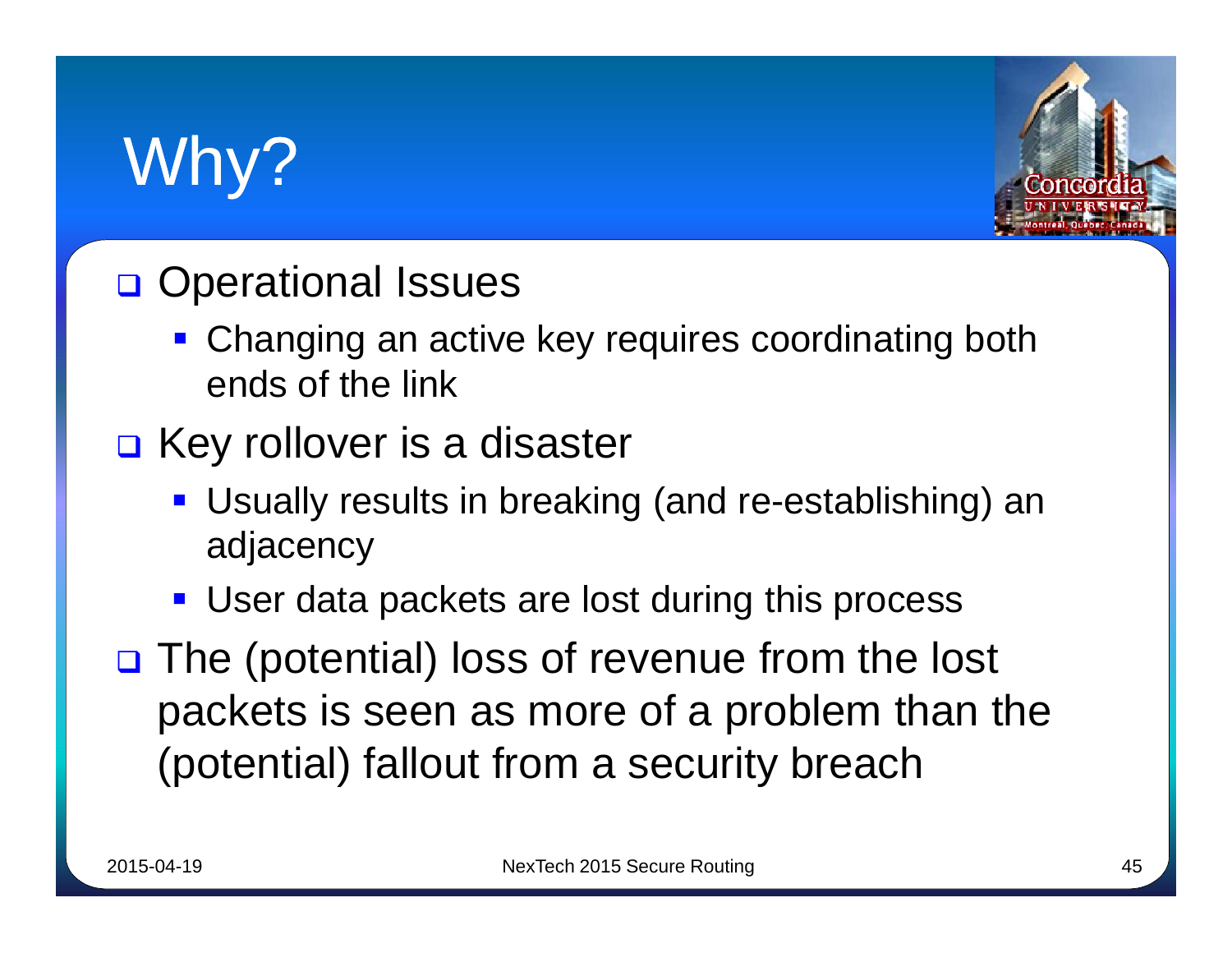# On-the-wire Security **Methods**



- **□** Security is achieved at various levels, depending on the Routing Protocol
- **D** Typical Approaches
	- **Authentication Trailer**
	- **IPsec**
	- **TCP-MD5, TCP-AO**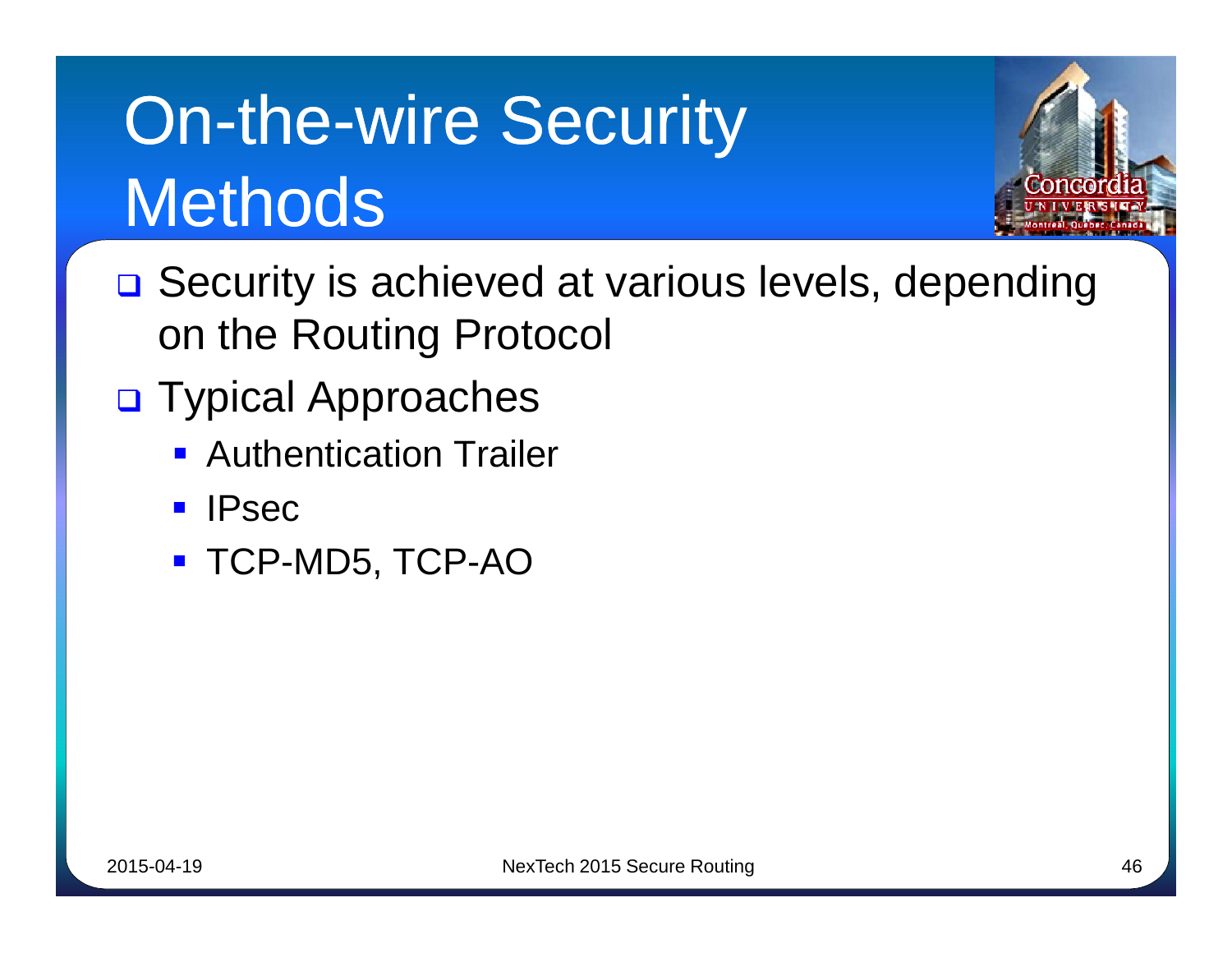### **Authentication Trailer**



- **□** A field, appended to the Routing Protocol packet, that permits authentication of the source of the packet.
- **□** Based on calculating
	- A Message Digest (e.g., MD5) -or-
	- A Hash-based Message Authentication Code (HMAC)
- $\Box$  over the RP packet and a (shared) key
- □ This provides authentication and integrity verification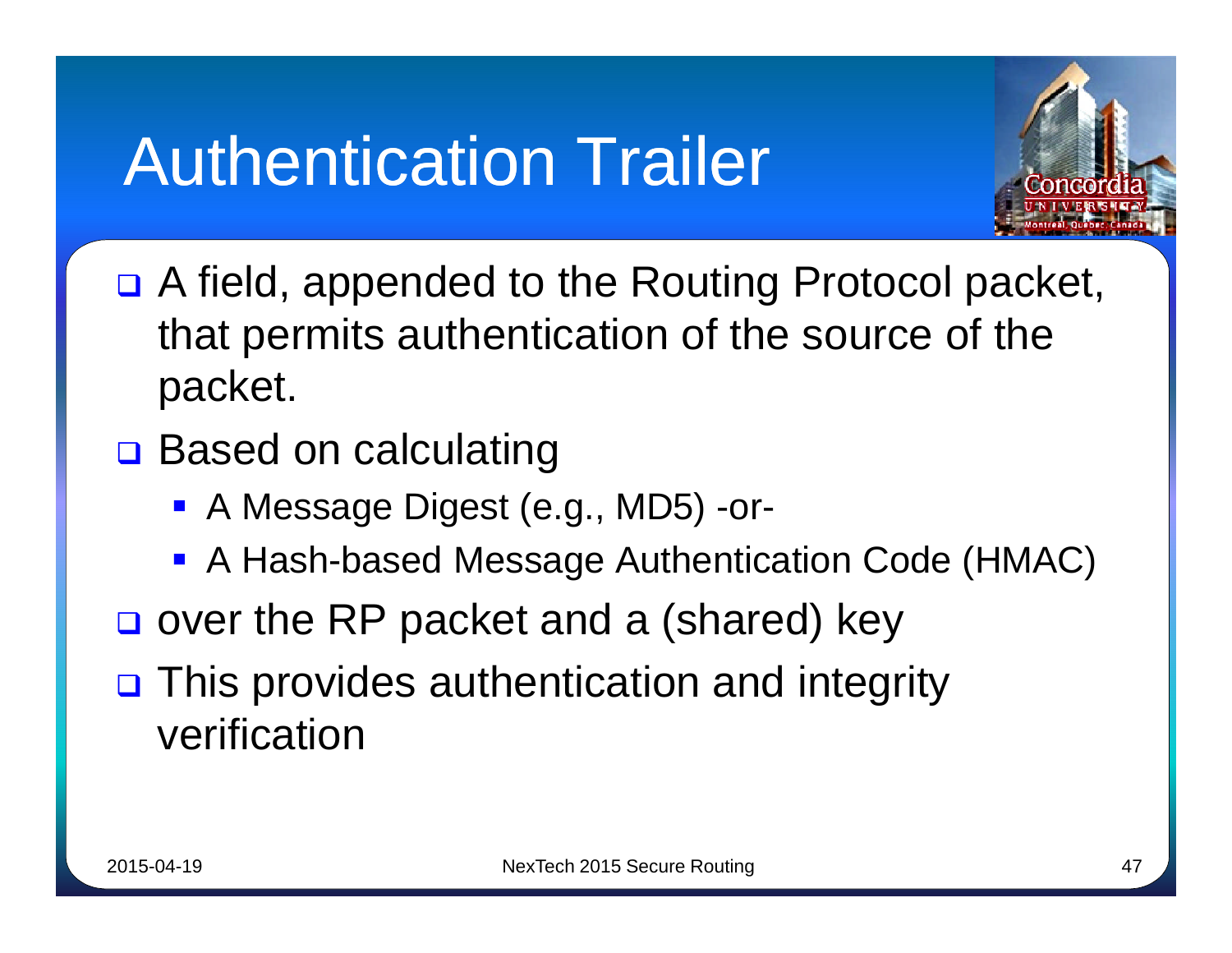### IPsec



### **D IP Security (IPsec)**

- **IPsec is a general purpose system, that provides** security for all kinds of IP packets. It uses two headers (additions to the IP packet) called Encapsulating Security Payload (ESP) and Authentication Header (AH)
- **The AH is a field, part of the IP Header, that provides** authentication of the source of the packet
- The ESP is a field, part of the IP Header, that provides authentication of the source and confidentiality of the contents for a particular IP packet
- Both ESP and AH ensure integrity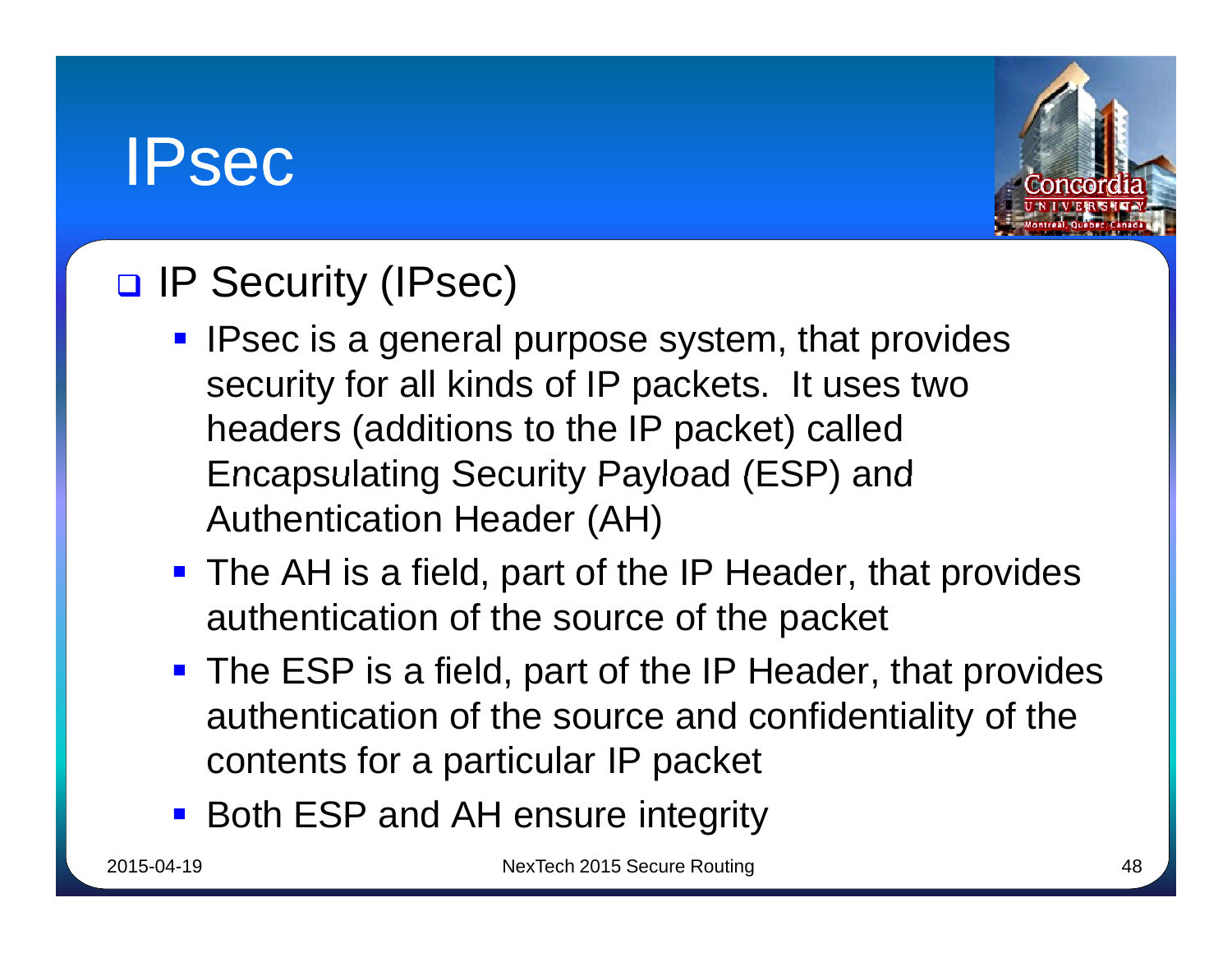## TCP-MD5 and TCP-AO



- □ TCP-MD5 is an extension to TCP that provides authentication of the source, using an MD5 hash
- □ TCP-AO is an extension to TCP that provides superior authentication compared with TCP-MD5.
- $\Box$  These are both achieved by adding to the TCP header
- **□ Extended TCP is used by routing protocols that** need security and the properties of TCP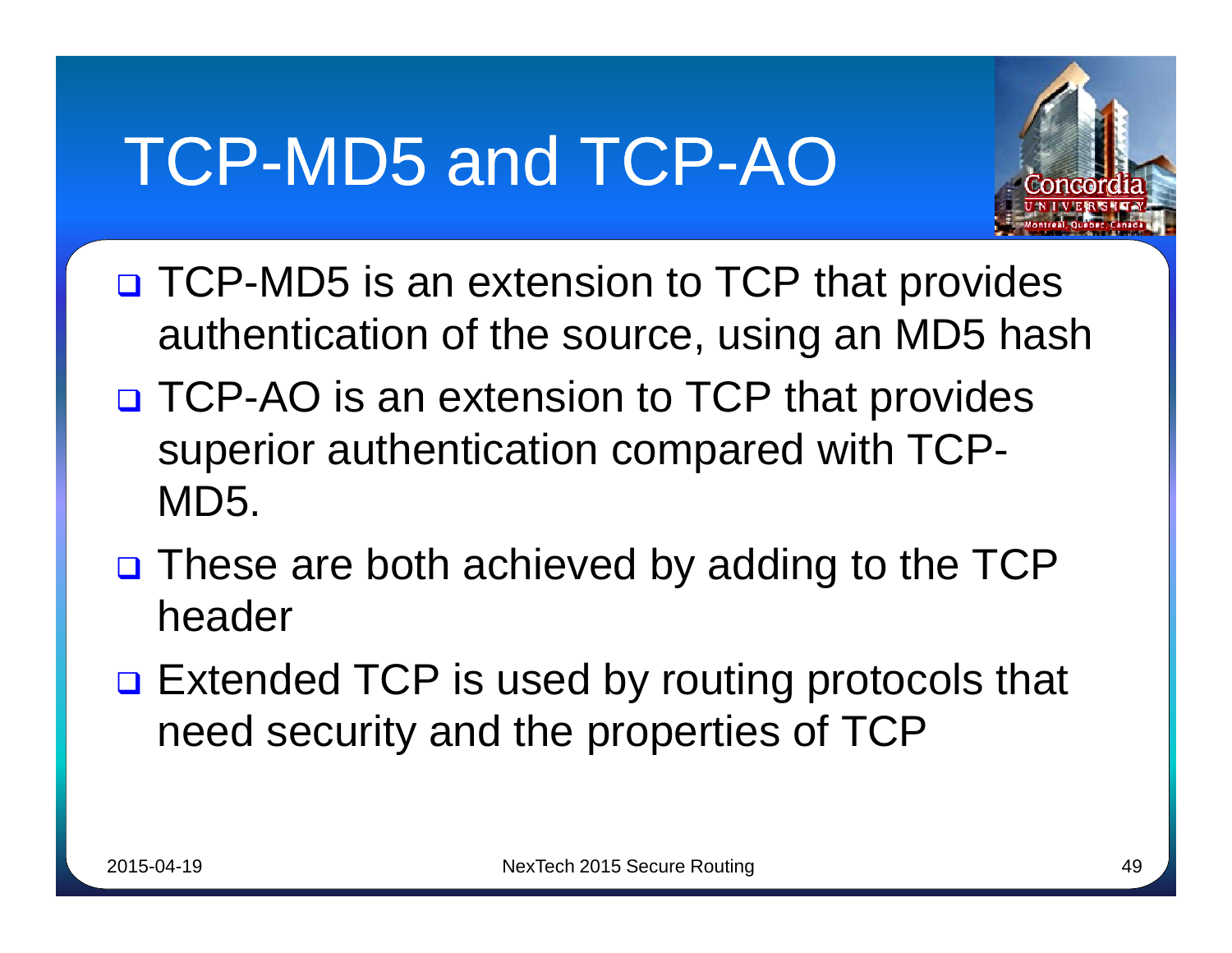### Comparison



- **D** IPsec
- □ TCP-AO (or TCP-MD5)



Conco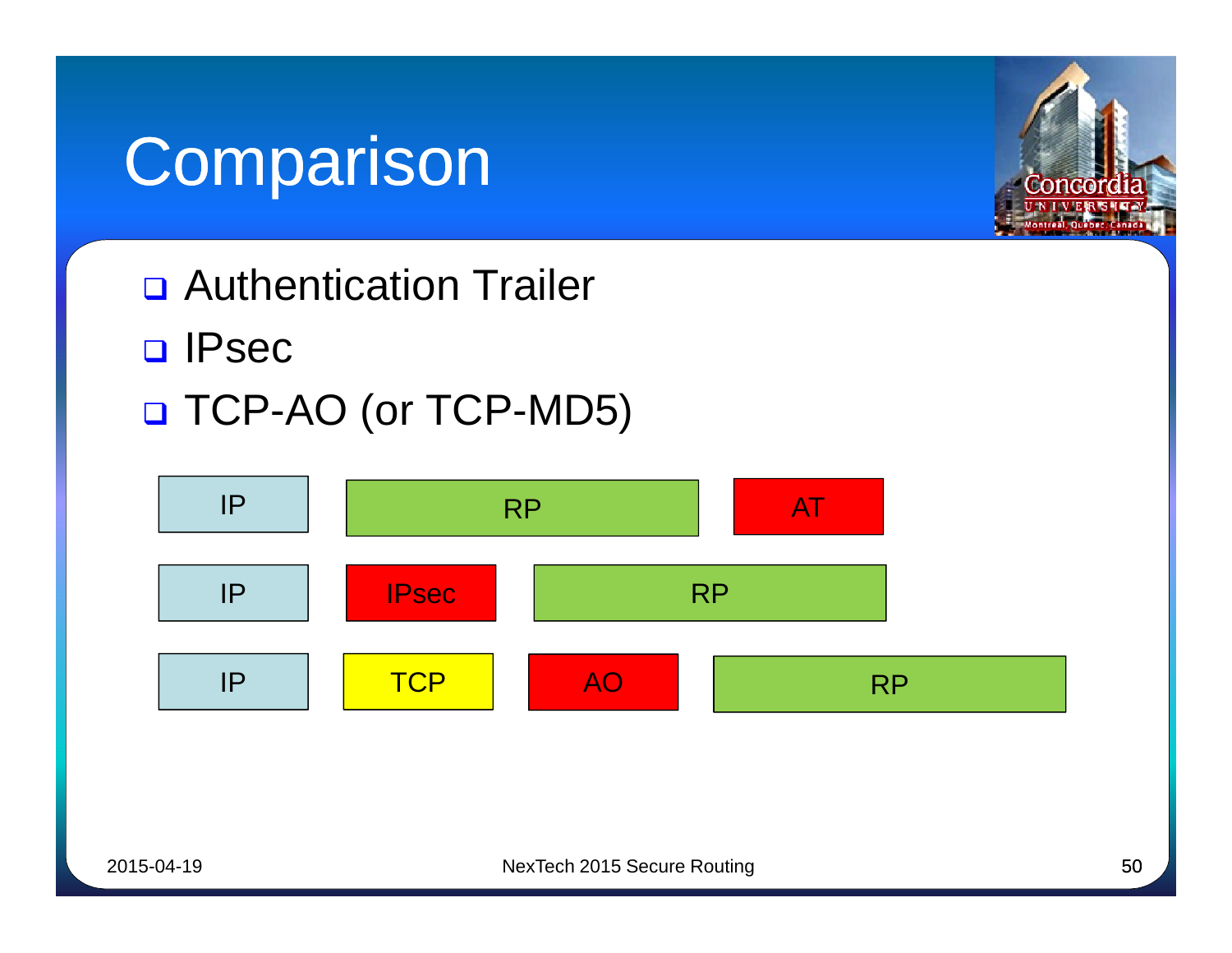### Examples



List of Protocols that use specific techniques

| <b>Routing</b><br><b>Protocol</b> | <b>Key Scope</b>    | <b>Communication</b><br><b>Type</b> | <b>Security</b><br><b>Feature</b> | <b>Standard</b> |
|-----------------------------------|---------------------|-------------------------------------|-----------------------------------|-----------------|
| <b>BGP</b>                        | <b>Peer Keying</b>  | <b>Unicast</b>                      | <b>OoB</b>                        | <b>TCP-AO</b>   |
| RIP <sub>v2</sub>                 | <b>Group keying</b> | <b>Multicast</b>                    | <b>Built-in</b>                   | AT              |
| OSPF <sub>v2</sub>                | Group keying        | <b>Both</b>                         | <b>Built-in</b>                   | AT              |
| OSPF <sub>v3</sub>                | Group keying        | <b>Both</b>                         | <b>Built-in</b>                   | AT              |
| OSPFv3                            | <b>Group keying</b> | <b>Both</b>                         | OoB                               | <b>IPsec</b>    |
| <b>PIM-SM</b>                     | <b>Group keying</b> | <b>Multicast</b>                    | OoB                               | <b>IPsec</b>    |

AT: Authentication Trailer OoB: Out of Band Both: Unicast and Multicast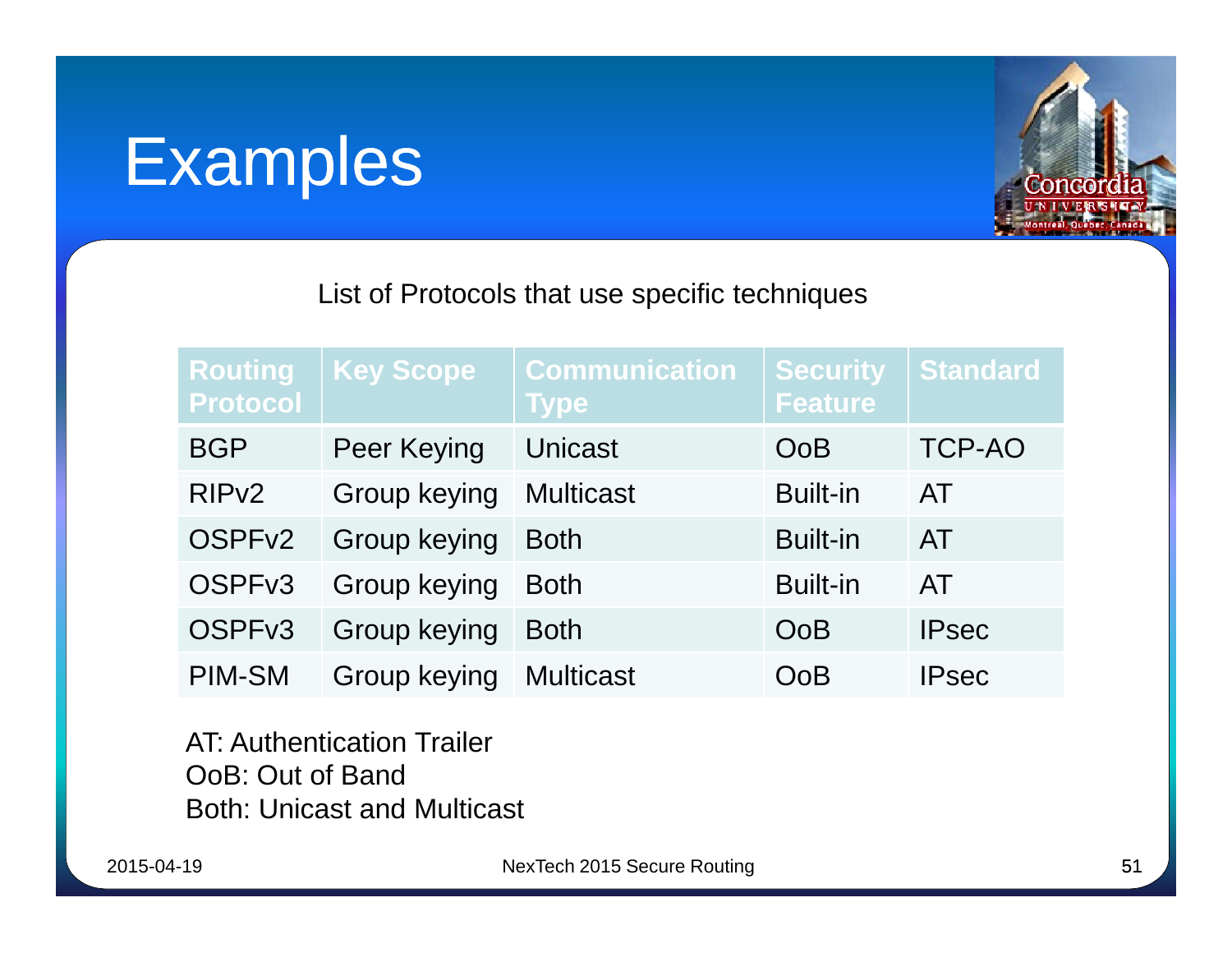## **Router Configuration**



**D** Manual

□ Simple Network Management Protocol (SNMP)

- **D** XML forms
	- **See Nitin's thesis**
- **D NETCONF and YANG**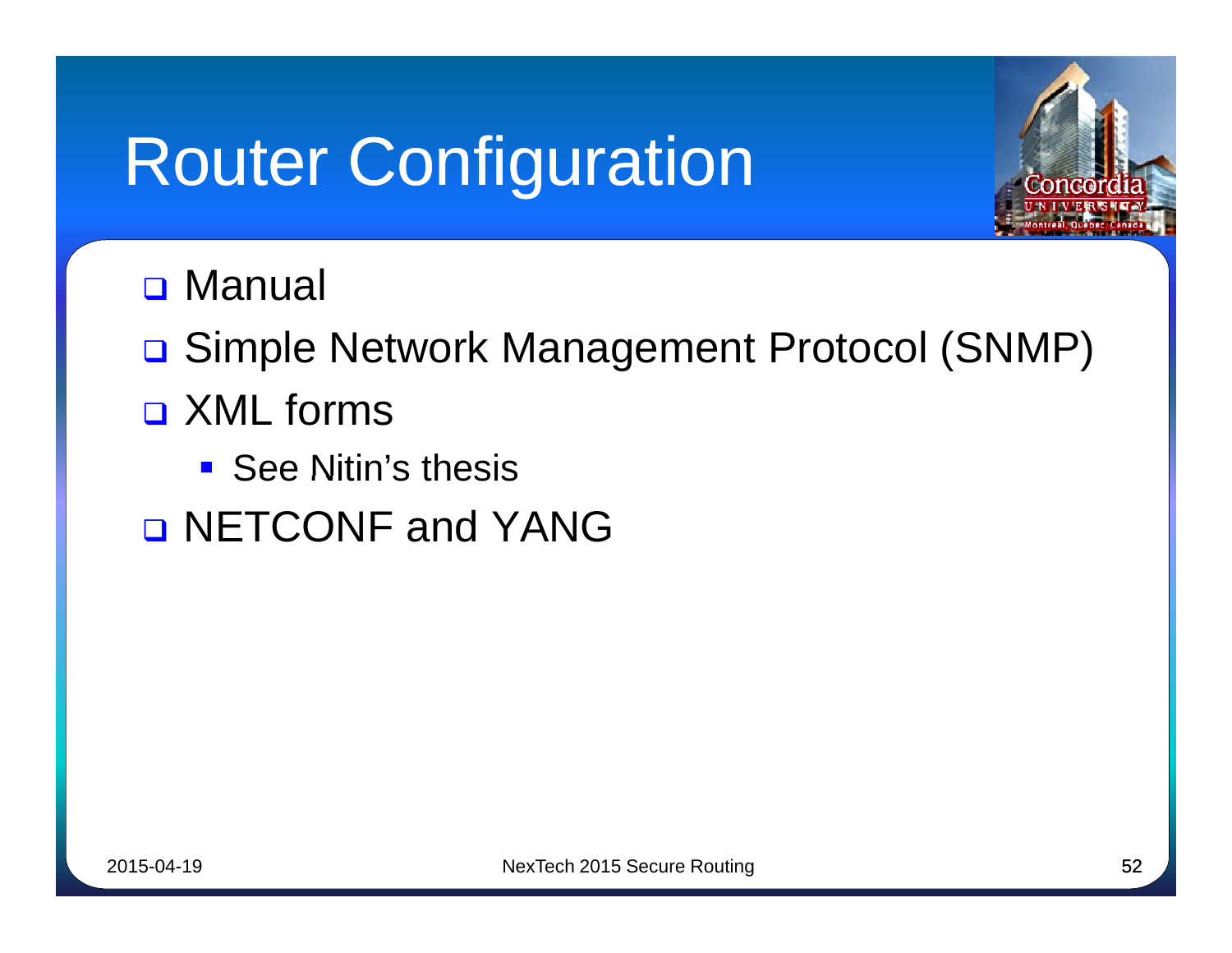## Manual configuration



- **□** Walk up to the router
	- **Use a "console" (Terminal, DEC VT220)**
- □ Access a router remotely
	- Use ssh to access a "virtual console" on the router
	- **Depends on unicast routing already working, so this is** only useful for "changes".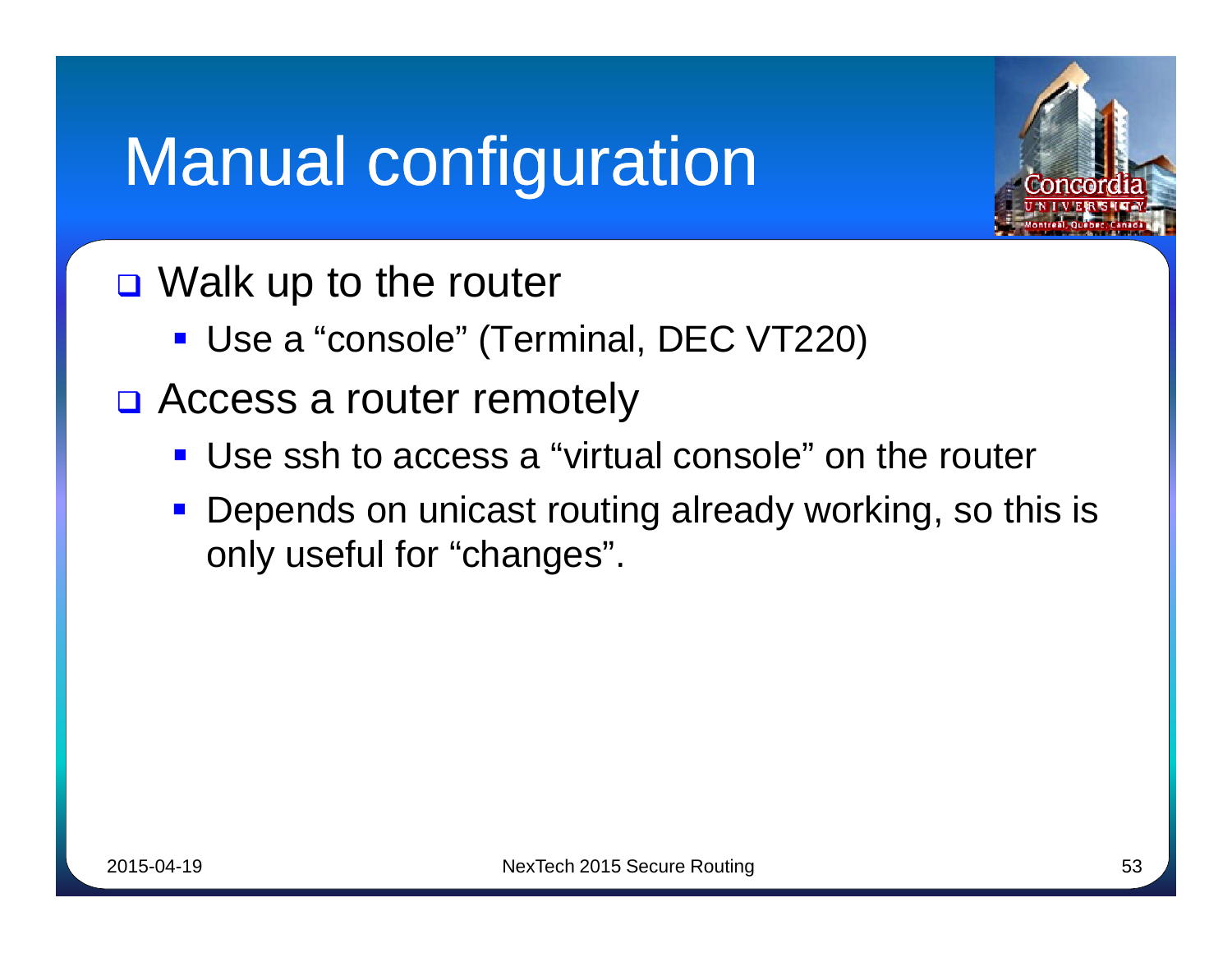# Simple Network Management Protocol



- □ Provides the ability to read the state of a network device, and to set a new state.
- **□** Originally had no security
- **□** Acquired some security features over time, but they were very primitive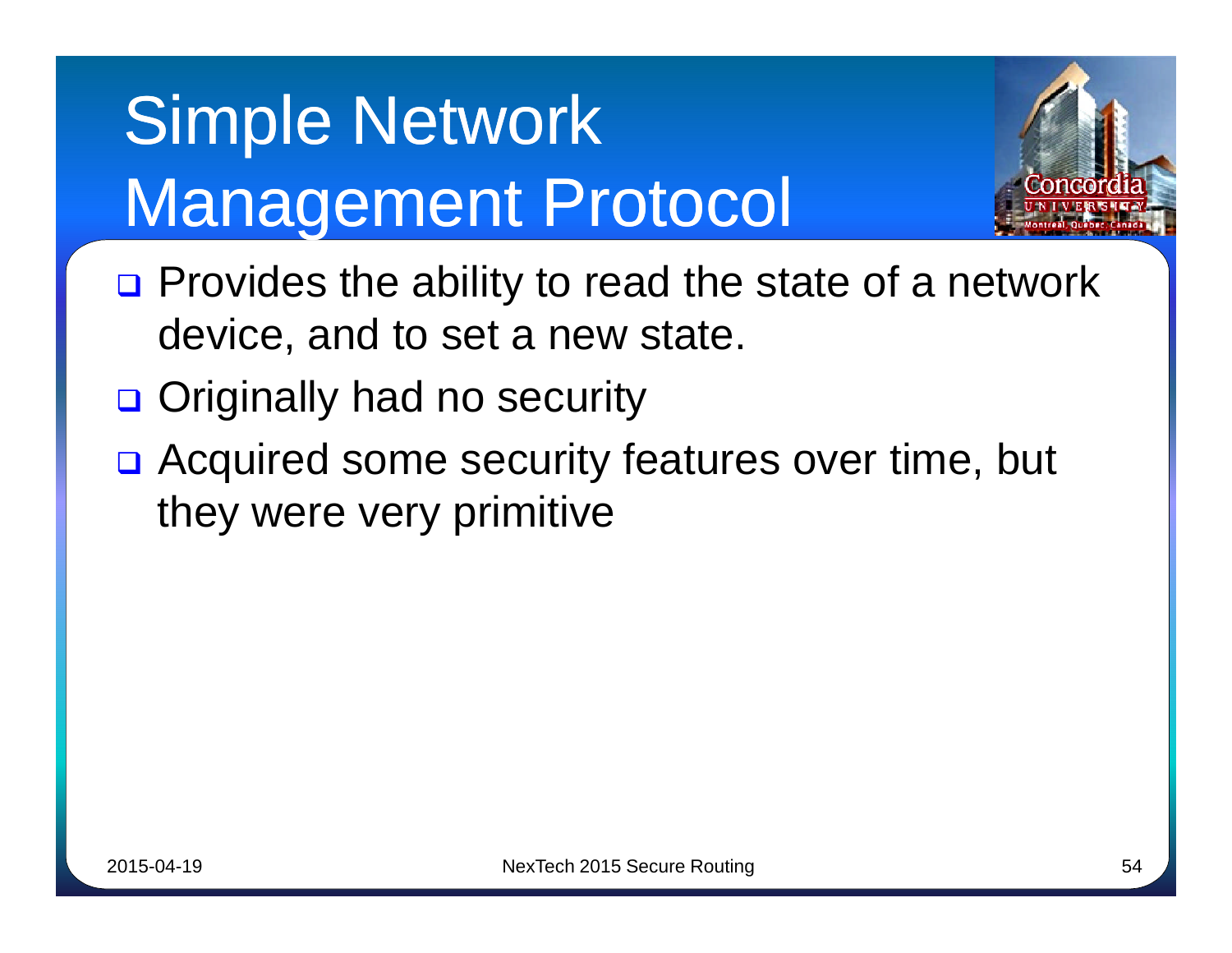## NETCONF



- **D IETF Standard for Network Configuration**
- **□** Basic set of operations for configuration
	- **Install**
	- **Manipulate**
	- **Delete**
- □ Client-Server Architecture: Remote Procedure Call
	- get, get-config, edit-config, copy-config, delete-config
	- **Uses XML encoding**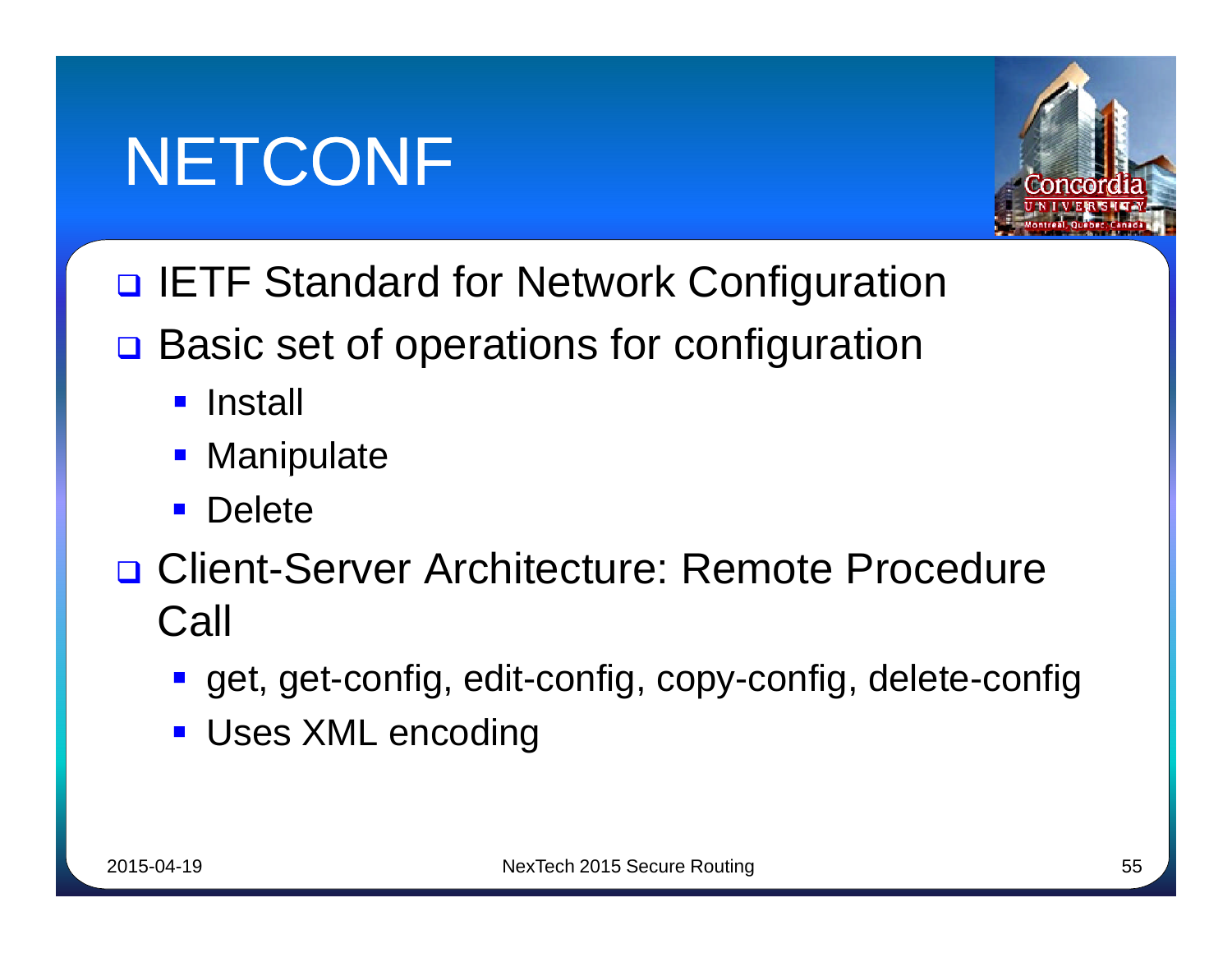## NETCONF..2

### **□ Multiple Logical Datastores**

- writable-running, startup, candidate
- **Each represents a possible configuration state**
- Each can be configured independently, locked and unlocked, to ensure safe manipulation and consistency of the configuration data
- **□ No specific data-modeling language** 
	- **Private solutions**
	- **EXACML**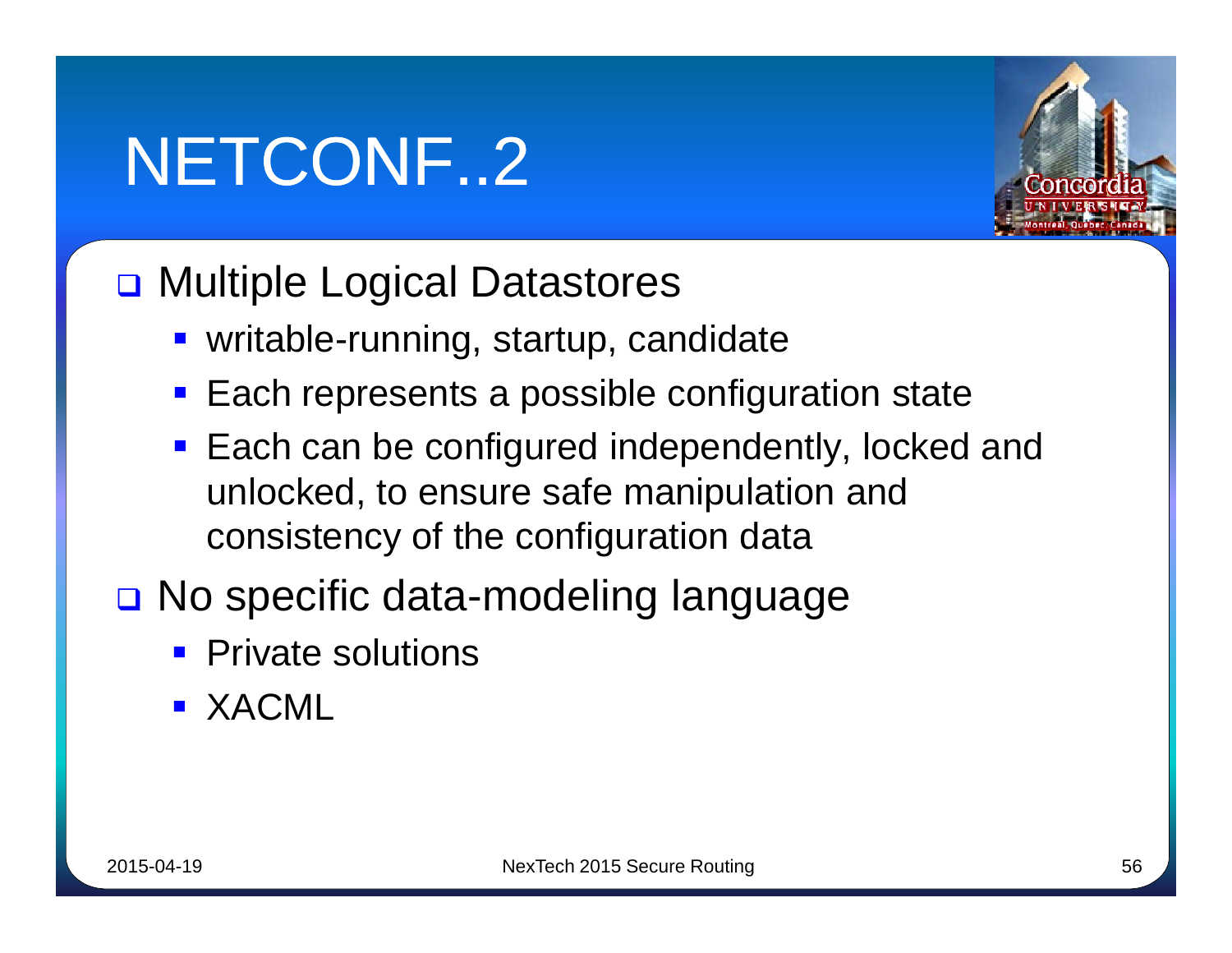# Extensible Access Control Markup Language



- **Expression of authorization policies in XML** against objects that are themselves defined in XML.
	- Core schema
	- **Corresponding namespace**
- **D** Extensible
	- Can define IP address, port number, device identity, etc. when required.
- □ Based on XML
	- Easy to extend, hard to reach consensus on extensions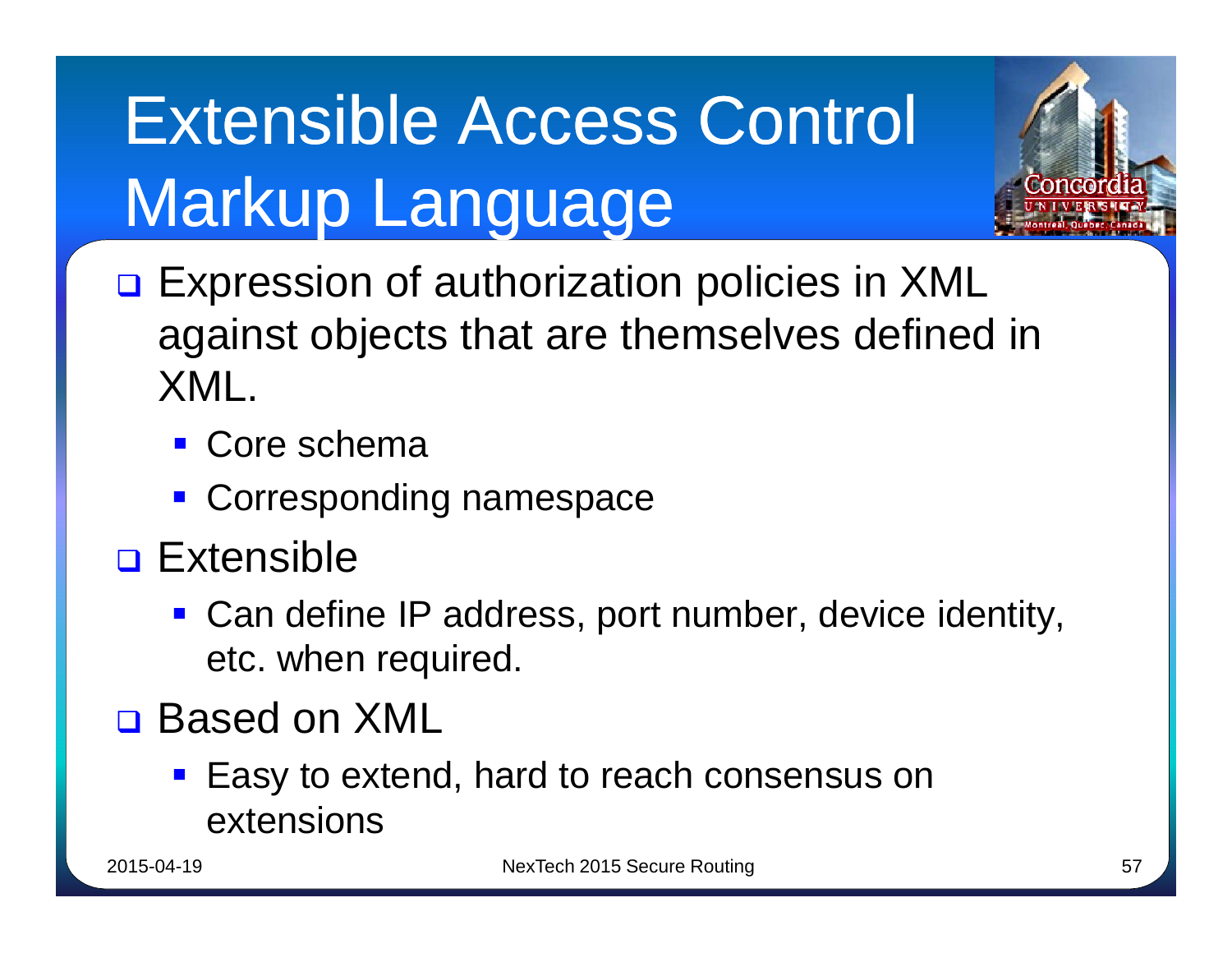# Data Modeling Language

### **D** XML

- Not really suitable
- **D** YANG
	- **Hierarchical**
	- **Modular**
	- **Designed for NETCONF**
	- **Modules are reusable, extensible, and importable**
	- **Derived types**
	- Can be translated into an equivalent XML
	- **Supports versioning**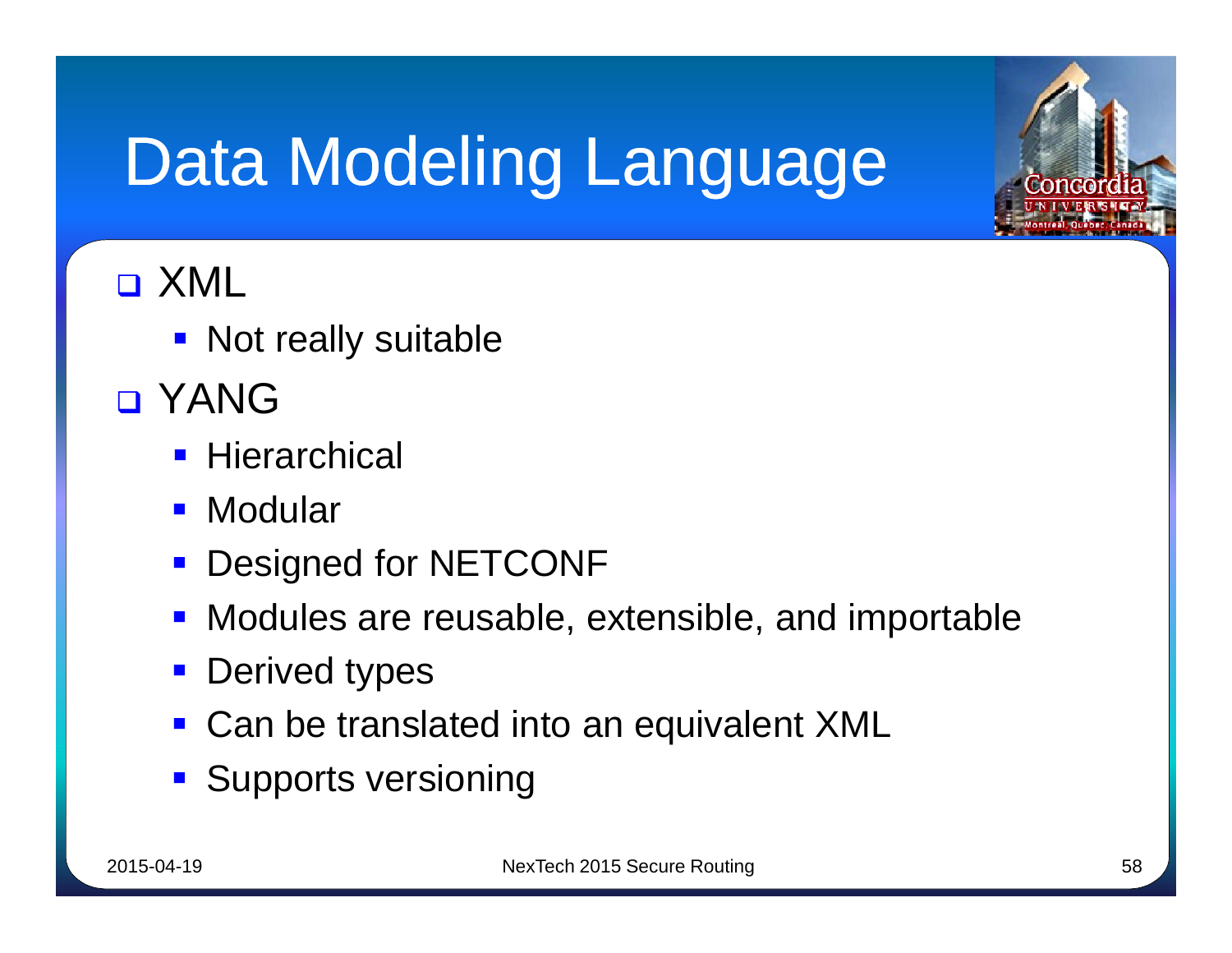# Layers of Configuration Management



**RP** specific security protocols and secretkeys. It provides for message integrity protection and

Concora

No work on this aspect of key and SA management.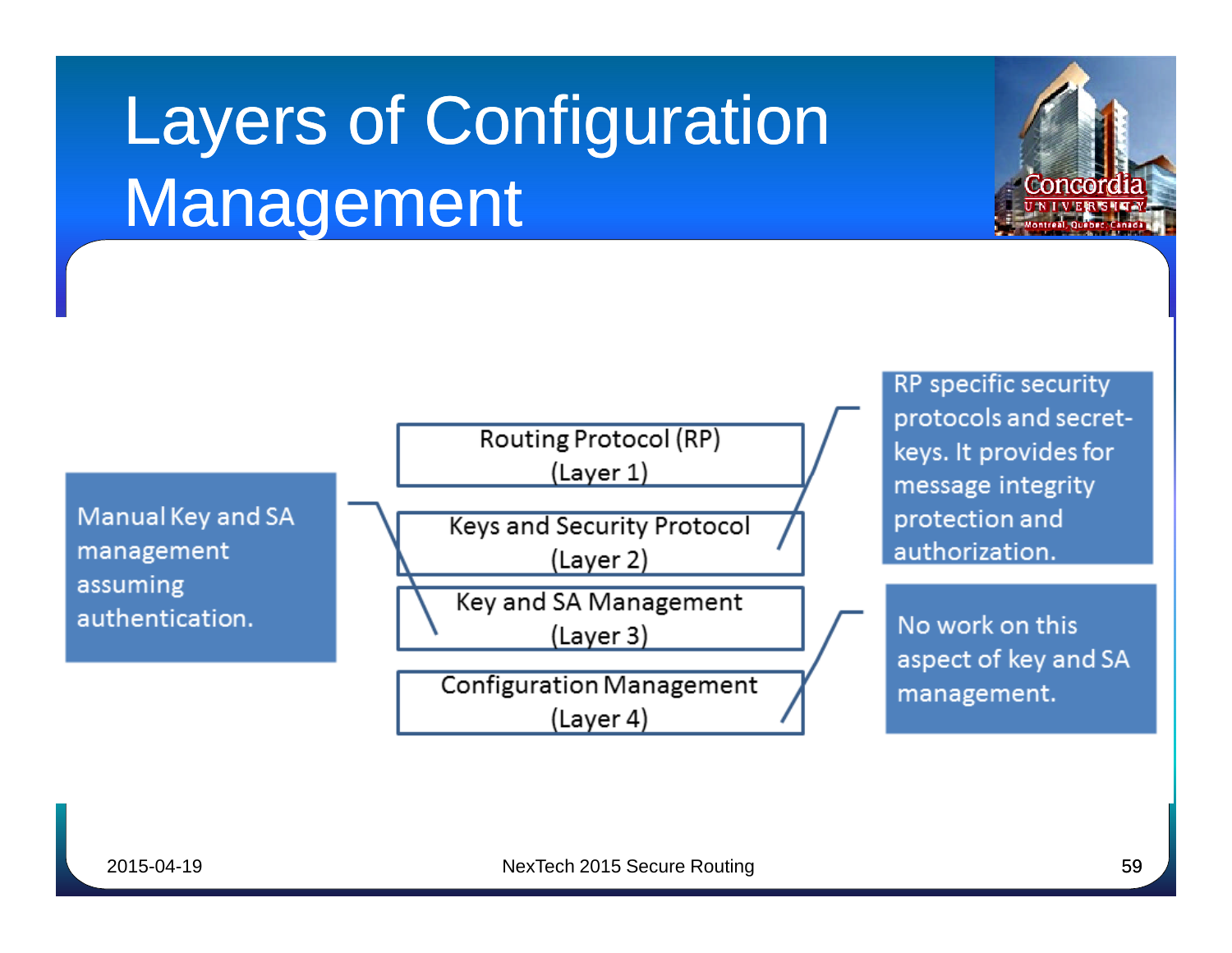## **Routing and Security**



- **□ Routing Protocol documents tend to have poor** or outdated "Security Considerations"
- **□ All IETF documents have to be reviewed by the** Security Directorate (part of the Security Area)
- □ Problem: How to ensure progress on the security side, without "scaring" the Routing Area personnel
- **□** Joint agreement between the Security ADs and the Routing ADs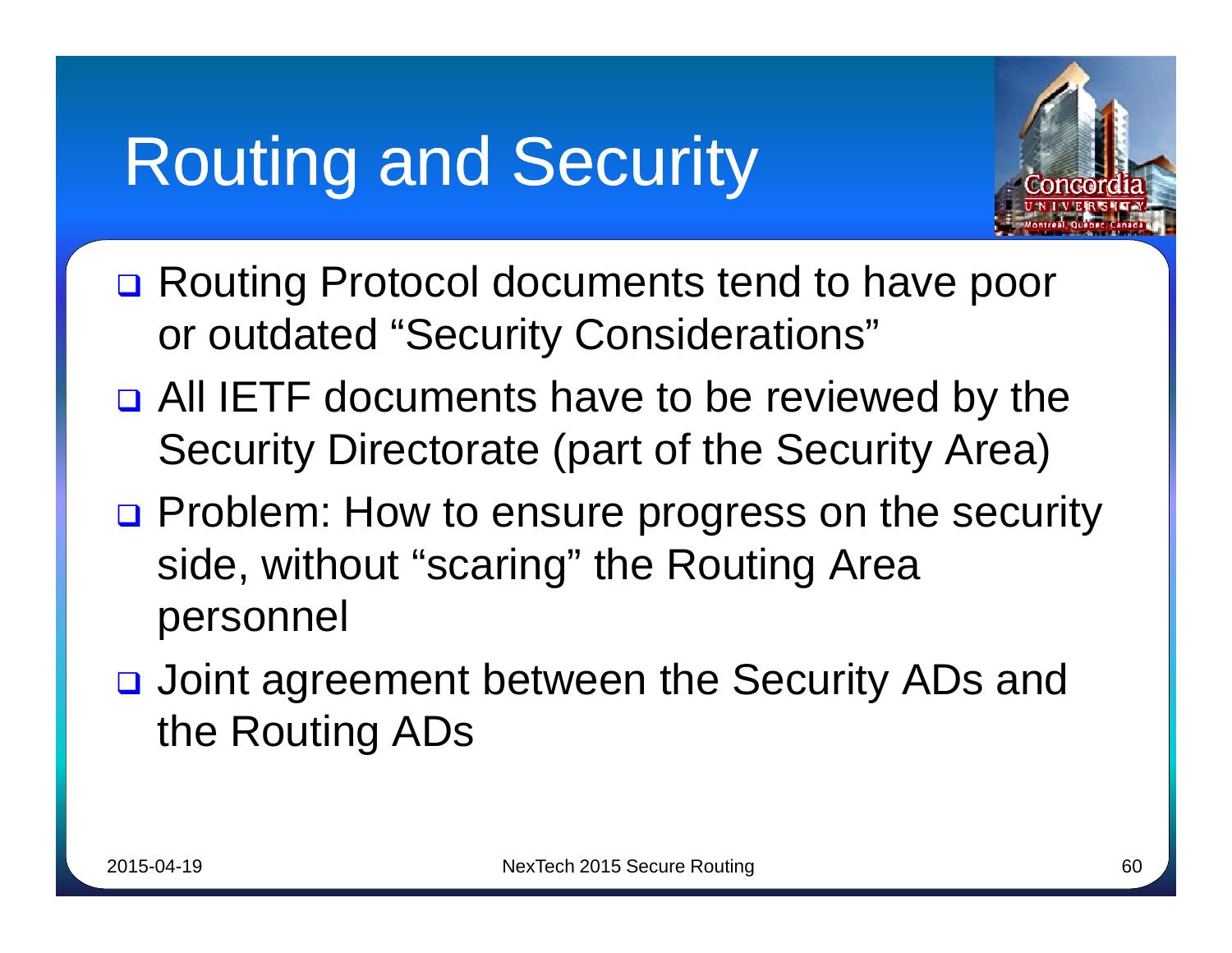# Keying and Authentication for Routing Protocols



**The KARP working group is tasked to work with the** routing protocol working groups in order to improve the communication security of the packets on the wire used by the routing protocols. This working group is concerned with message authentication, packet integrity, and denial of service (DoS) protection. At present, this charter explicitly excludes confidentiality and non-repudiation concerns.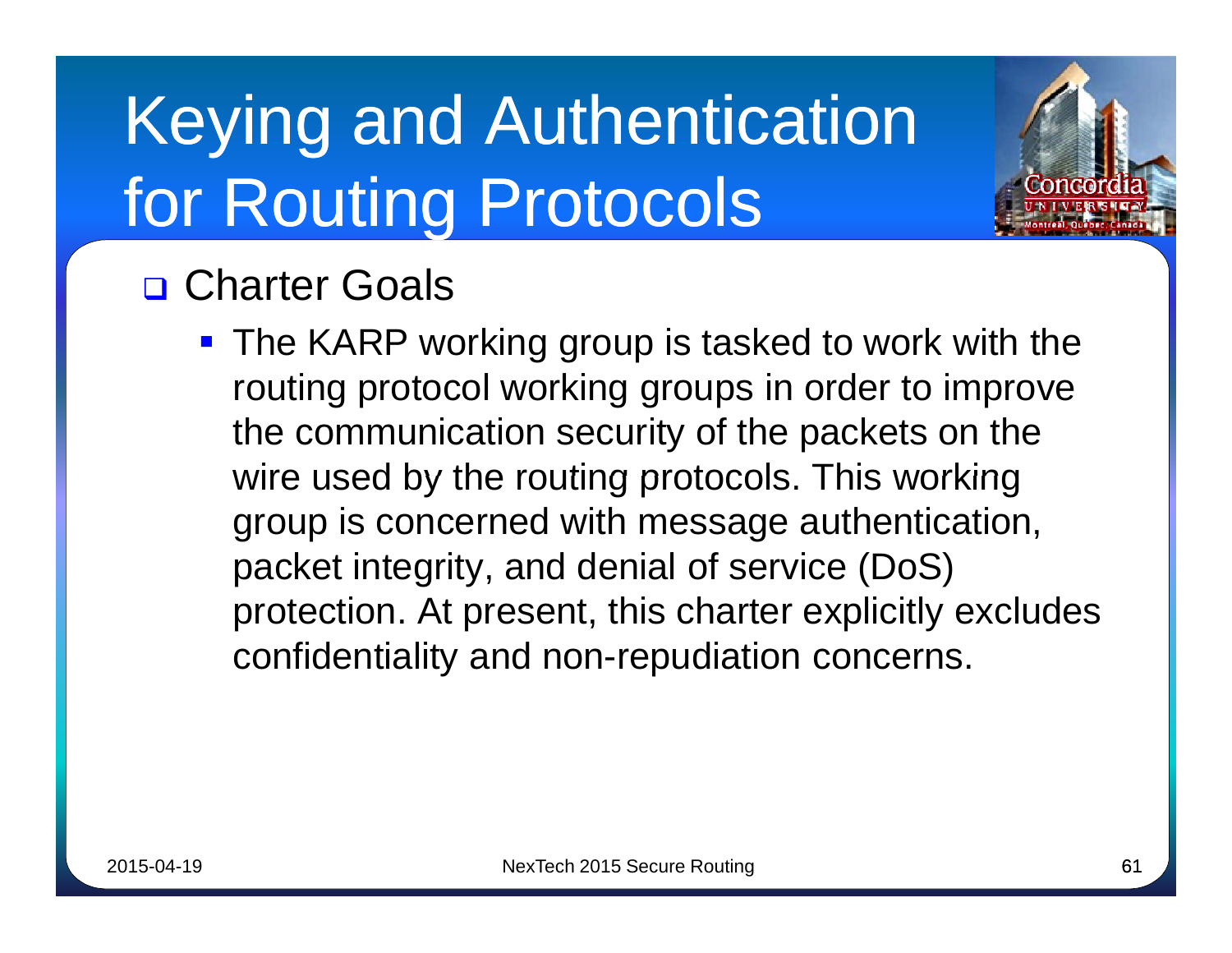### KARP..2



- **Determine current threats to the routing protocol** operation, and define general requirements for cryptographic authentication of routing protocols. A primary source for this document should be draftlebovitz-karp-roadmap, although RFC 4393 may also be useful.
- **I** Identify deficiencies of each routing protocol in scope, and specify mechanisms that bring them in line with the general requirements. These are referred to as protocol gap analysis documents.
- **Define one or more frameworks describing the** common elements for modern authentication in routing protocols.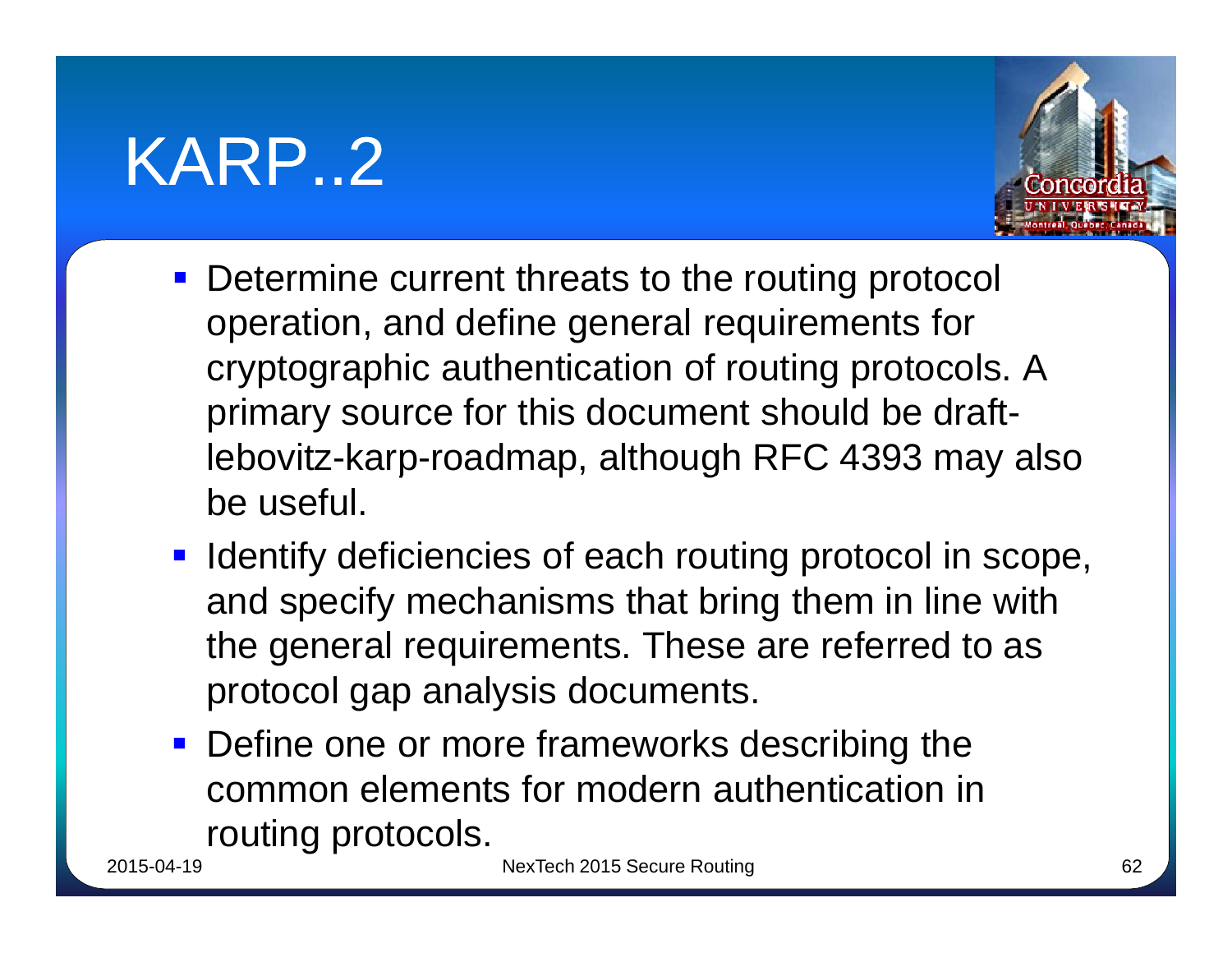### KARP..3



- **Publish guidance on how to create a gap analysis for** routing protocols.
- **Publish guidance on guidance to operators on how to** create and use integrity keys used with routing protocol message authentication.
- Specify automated key management needs for routing protocols.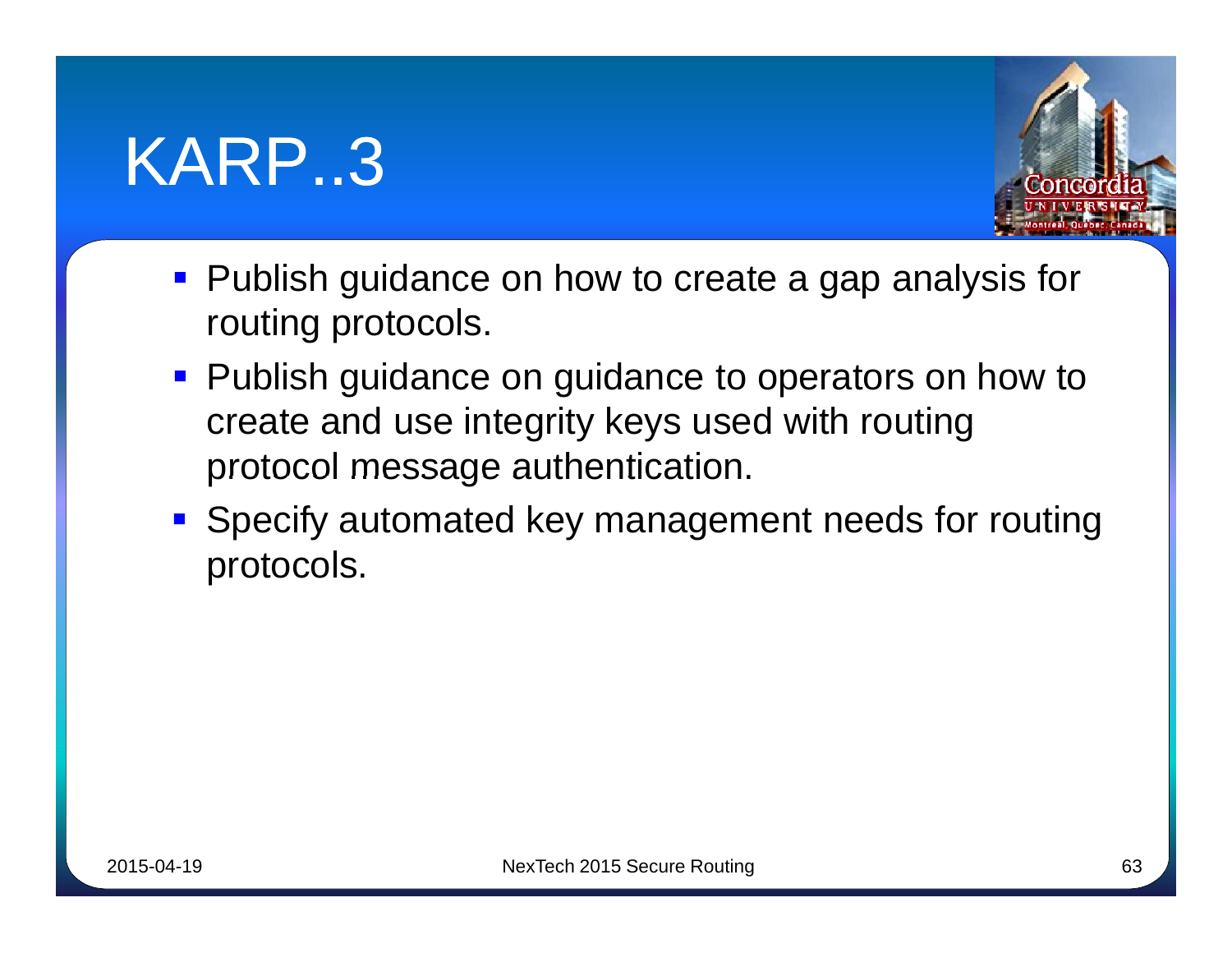## KARP Documents



- **□ Overview, Threats, and Requirements** 
	- **Summary**
- Design Guide
	- **Summary**
- **□ Gap Analyses** 
	- **Analyses of specific routing protocols**
- □ Proposals for Automated Key Management
	- Case1: unicast exchanges
	- Case 2:multicast exchanges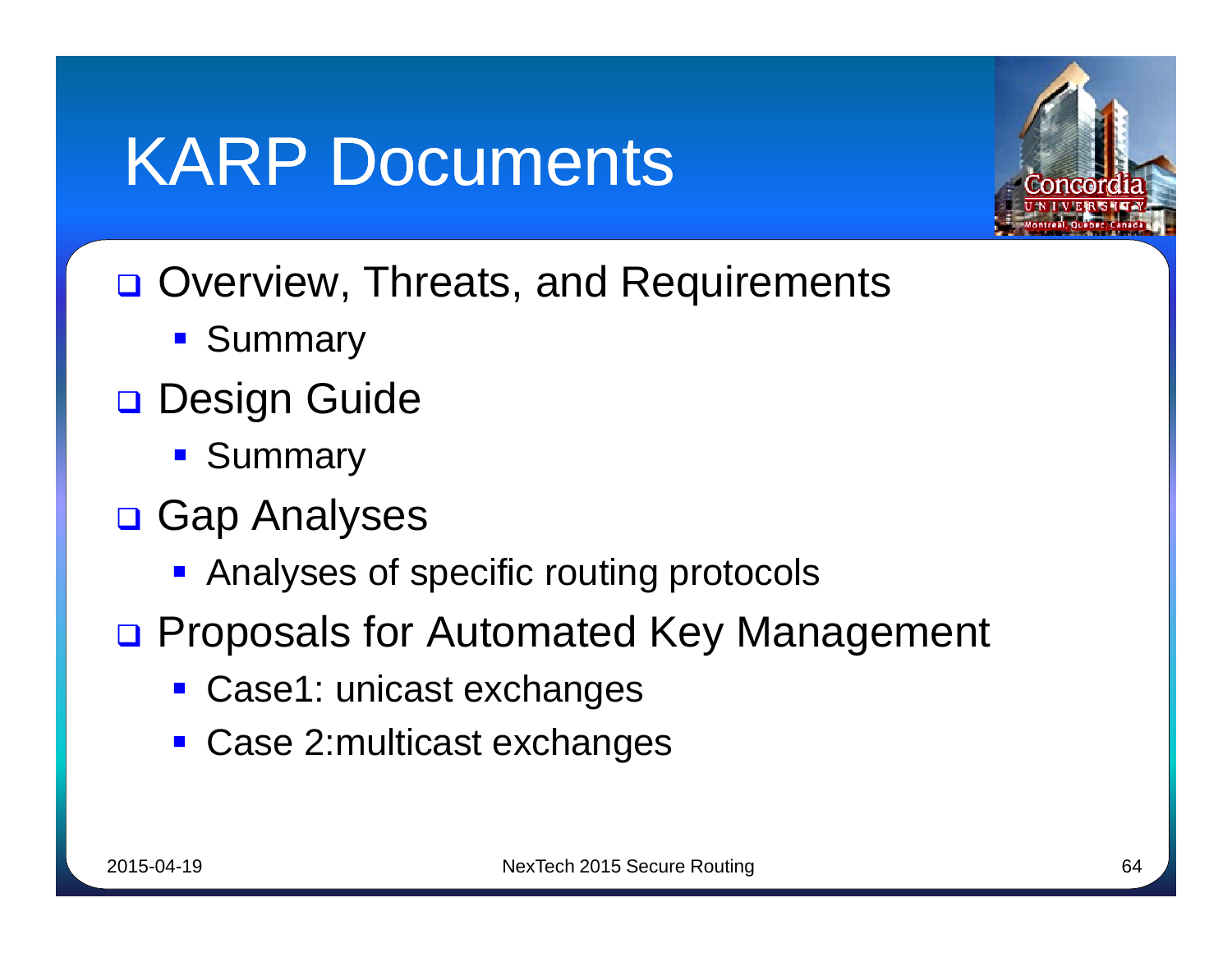# Overview, Threats, and Requirements: RFC 6862

### **D** Overview

- KARP scope
- **Incremental approach**
- **Goals**
- **Non-goals**
- **Audience**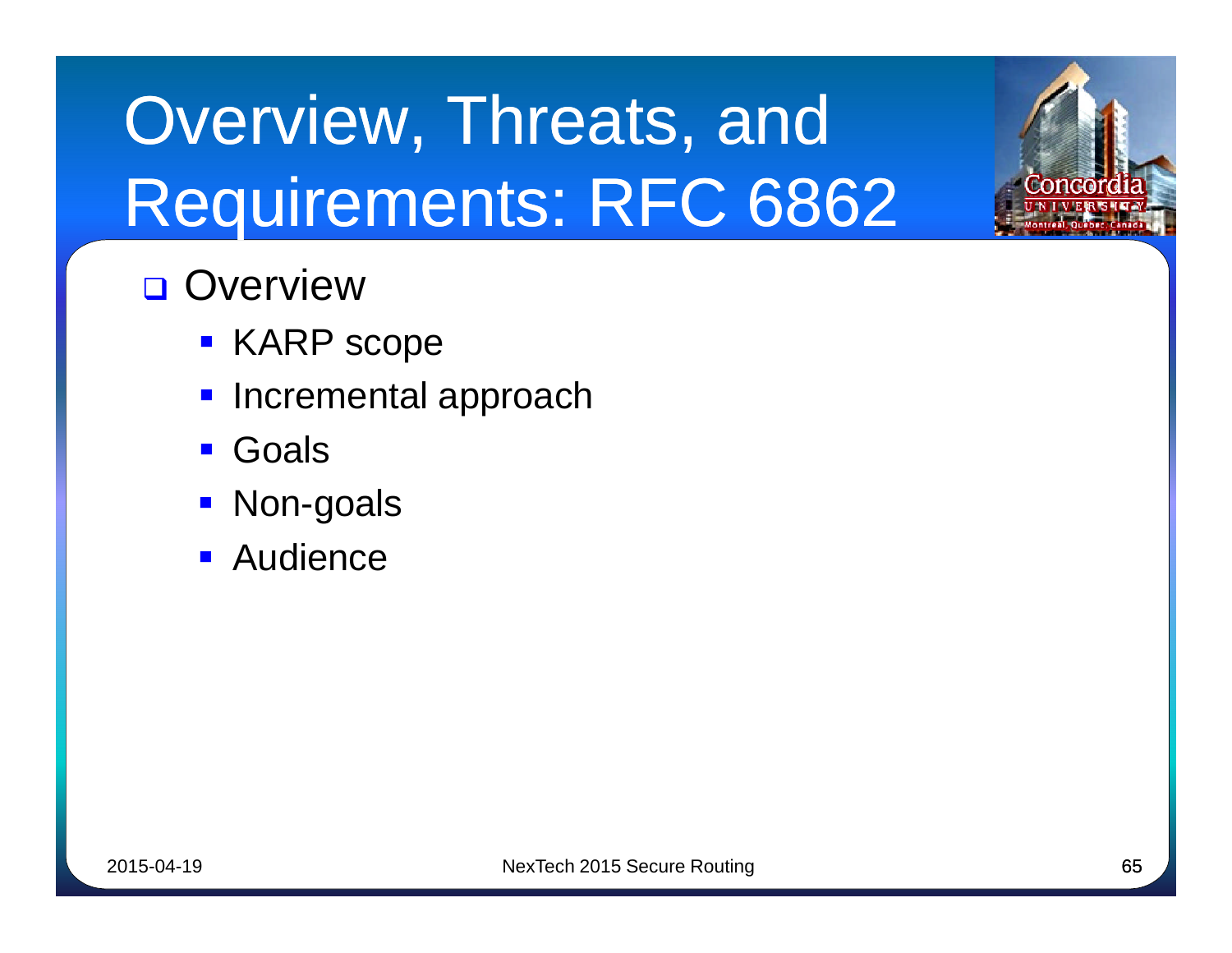# Overview, Threats, and Requirements: RFC 6862



### **D** Threats

- **Review of specific threats to routing protocols**
- Threat sources
- **Threat actions in scope**
- **Threat actions out of scope**
- **D** Requirements
	- **For work phase 1**
	- **Update to a routing protocol's existing transport** security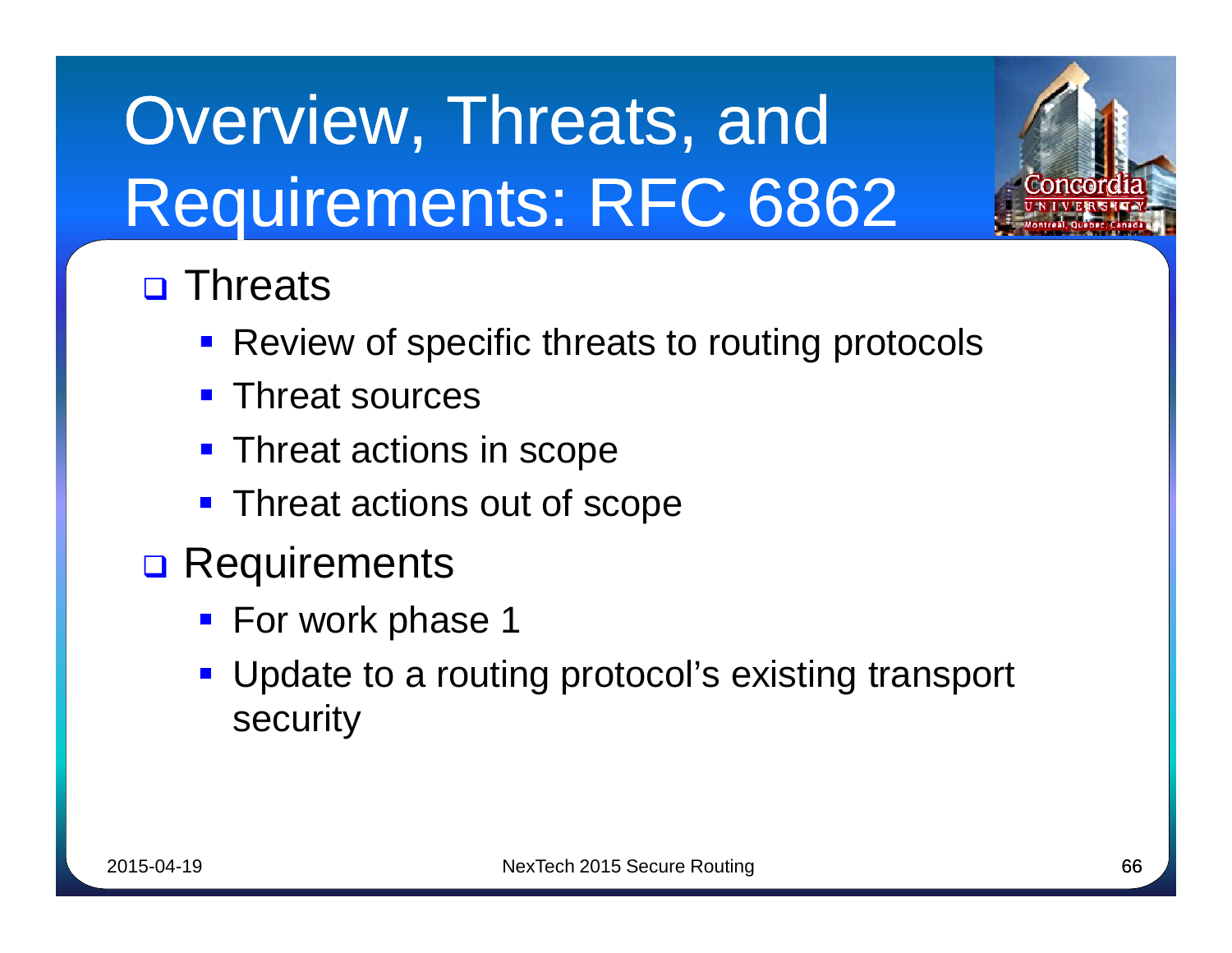## Design Guide: RFC 6518



- □ Consider the future existence of a Key Management Protocol
- □ Roadmap
- **□ Routing protocols in categories**
- **□ Supporting incremental deployment**
- **Denial-of-service attacks**
- **D** Gap analysis
- **□ Security Considerations**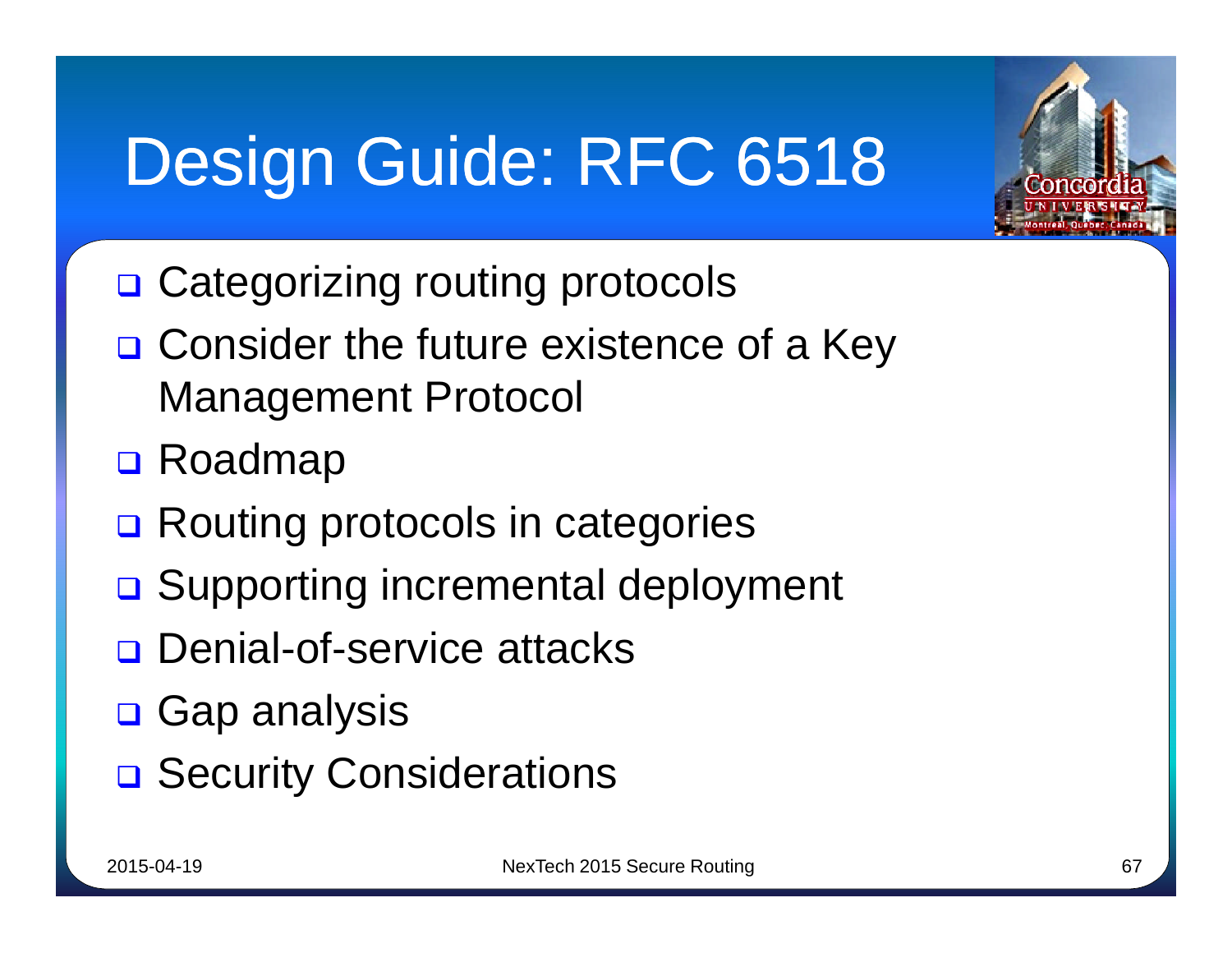# Work phase 1: Routing **Protocol Analyses**



- **Open Shortest Path First**
- **D** RFC 6952
	- **Border Gateway Protocol (BGP)**
	- Label Distribution Protocol (LDP)
	- **Path Computation Element Communication Protocol** (PCEP)
	- **Multicast Source Distribution Protocol (MSDP)**

### **D** RFC 7492

**Bidirectional Forwarding Detection (BFD)**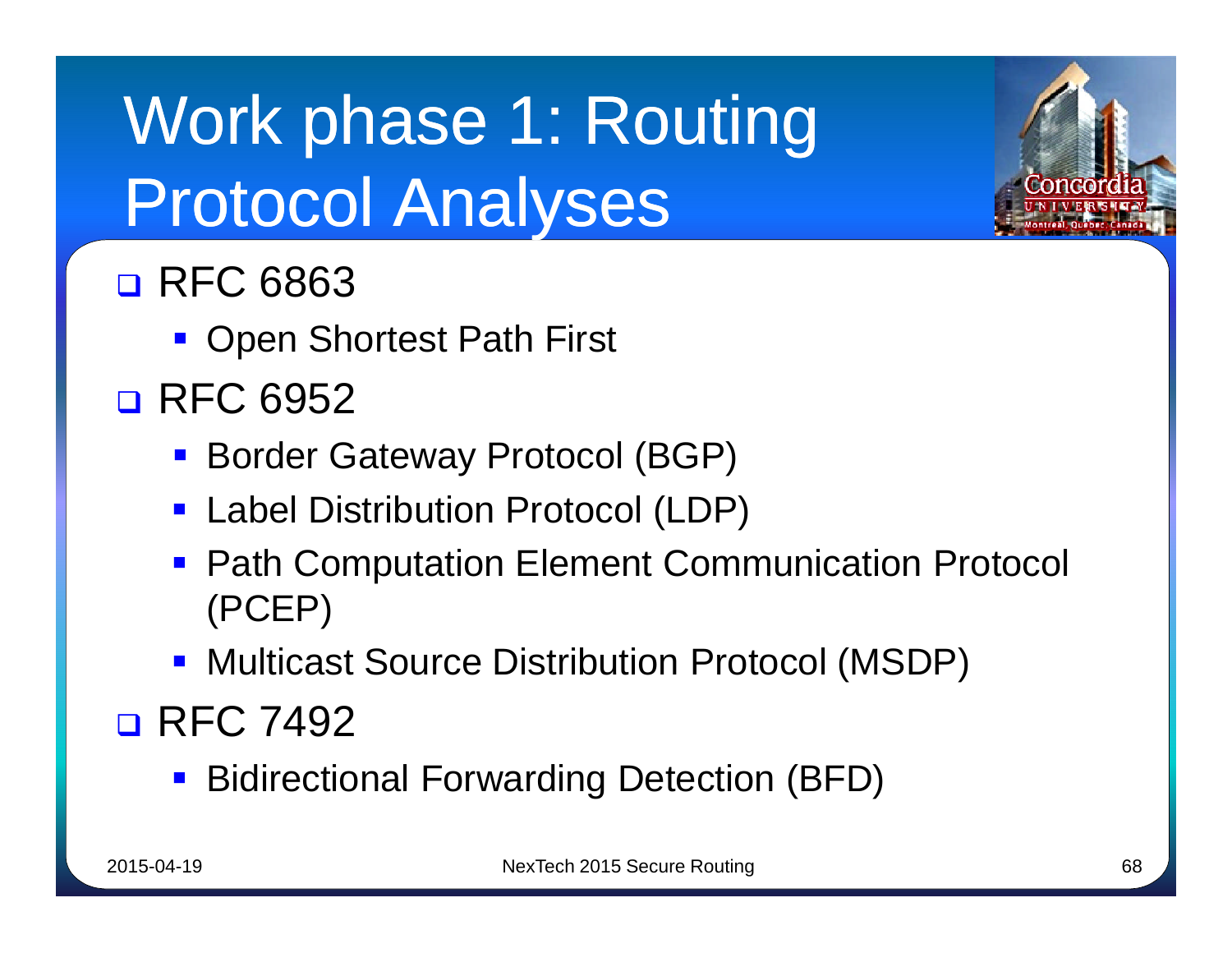# Work phase 2: Automated Key Management Protocols

### **D** RKMP

- draft-mahesh-karp-rkmp
- D MaRK
	- $\blacksquare$  draft-hartman-karp-mrkmp
- □ G-IKEv2
	- **draft-yeung-g-ikev2**
- **□ Using G-IKEv2 for Routing Protocols** 
	- **draft-tran-karp-mrmp**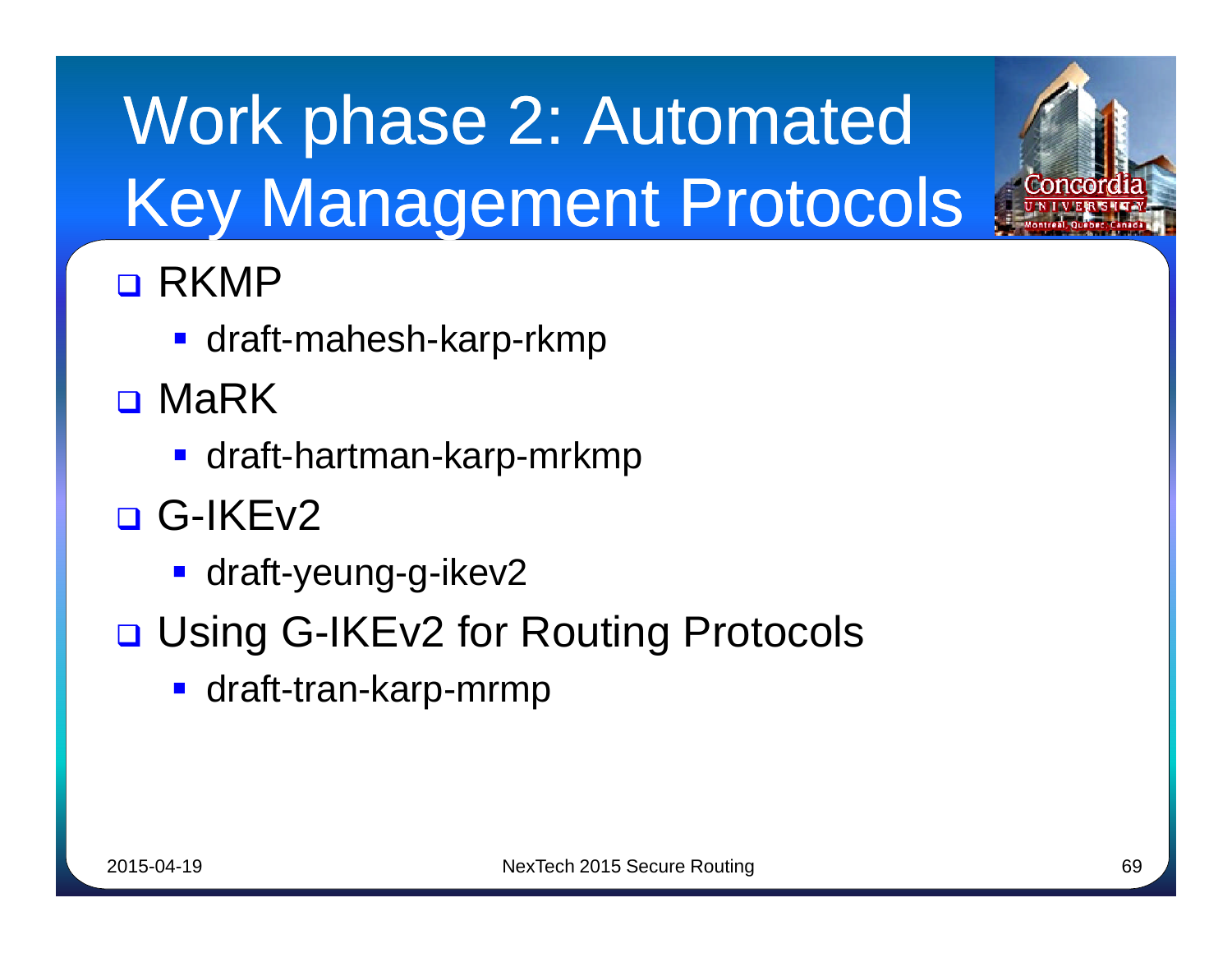# Layers of Configuration Management - Revisited



Concord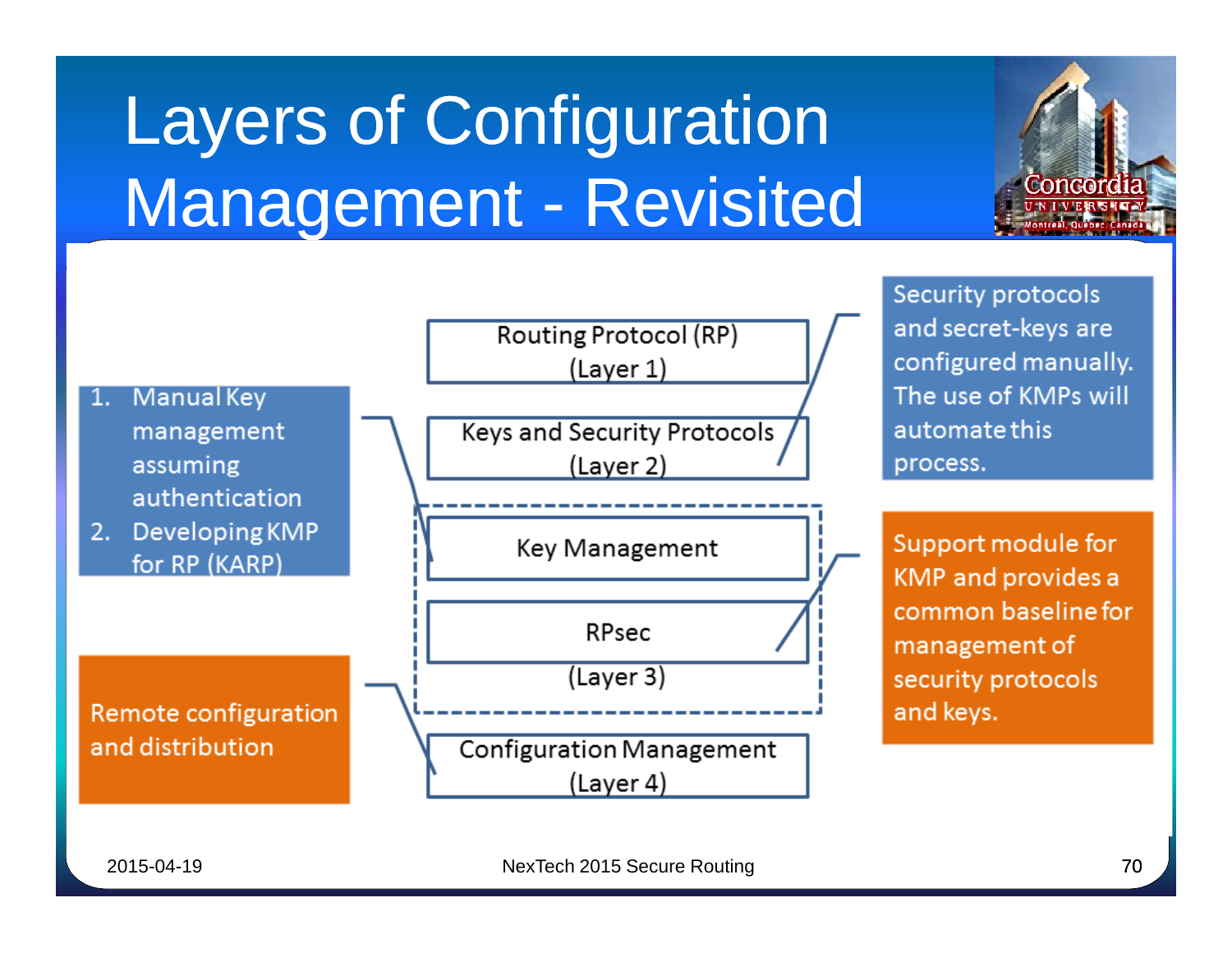# Layers of Configuration Management..3



Concord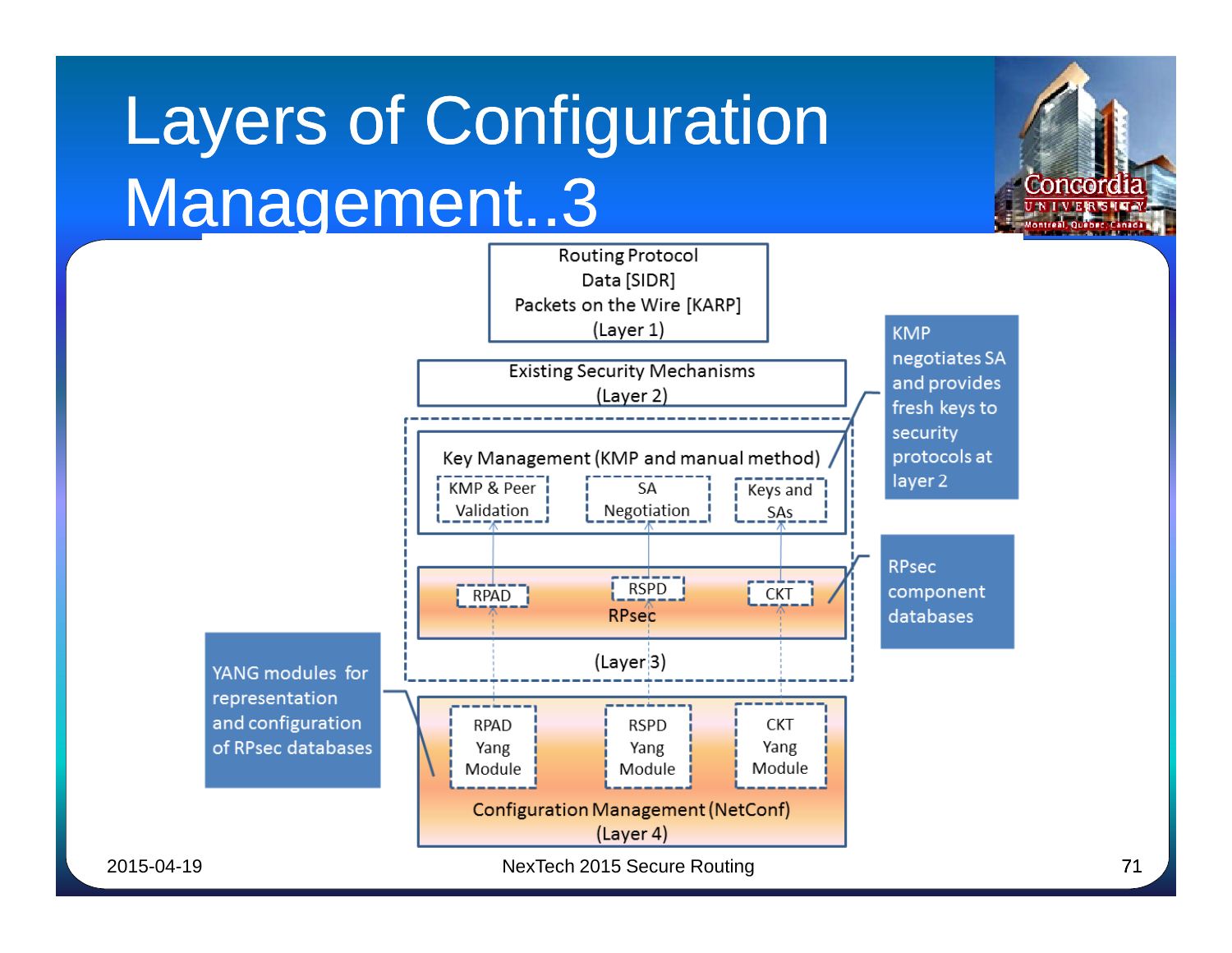# **Getting the Senior Manager** to Understand



- □ NETCONF provides a way to coherently distribute the configurations (YANG instances) to a set of devices
- □ Various senior managers have different views of what is important
- □ How to map from "corporate policies" to individual YANG configurations?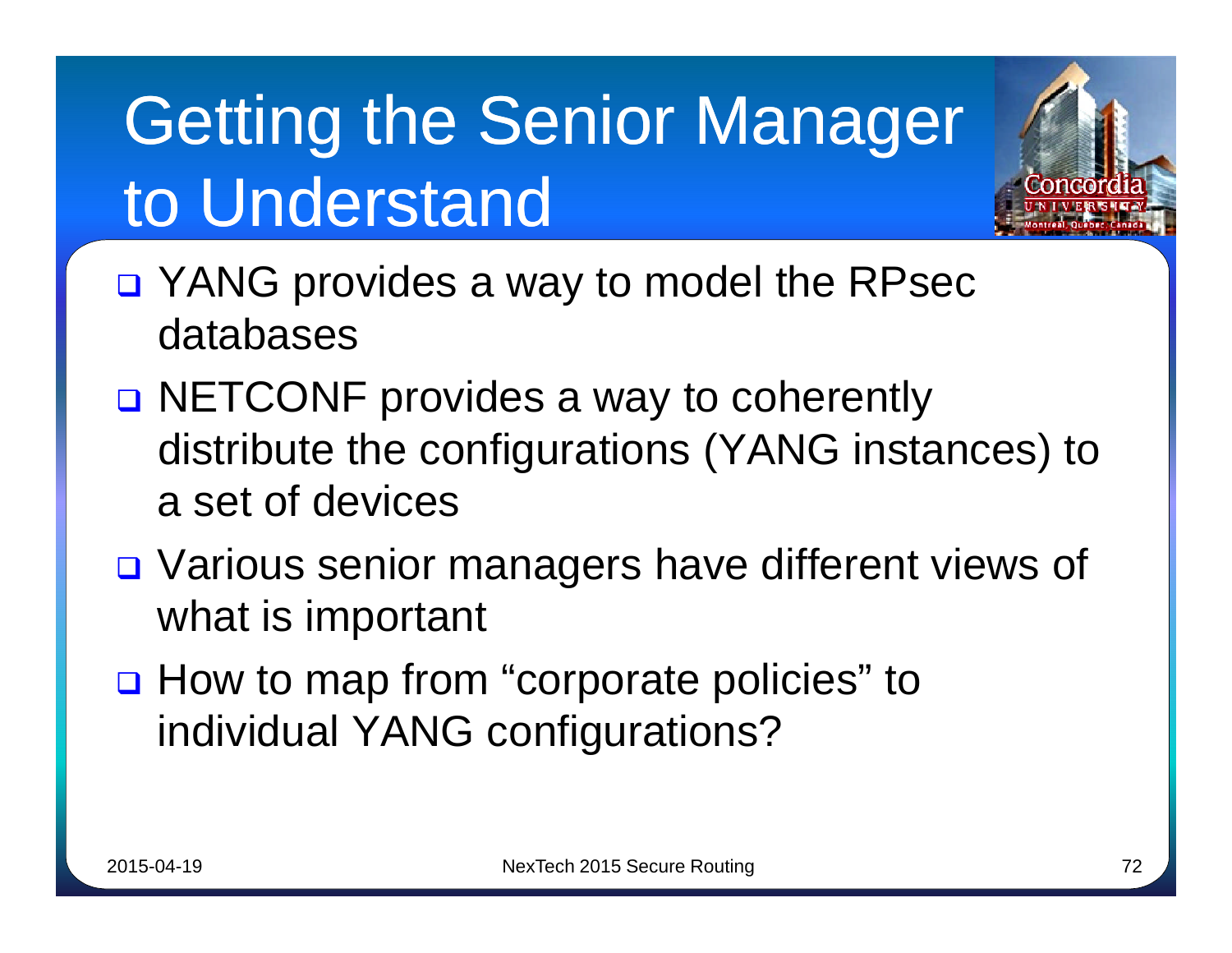## Getting Security Deployed



- **□ Configuration of security is only one aspect of** configuration of the overall device
- **□** Any "new" approaches have to fit with existing deployments, and "play nice"
- **□** There has to be a perceived advantage to adding the security, and little or no impact on the existing infrastructure